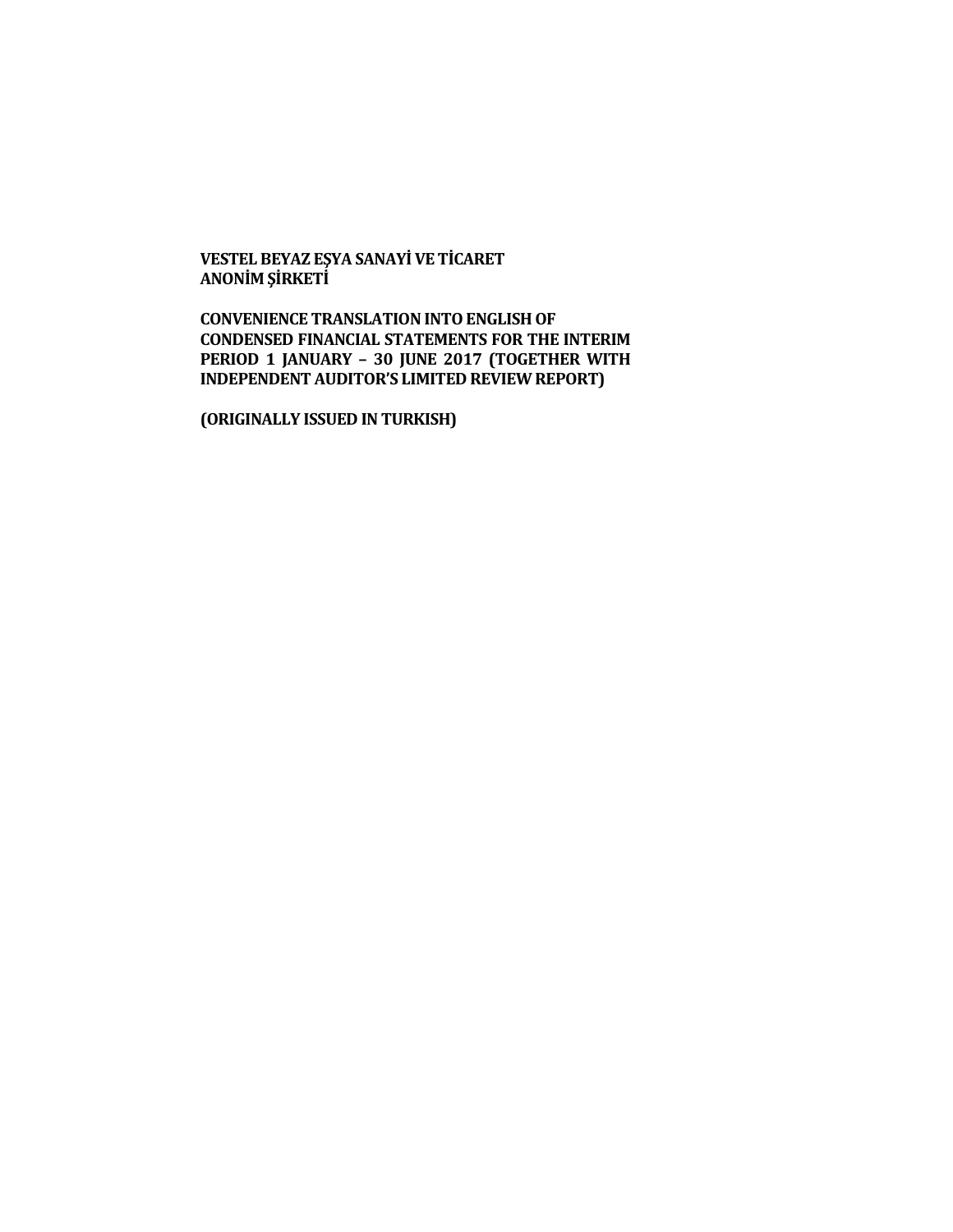

#### **CONVENIENCE TRANSLATION INTO ENGLISH OF INDEPENDENT AUDITOR'S REVIEW REPORT** ORIGINALLY ISSUED IN TURKISH

#### Report on review of interim financial information

To the Board of Directors of Vestel Beyaz Esya Sanayi ve Ticaret A.S.

#### **Introduction**

We have reviewed the accompanying condensed statement of financial position of Vestel Beyaz Esya  $\mathbf{1}$ . Sanayi ve Ticaret A.Ş. ("the Company") as at 30 June 2017 and the related condensed statements of comprehensive income, changes in equity and cash flows for the six-month period then ended. The management of the Company is responsible for the preparation and fair presentation of this interim financial information in accordance with Turkish Accounting Standard 34 ("TAS 34") "Interim Financial Reporting". Our responsibility is to express a conclusion on this interim financial information based on our review.

#### Scope of review

We conducted our review in accordance with the Standard on Review Engagements ("SRE") 2410,  $\overline{2}$ . "Review of interim financial information performed by the independent auditor of the entity". A review of interim financial information consists of making inquiries, primarily of persons responsible for financial and accounting matters, and applying analytical and other review procedures. A review is substantially less in scope than an audit conducted in accordance with Standards on Auditing and the objective of which is to express an opinion on the financial statements. Consequently, a review on the interim financial information does not provide assurance that the audit firm will be aware of all significant matters which would have been identified in an audit. Accordingly, we do not express an audit opinion.

#### Conclusion

Based on our review, nothing has come to our attention that causes us to conclude that the 3. accompanying condensed interim financial information of Vestel Beyaz Eşya Sanayi ve Ticaret A.Ş. is not prepared, in all material respects, in accordance with TAS 34.

PwC Bağımsız Denetim ve Serbest Muhasebeci Mali Müşavirlik A.Ş.

Mehmet Karakurt, SMMM Partner

İstanbul, 31 July 2017

PwC Bağımsız Denetim ve Serbest Muhasebeci Mali Müşavirlik A.Ş. BJK Plaza, Süleyman Seba Caddesi No:48 B Blok Kat:9 Akaretler Beşiktaş 34357 İstanbul - Turkey T: +90 212 326 6060, F: +90 212 326 6050, www.pwc.com.tr Mersis Numaramiz 0-1460-0224-0500015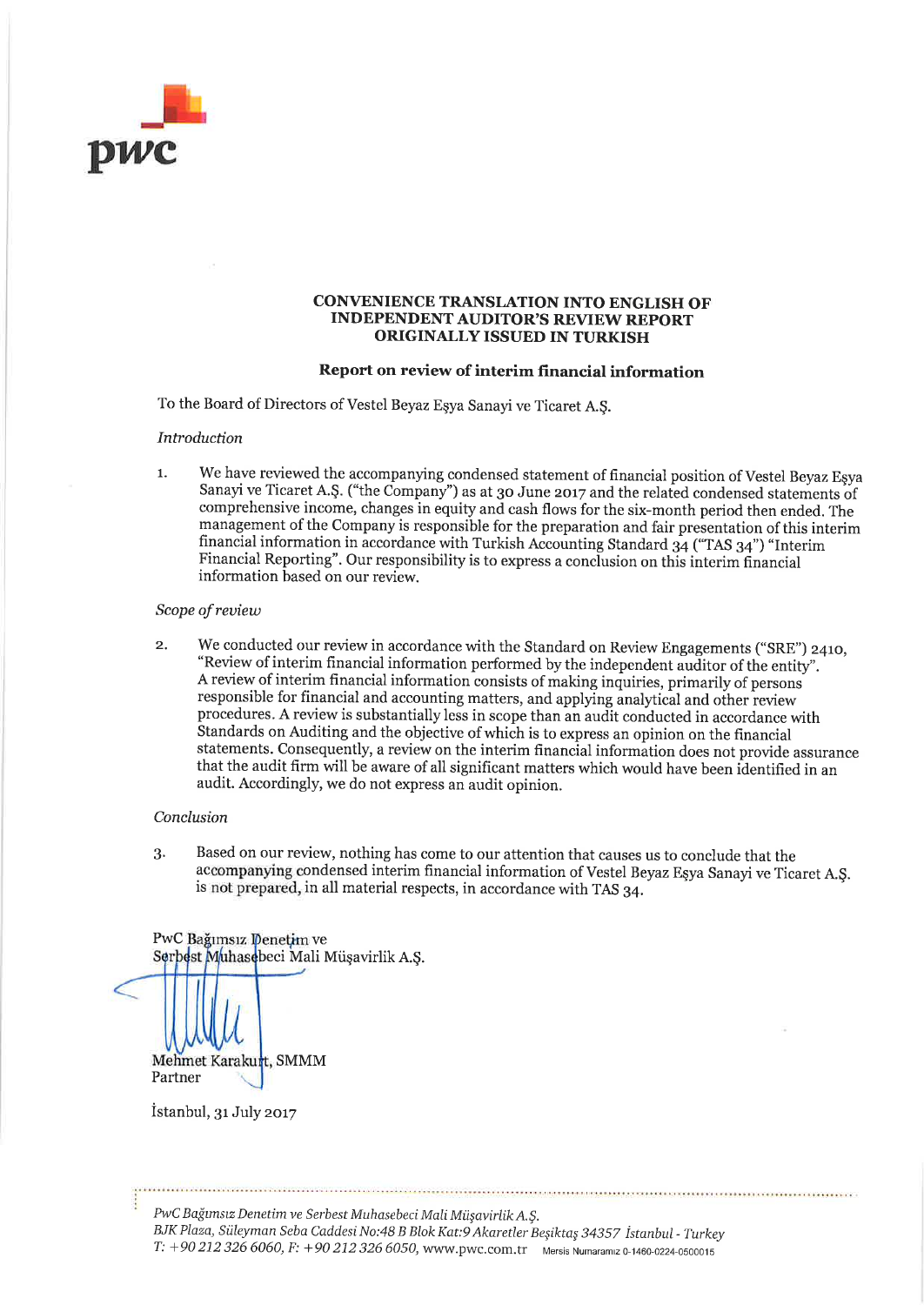#### **CONTENTS**

#### **PAGE**

|                                                       | $1 - 5$  |
|-------------------------------------------------------|----------|
| <b>CONDENSED INTERIM STATEMENTS OF PROFIT OR LOSS</b> |          |
|                                                       | $6 - 7$  |
|                                                       | -8       |
|                                                       | $9 - 11$ |

## NOTES TO THE CONDENSED FINANCIAL STATEMENTS FOR THE INTERIM PERIOD **1 JANUARY - 30 JUNE 2017**

| NOTE <sub>1</sub>  |                                                                        |    |
|--------------------|------------------------------------------------------------------------|----|
| NOTE <sub>2</sub>  |                                                                        |    |
| NOTE <sub>3</sub>  |                                                                        | 26 |
| NOTE <sub>4</sub>  |                                                                        | 27 |
| NOTE <sub>5</sub>  |                                                                        |    |
| NOTE <sub>6</sub>  |                                                                        |    |
| NOTE <sub>7</sub>  |                                                                        | 33 |
| NOTE <sub>8</sub>  |                                                                        | 34 |
| NOTE <sub>9</sub>  |                                                                        |    |
| NOTE <sub>10</sub> |                                                                        |    |
| NOTE <sub>11</sub> |                                                                        |    |
| NOTE <sub>12</sub> |                                                                        |    |
| NOTE <sub>13</sub> |                                                                        |    |
| <b>NOTE 14</b>     |                                                                        | 42 |
| <b>NOTE 15</b>     |                                                                        |    |
| <b>NOTE 16</b>     |                                                                        | 44 |
| NOTE <sub>17</sub> |                                                                        |    |
| NOTE <sub>18</sub> |                                                                        | 47 |
| NOTE <sub>19</sub> |                                                                        | 47 |
| NOTE <sub>20</sub> | GENERAL ADMINISTRATIVE EXPENSES, MARKETING EXPENSES, RESEARCH          |    |
|                    |                                                                        | 48 |
| NOTE <sub>21</sub> |                                                                        | 49 |
| NOTE <sub>22</sub> |                                                                        |    |
| <b>NOTE 23</b>     | TAXES ON INCOME (INCLUDING DEFERRED TAX ASSETS AND LIABILITIES)  50-53 |    |
| NOTE <sub>24</sub> |                                                                        | 53 |
| <b>NOTE 25</b>     |                                                                        | 54 |
| <b>NOTE 26</b>     |                                                                        |    |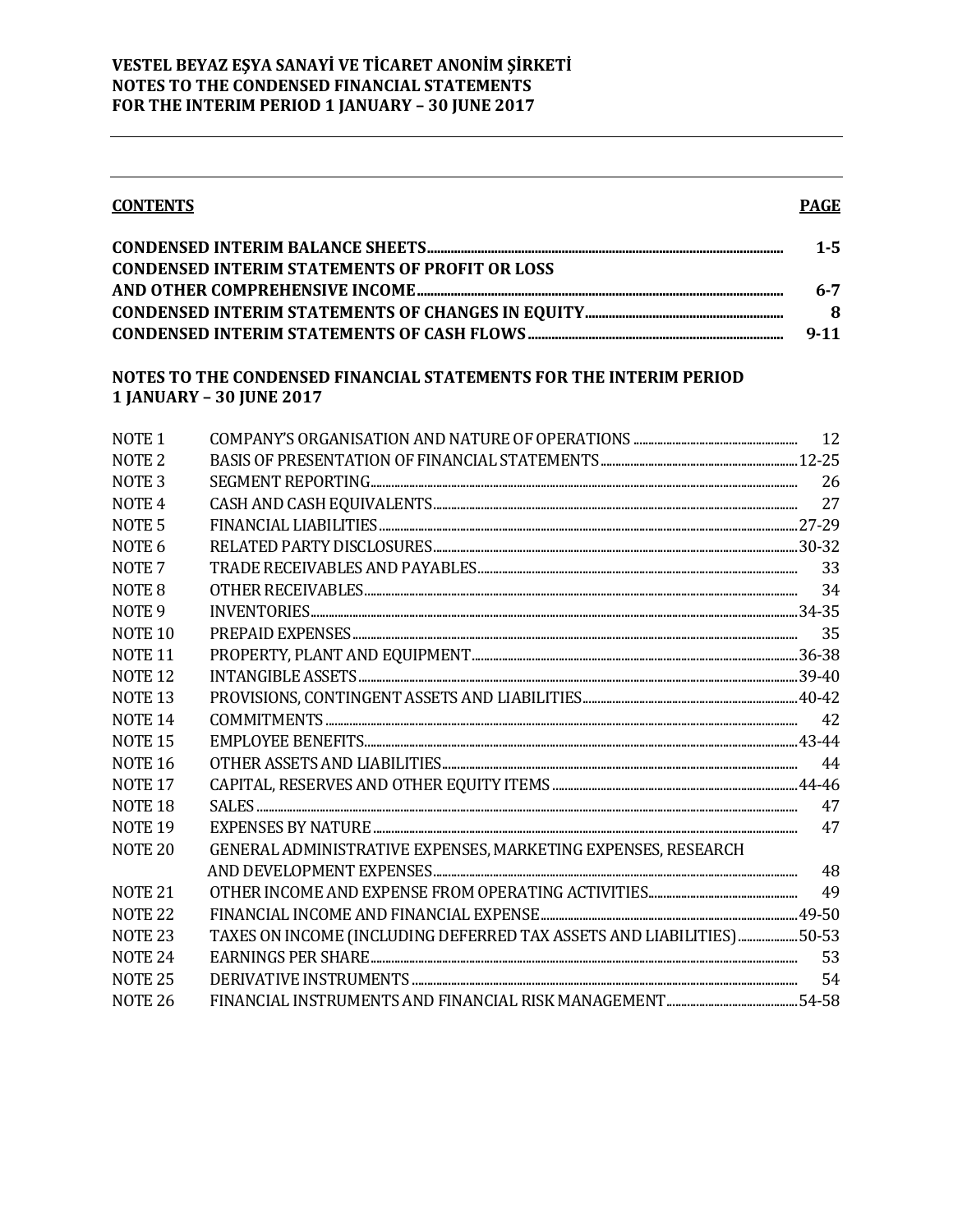(Amounts expressed in thousands of Turkish Lira ("TL") unless otherwise indicated.)

|                                                 |                  | <b>Reviewed</b> | <b>Audited</b>                |
|-------------------------------------------------|------------------|-----------------|-------------------------------|
|                                                 | <b>Footnotes</b> |                 | 30 June 2017 31 December 2016 |
| <b>ASSETS</b>                                   |                  |                 |                               |
| <b>CURRENT ASSETS</b>                           |                  |                 |                               |
| Cash and Cash Equivalents                       | $\overline{4}$   | 15.483          | 12.829                        |
| Trade Receivables                               |                  | 1.564.868       | 1.186.044                     |
| Trade Recevables Due From Related Parties       | 6                | 1.557.073       | 1.182.807                     |
| Trade Recevables Due From Unrelated Parties     | 7                | 7.795           | 3.237                         |
| Other Receivables                               |                  | 127.889         | 336.710                       |
| Other Recevables Due From Related Parties       | 6                |                 | 258.612                       |
| Other Recevables Due From Unrelated Parties     | 8                | 127.889         | 78.098                        |
| Derivative Financial Assets                     |                  | 2.158           | 26.404                        |
| Derivative Financial Assets Held for Trading    | 25               | 2.158           | 2.922                         |
| Derivative Financial Assets Held for Hedging    | 25               |                 | 23.482                        |
| Inventories                                     | 9                | 478.885         | 244.446                       |
| Prepayments                                     |                  | 16.524          | 11.066                        |
| Prepayments to Unrelated Parties                | 10               | 16.524          | 11.066                        |
| <b>Other Current Assets</b>                     |                  | 1.024           | 1.212                         |
| Other Current Assets Due From Unrelated Parties | 16               | 1.024           | 1.212                         |
| <b>TOTAL CURRENT ASSETS</b>                     |                  | 2.206.831       | 1.818.711                     |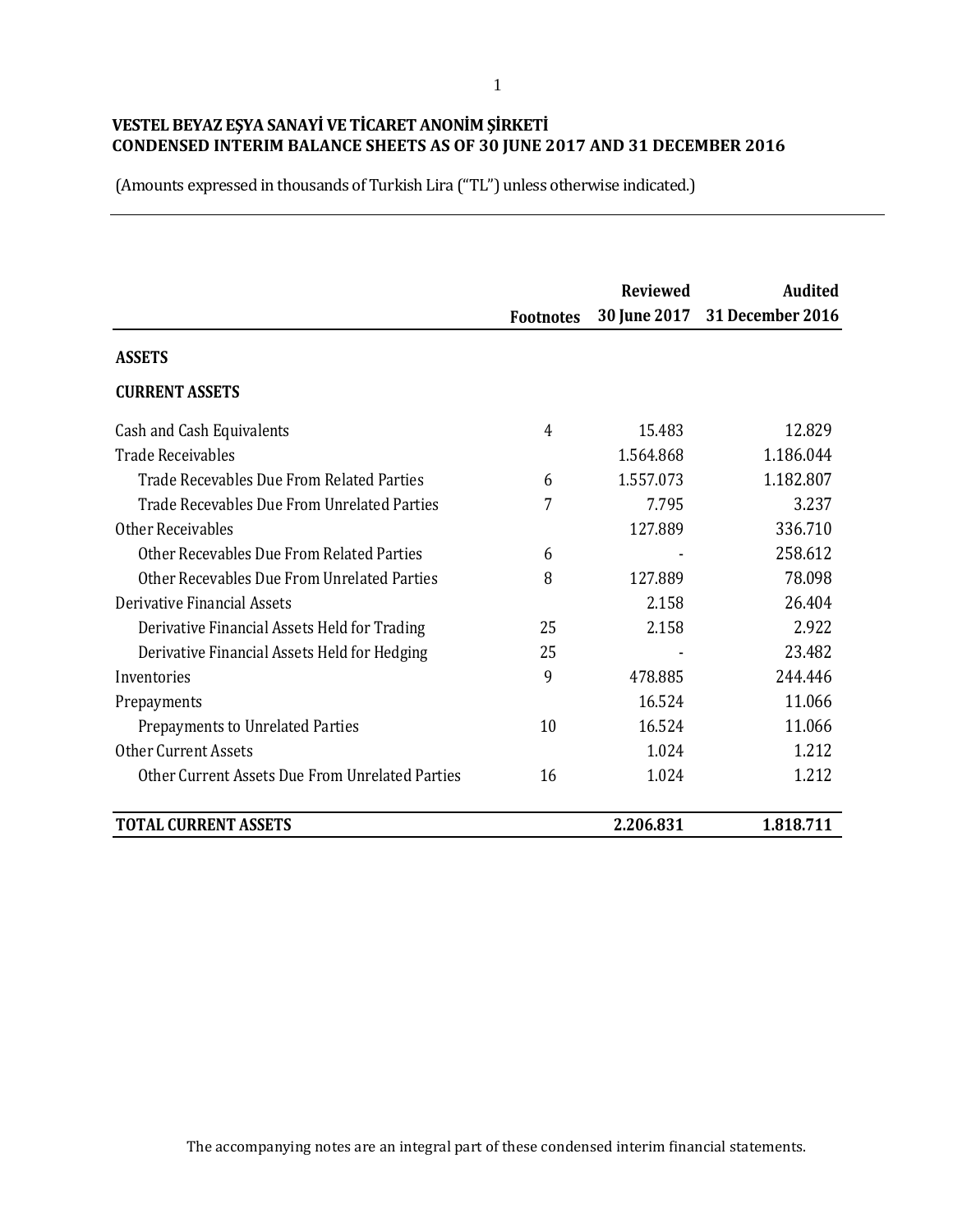(Amounts expressed in thousands of Turkish Lira ("TL") unless otherwise indicated.)

|                                      |                  | <b>Reviewed</b> | <b>Audited</b>                |
|--------------------------------------|------------------|-----------------|-------------------------------|
|                                      | <b>Footnotes</b> |                 | 30 June 2017 31 December 2016 |
| <b>NON-CURRENT ASSETS</b>            |                  |                 |                               |
| Property, Plant and Equipments       |                  | 395.657         | 327.965                       |
| Land and Premises                    | 11               | 39.063          | 6.547                         |
| Land Improvements                    | 11               | 852             | 875                           |
| <b>Buildings</b>                     | 11               | 40.484          | 40.247                        |
| Machinery and Equipments             | 11               | 281.323         | 254.966                       |
| Vehicles                             | 11               | 175             | 215                           |
| <b>Fixtures and Fittings</b>         | 11               | 14.985          | 15.028                        |
| Leasehold Improvements               | 11               | 3.399           | 3.144                         |
| <b>Construction in Progress</b>      | 11               | 15.376          | 6.943                         |
| Intangible Assets and Goodwill       |                  | 106.821         | 97.030                        |
| Other Rights                         | 12               | 21              | 22                            |
| <b>Capitalized Development Costs</b> | 12               | 99.047          | 89.931                        |
| Other Intangible Assets              | 12               | 7.753           | 7.077                         |
| Prepayments                          |                  | 50.455          | 41.741                        |
| Prepayments to Unrelated Parties     | 10               | 50.455          | 41.741                        |
| Deferred Tax Asset                   | 23               | 11.023          | 2.056                         |
| <b>TOTAL NON-CURRENT ASSETS</b>      |                  | 563.956         | 468.792                       |
| <b>TOTAL ASSETS</b>                  |                  | 2.770.787       | 2.287.503                     |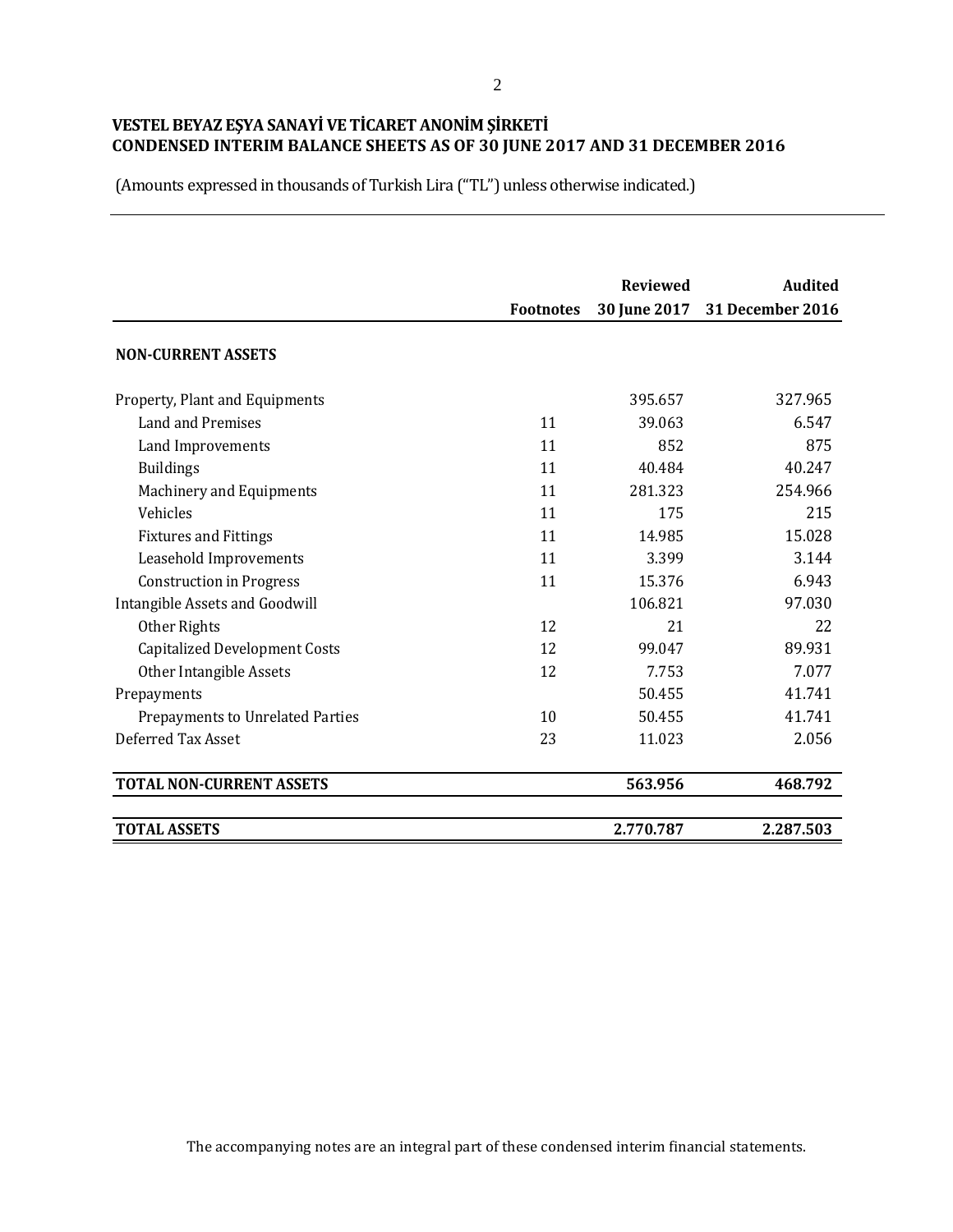(Amounts expressed in thousands of Turkish Lira ("TL") unless otherwise indicated.)

|                                                   | <b>Footnotes</b> | <b>Reviewed</b><br>30 June 2017 | <b>Audited</b><br><b>31 December 2016</b> |
|---------------------------------------------------|------------------|---------------------------------|-------------------------------------------|
| <b>LIABILITIES</b>                                |                  |                                 |                                           |
| <b>CURRENT LIABILITIES</b>                        |                  |                                 |                                           |
| <b>Current Borrowings</b>                         |                  | 34.980                          | 26.407                                    |
| <b>Current Borrowings From Unrelated Parties</b>  |                  | 34.980                          | 26.407                                    |
| <b>Bank Loans</b>                                 | 5                | 34.569                          | 26.407                                    |
| <b>Leasing Debts</b>                              |                  | 411                             |                                           |
| <b>Current Portion of Non-current Borrowings</b>  |                  | 221.185                         | 15.691                                    |
| Current Portion of Non-current Borrowings from    |                  |                                 |                                           |
| <b>Unrelated Parties</b>                          |                  | 221.185                         | 15.691                                    |
| <b>Bank Loans</b>                                 | 5                | 221.185                         | 15.691                                    |
| <b>Trade Payables</b>                             |                  | 1.163.470                       | 840.474                                   |
| <b>Trade Payables to Related Parties</b>          | 6                | 43.322                          | 23.448                                    |
| Trade Payables to Unrelated Parties               | 7                | 1.120.148                       | 817.026                                   |
| <b>Employee Benefit Obligations</b>               | 15               | 33.736                          | 23.763                                    |
| <b>Other Payables</b>                             |                  | 274.709                         | 52.999                                    |
| Other Payables to Related Parties                 | 6                | 274.709                         | 52.999                                    |
| Derivative Financial Liabilities                  |                  | 28.540                          | 27.853                                    |
| Derivative Financial Liabilities Held for trading | 25               | 10.940                          | 27.853                                    |
| Derivative Financial Liabilities Held for Hedging | 25               | 17.600                          |                                           |
| Current Tax Liabilities, Current                  | 23               | 1.422                           | 3.185                                     |
| <b>Current Provisions</b>                         |                  | 1.620                           | 1.620                                     |
| <b>Other Current Provisions</b>                   | 13               | 1.620                           | 1.620                                     |
| Other Current Liabilities                         |                  | 3.959                           | 10.249                                    |
| Other Current Liabilities to Unrelated Parties    | 16               | 3.959                           | 10.249                                    |
| <b>TOTAL CURRENT LIABILITIES</b>                  |                  | 1.763.621                       | 1.002.241                                 |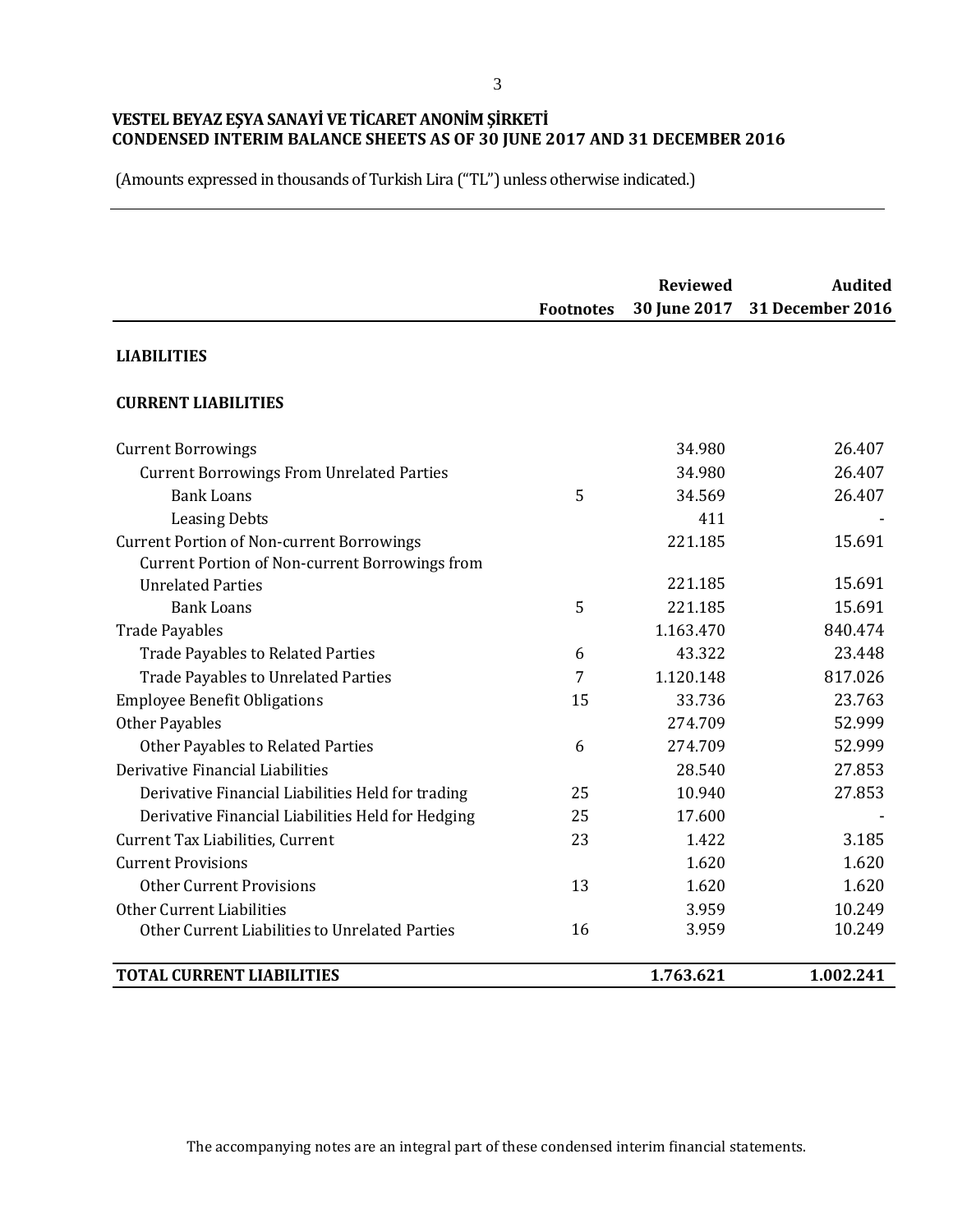(Amounts expressed in thousands of Turkish Lira ("TL") unless otherwise indicated.)

|                                              | <b>Footnotes</b> | <b>Reviewed</b><br><b>30 June 2017</b> | <b>Audited</b><br><b>31 December 2016</b> |
|----------------------------------------------|------------------|----------------------------------------|-------------------------------------------|
| <b>NON-CURRENT LIABILITIES</b>               |                  |                                        |                                           |
| Long Term Borrowings                         |                  | 16.326                                 | 206.611                                   |
| Long Term Borrowings From Unrelated Parties  |                  | 16.326                                 | 206.611                                   |
| <b>Bank Loans</b>                            | 5                | 15.607                                 | 206.611                                   |
| <b>Leasing Debts</b>                         | 5                | 719                                    |                                           |
| <b>Trade Payables</b>                        |                  | 2.239                                  |                                           |
| Trade Payables to Unrelated Parties          | 7                | 2.239                                  |                                           |
| Other Payables                               |                  | 116.034                                | 134.261                                   |
| Other Payables to Related Parties            | 6                | 116.034                                | 134.261                                   |
| <b>Non-current Provisions</b>                |                  | 26.173                                 | 24.459                                    |
| Non-current Provisions for Employee Benefits | 15               | 26.173                                 | 24.459                                    |
| <b>TOTAL NON-CURRENT LIABILITIES</b>         |                  | 160.772                                | 365.331                                   |
| <b>TOTAL LIABILITIES</b>                     |                  | 1.924.393                              | 1.367.572                                 |

4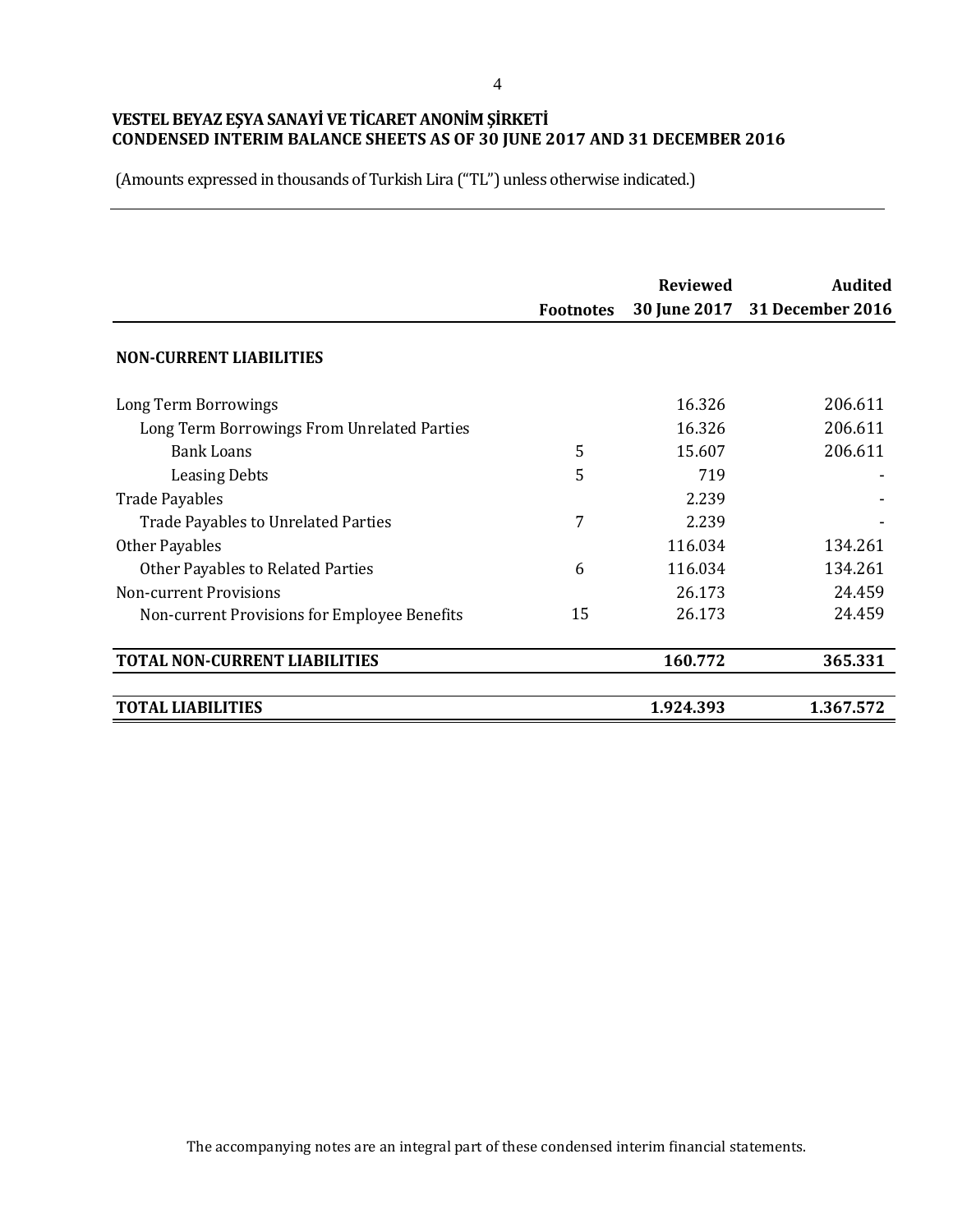(Amounts expressed in thousands of Turkish Lira ("TL") unless otherwise indicated.)

|                                                         | <b>Footnotes</b> | <b>Reviewed</b><br>30 June 2017 | <b>Audited</b><br><b>31 December 2016</b> |
|---------------------------------------------------------|------------------|---------------------------------|-------------------------------------------|
| <b>EQUITY</b>                                           |                  |                                 |                                           |
| <b>Equity Attributable to Owners of Parent</b>          |                  | 846.394                         | 919.931                                   |
| <b>Issued Capital</b>                                   | 17               | 190.000                         | 190.000                                   |
| <b>Inflation Adjustments on Capital</b>                 | 17               | 9.734                           | 9.734                                     |
| Share Premium (Discount)                                | 17               | 109.031                         | 109.031                                   |
| Other Accumulated Comprehensive Income (Loss) that will |                  |                                 |                                           |
| not be Reclassified in Profit or Loss                   |                  | (3.436)                         | (3.313)                                   |
| Gains (Losses) on Revaluation and Remeasurement         |                  | (3.436)                         | (3.313)                                   |
| Gains (Losses) on Remeasurements of Defined             |                  |                                 |                                           |
| <b>Benefit Plans</b>                                    |                  | (3.436)                         | (3.313)                                   |
| Other Accumulated Comprehensive Income (Loss) that will |                  |                                 |                                           |
| be Reclassified in Profit or Loss                       |                  | (14.080)                        | 18.786                                    |
| Gains (Losses) on Hedge                                 |                  | (14.080)                        | 18.786                                    |
| Gains (Losses) on Cash Flow Hedges                      |                  | (14.080)                        | 18.786                                    |
| Restricted Reserves Appropriated From Profits           |                  | 111.627                         | 77.019                                    |
| <b>Legal Reserves</b>                                   | 17               | 111.627                         | 77.019                                    |
| Prior Years' Profits or Losses                          | 17               | 304.066                         | 193.669                                   |
| <b>Current Period Net Profit Or Loss</b>                |                  | 139.452                         | 325.005                                   |
| <b>TOTAL EQUITY</b>                                     |                  | 846.394                         | 919.931                                   |
| <b>TOTAL LIABILITIES AND EQUITY</b>                     |                  | 2.770.787                       | 2.287.503                                 |

Condensed financial statements for the interim period 1 January – 30 June 2017 were approved by the Board of Directors of Vestel Beyaz Eşya Sanayi ve Ticaret A.Ş. on 31 July 2017.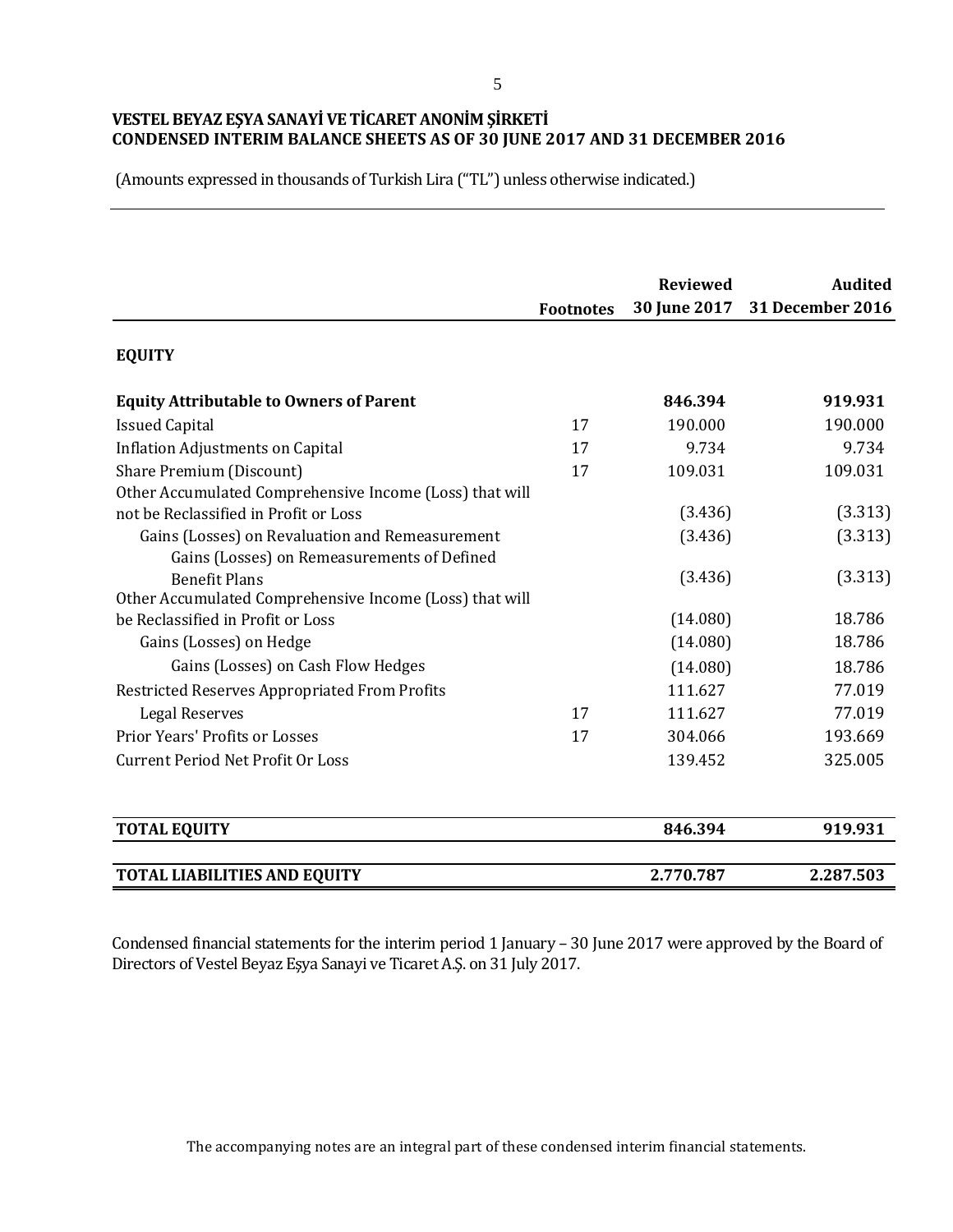## **VESTEL BEYAZ EŞYA SANAYİ VE TİCARET ANONİM ŞİRKETİ CONDENSED INTERIM STATMENTS OF PROFIT OR LOSS AND OTHER COMPREHENSIVE INCOME FOR THE PERIODS 1 JANUARY - 30 JUNE 2017 AND 2016**

(Amounts expressed in thousands of Turkish Lira ("TL") unless otherwise indicated.)

|                                                                                                                                                                                                      | <b>Footnotes</b>           | <b>Reviewed</b><br>1 January -<br>30 June<br>2017       | <b>Reviewed</b><br>1 January -<br>30 June<br>2016      | 1 April -<br>30 June<br>2017                          | 1 April -<br>30 June<br>2016                          |
|------------------------------------------------------------------------------------------------------------------------------------------------------------------------------------------------------|----------------------------|---------------------------------------------------------|--------------------------------------------------------|-------------------------------------------------------|-------------------------------------------------------|
| <b>PROFIT OR LOSS</b>                                                                                                                                                                                |                            |                                                         |                                                        |                                                       |                                                       |
| Revenue<br><b>Cost of Sales</b>                                                                                                                                                                      | 18<br>18                   | 1.744.512<br>(1.527.999)                                | 1.429.548<br>(1.187.528)                               | 1.055.502<br>(938.974)                                | 812.533<br>(655.313)                                  |
| <b>GROSS PROFIT (LOSS) FROM COMMERCIAL</b><br><b>OPERATIONS</b>                                                                                                                                      |                            | 216.513                                                 | 242.020                                                | 116.528                                               | 157.220                                               |
| <b>GROSS PROFIT (LOSS)</b>                                                                                                                                                                           |                            | 216.513                                                 | 242.020                                                | 116.528                                               | 157.220                                               |
| <b>General Administrative Expenses</b><br><b>Marketing Expenses</b><br><b>Research and Development Expense</b><br>Other Income from Operating Activities<br>Other Expenses from Operating Activities | 20<br>20<br>20<br>21<br>21 | (24.018)<br>(24.519)<br>(15.376)<br>140.375<br>(80.857) | (23.309)<br>(22.446)<br>(13.329)<br>42.028<br>(34.349) | (14.002)<br>(13.681)<br>(9.032)<br>48.348<br>(19.796) | (11.937)<br>(12.095)<br>(7.045)<br>10.275<br>(15.967) |
| PROFIT (LOSS) FROM OPERATING ACTIVITIES                                                                                                                                                              |                            | 212.118                                                 | 190.615                                                | 108.365                                               | 120.451                                               |
| PROFIT (LOSS) BEFORE FINANCING INCOME<br>(EXPENSE)                                                                                                                                                   |                            | 212.118                                                 | 190.615                                                | 108.365                                               | 120.451                                               |
| Finance Income<br><b>Finance Costs</b>                                                                                                                                                               | 22<br>22                   | 56.495<br>(125.488)                                     | 64.904<br>(53.605)                                     | 24.695<br>(62.708)                                    | 33.512<br>(17.994)                                    |
| PROFIT (LOSS) FROM CONTINUING<br><b>OPERATIONS, BEFORE TAX</b>                                                                                                                                       |                            | 143.125                                                 | 201.914                                                | 70.352                                                | 135.969                                               |
| Tax (Expense) Income, Continuing Operations<br>Current Period Tax (Expense) Income<br>Deferred Tax (Expense) Income                                                                                  | 23<br>23                   | (3.673)<br>(4.393)<br>720                               | (7.242)<br>(10.821)<br>3.579                           | (3.628)<br>(3.381)<br>(247)                           | (6.612)<br>(6.527)<br>(85)                            |
| PROFIT (LOSS) FROM CONTINUING<br><b>OPERATIONS</b>                                                                                                                                                   |                            | 139.452                                                 | 194.672                                                | 66.724                                                | 129.357                                               |
| <b>PROFIT (LOSS)</b>                                                                                                                                                                                 |                            | 139.452                                                 | 194.672                                                | 66.724                                                | 129.357                                               |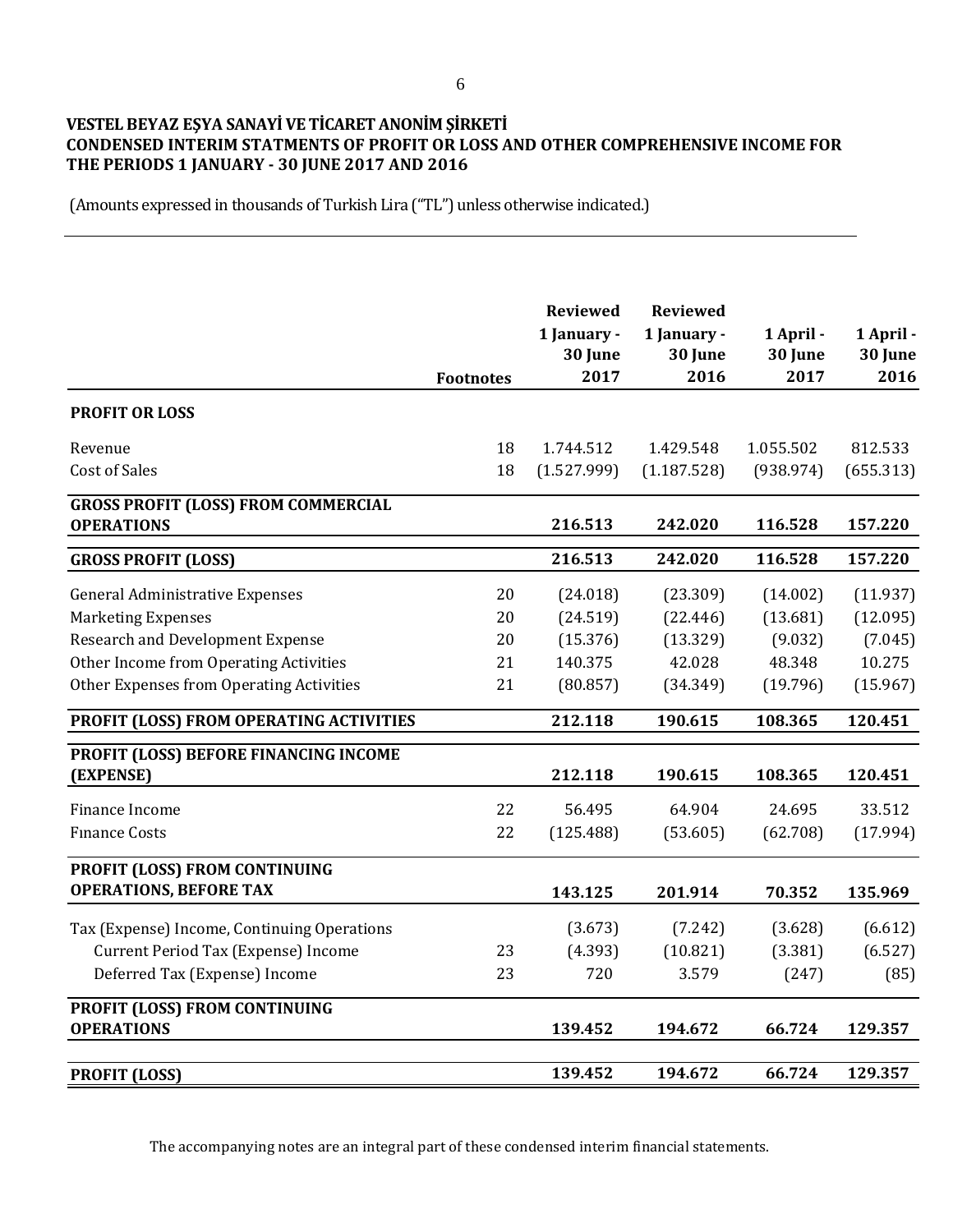#### 7

## **VESTEL BEYAZ EŞYA SANAYİ VE TİCARET ANONİM ŞİRKETİ CONDENSED INTERIM STATMENTS OF PROFIT OR LOSS AND OTHER COMPREHENSIVE INCOME FOR THE PERIODS 1 JANUARY - 30 JUNE 2017 AND 2016**

(Amounts expressed in thousands of Turkish Lira ("TL") unless otherwise indicated.)

| <b>Footnotes</b>                                             | <b>Reviewed</b><br>1 January -<br>30 June<br>2017 | <b>Reviewed</b><br>1 January -<br>30 June<br>2016 | 1 April -<br>30 June<br>2017 | 1 April -<br>30 June<br>2016 |
|--------------------------------------------------------------|---------------------------------------------------|---------------------------------------------------|------------------------------|------------------------------|
| OTHER COMPREHENSIVE INCOME                                   |                                                   |                                                   |                              |                              |
| Other Comprehensive Income that will not be Reclassified to  |                                                   |                                                   |                              |                              |
| Profit or Loss                                               | (123)                                             | (232)                                             | (18)                         | (19)                         |
| Gains (Losses) on Remeasurements of Defined Benefit<br>Plans | (154)                                             | (290)                                             | (23)                         | (24)                         |
| Taxes Relating To Components Of Other Comprehensive          |                                                   |                                                   |                              |                              |
| Income That Will Not Be Reclassified To Profit Or Loss       | 31                                                | 58                                                | 5                            | 5                            |
| Taxes Relating to Remeasurements of Defined Benefit<br>Plans | 31                                                | 58                                                | 5                            | 5                            |
| Other Comprehensive Income That Will Be Reclassified to      |                                                   |                                                   |                              |                              |
| Profit or Loss                                               | (32.866)                                          | 5.863                                             | (22.398)                     | 11.767                       |
| Other Comprehensive Income (Loss) Related with Cash          |                                                   |                                                   |                              |                              |
| Flow Hedges                                                  | (41.082)                                          | 7.329                                             | (27.997)                     | 14.709                       |
| Gains (Losses) on Cash Flow Hedges                           | (41.082)                                          | 7.329                                             | (27.997)                     | 14.709                       |
| Taxes Relating to Components of Other Comprehensive          |                                                   |                                                   |                              |                              |
| Income that will be Reclassified to Profit or Loss           | 8.216                                             | (1.466)                                           | 5.599                        | (2.942)                      |
| Taxes Relating to Cash Flow Hedges                           | 8.216                                             | (1.466)                                           | 5.599                        | (2.942)                      |
| <b>OTHER COMPREHENSIVE INCOME (LOSS)</b>                     | (32.989)                                          | 5.631                                             | (22.416)                     | 11.748                       |
| <b>TOTAL COMPREHENSIVE INCOME (LOSS)</b>                     | 106.463                                           | 200.303                                           | 44.308                       | 141.105                      |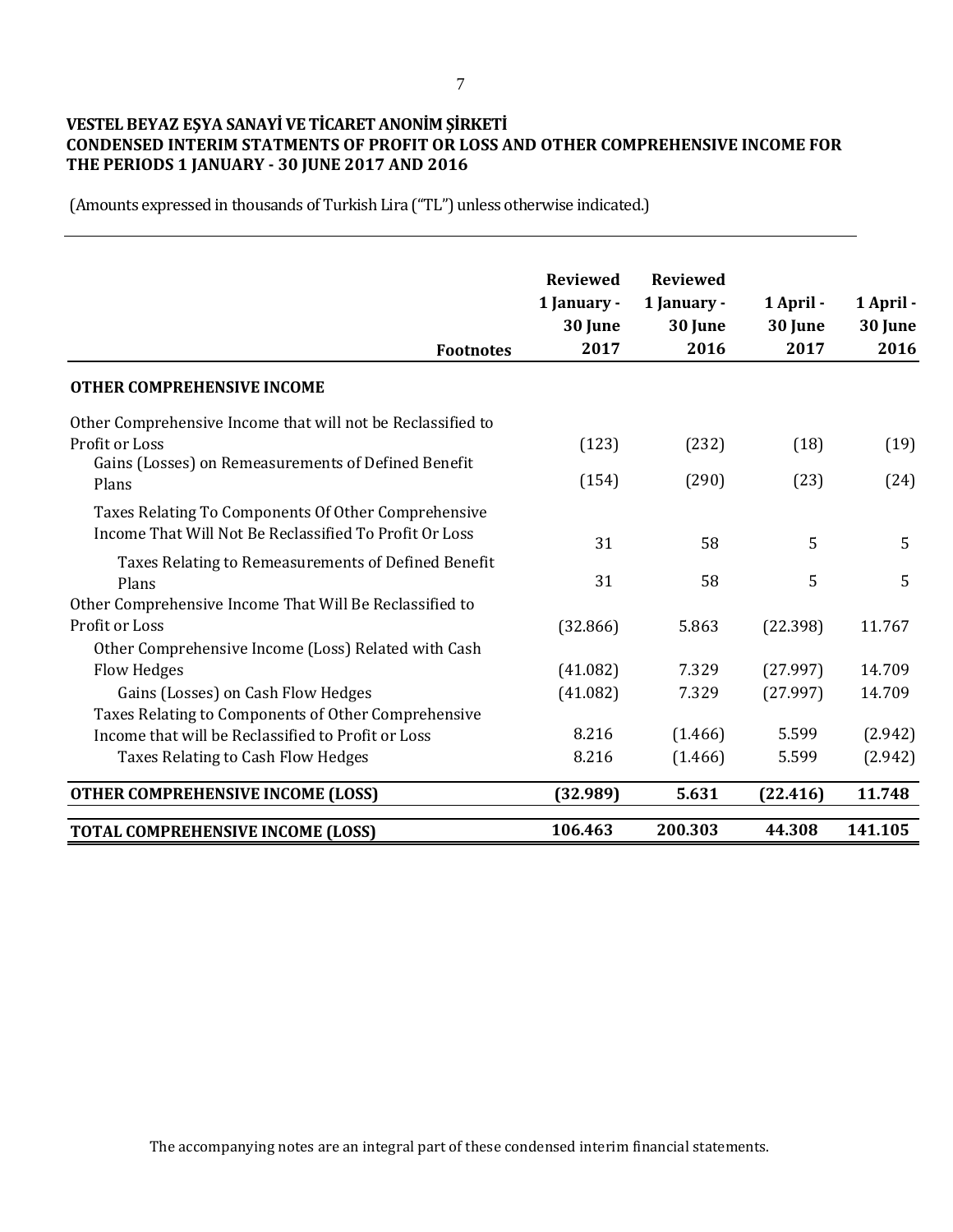## **VESTEL BEYAZ EŞYA SANAYİ VE TİCARET ANONİM ŞİRKETİ CONDENSED INTERIM STATEMENTS OF CHANGES IN SHAREHOLDERS' EQUITY FOR THE PERIODS 1 JANUARY - 30 JUNE 2017 AND 2016**

(Amounts expressed in thousands of Turkish Lira ("TL") unless otherwise indicated.)

|                                      |                          |         |             |                    |                          |                          | <b>Other</b>                             |                  |                                      |                                                   |                          |                 |                               |                 |                        |           |
|--------------------------------------|--------------------------|---------|-------------|--------------------|--------------------------|--------------------------|------------------------------------------|------------------|--------------------------------------|---------------------------------------------------|--------------------------|-----------------|-------------------------------|-----------------|------------------------|-----------|
|                                      |                          |         |             |                    |                          |                          | Accumulated                              |                  |                                      | Other                                             |                          |                 |                               |                 |                        |           |
|                                      |                          |         |             |                    | Gains (Losses) on        |                          | Comprehensive<br><b>Income That Will</b> |                  |                                      | Accumulated                                       |                          |                 |                               |                 |                        |           |
|                                      |                          |         | Inflation   | Share              | Remeasurements o         | <b>Gains (Losses)</b>    | Not Be                                   |                  | <b>Reserve Of</b><br><b>Gains</b> or | Comprehensive<br><b>Income That Will Reserves</b> | Restricted               | Prior<br>Years' |                               |                 | Equity<br>attributable |           |
|                                      |                          | lssued  | Adjustments | <b>Premiums</b> or | <b>Defined Benefit</b>   | Revaluations and         | <b>Reclassified In</b>                   | <b>Cash Flow</b> | <b>Losses</b> on                     | <b>Be Reclassified In Appropriated</b>            |                          | Profits or      | <b>Net Profit or Retained</b> |                 | to owners of           |           |
|                                      | <b>Footnotes</b> Capital |         | on Capital  | <b>Discounts</b>   | Plans                    | Remeasurements           | <b>Profit Or Loss</b>                    | <b>Hedges</b>    | Hedge                                | Profit Or Loss                                    | <b>From Profits</b>      | <b>Losses</b>   | Loss                          | <b>Earnings</b> | parent                 | Equity    |
| <b>Previous Period</b>               |                          |         |             |                    |                          |                          |                                          |                  |                                      |                                                   |                          |                 |                               |                 |                        |           |
| 1 January - 30 June 2016             |                          |         |             |                    |                          |                          |                                          |                  |                                      |                                                   |                          |                 |                               |                 |                        |           |
| <b>Equity at Beginning of Period</b> |                          | 190.000 | 9.734       | 109.031            | (3.686)                  | (3.686)                  | (3.686)                                  | 7.629            | 7.629                                | 7.629                                             | 57.354                   | 180.316         | 163.895                       | 344.211         | 714.273                | 714.273   |
| Transfers                            |                          |         |             |                    | $\overline{\phantom{a}}$ | $\overline{\phantom{a}}$ | ٠                                        | $\sim$           | $\overline{\phantom{a}}$             | $\sim$                                            | 19.665                   | 144.230         | (163.895)                     | (19.665)        |                        |           |
| Total Comprehensive Income (Loss)    |                          |         |             |                    | (232)                    | (232)                    | (232)                                    | 5.863            | 5.863                                | 5.863                                             |                          |                 | 194.672                       | 194.672         | 200.303                | 200.303   |
| Profit (Loss)                        |                          |         |             |                    | $\overline{\phantom{a}}$ | $\overline{\phantom{a}}$ | $\sim$                                   | $\sim$           | $\overline{\phantom{a}}$             |                                                   |                          |                 | 194.672                       | 194.672         | 194.672                | 194.672   |
| Other Comprehensive Income (Loss)    |                          |         |             |                    | (232)                    | (232)                    | (232)                                    | 5.863            | 5.863                                | 5.863                                             |                          |                 |                               | $\sim$          | 5.631                  | 5.631     |
| Dividends Paid                       |                          |         |             |                    |                          | $\overline{\phantom{a}}$ |                                          |                  |                                      | $\sim$                                            | $\overline{\phantom{a}}$ | (130.877)       |                               | (130.877)       | (130.877)              | (130.877) |
| <b>Equity at End of Period</b>       |                          | 190.000 | 9.734       | 109.031            | (3.918)                  | (3.918)                  | (3.918)                                  | 13.492           | 13.492                               | 13.492                                            | 77.019                   | 193.669         | 194.672                       | 388.341         | 783.699                | 783.699   |
|                                      |                          |         |             |                    |                          |                          |                                          |                  |                                      |                                                   |                          |                 |                               |                 |                        |           |
| <b>Current Period</b>                |                          |         |             |                    |                          |                          |                                          |                  |                                      |                                                   |                          |                 |                               |                 |                        |           |
| 1 January - 30 June 2017             |                          |         |             |                    |                          |                          |                                          |                  |                                      |                                                   |                          |                 |                               |                 |                        |           |
| <b>Equity at Beginning of Period</b> |                          | 190.000 | 9.734       | 109.031            | (3.313)                  | (3.313)                  | (3.313)                                  | 18.786           | 18.786                               | 18.786                                            | 77.019                   | 193.669         | 325.005                       | 518.674         | 919.931                | 919.931   |
| Transfers                            |                          |         |             |                    | $\overline{\phantom{a}}$ | $\overline{\phantom{a}}$ |                                          |                  |                                      | . п.                                              | 34.608                   | 290.397         | (325.005)                     | (34.608)        |                        |           |
| Total Comprehensive Income (Loss)    |                          |         |             |                    | (123)                    | (123)                    | (123)                                    | (32.866)         | (32.866)                             | (32.866)                                          |                          |                 | 139.452                       | 139.452         | 106.463                | 106.463   |
| Profit (Loss)                        |                          |         |             |                    | $\overline{\phantom{a}}$ | $\overline{\phantom{a}}$ | ٠                                        | $\sim$           |                                      |                                                   |                          |                 | 139.452                       | 139.452         | 139.452                | 139.452   |
| Other Comprehensive Income (Loss)    |                          |         |             |                    | (123)                    | (123)                    | (123)                                    | (32.866)         | (32.866)                             | (32.866)                                          |                          |                 |                               | $\sim$          | (32.989)               | (32.989)  |
| Dividends Paid                       |                          |         |             |                    |                          | $\overline{\phantom{a}}$ |                                          |                  |                                      |                                                   |                          | (180.000)       |                               | (180.000)       | (180.000)              | (180.000) |
| <b>Equity at End of Period</b>       |                          | 190.000 | 9.734       | 109.031            | (3.436)                  | (3.436)                  | (3.436)                                  | (14.080)         | (14.080)                             | (14.080)                                          | 111.627                  | 304.066         | 139.452                       | 443.518         | 846.394                | 846.394   |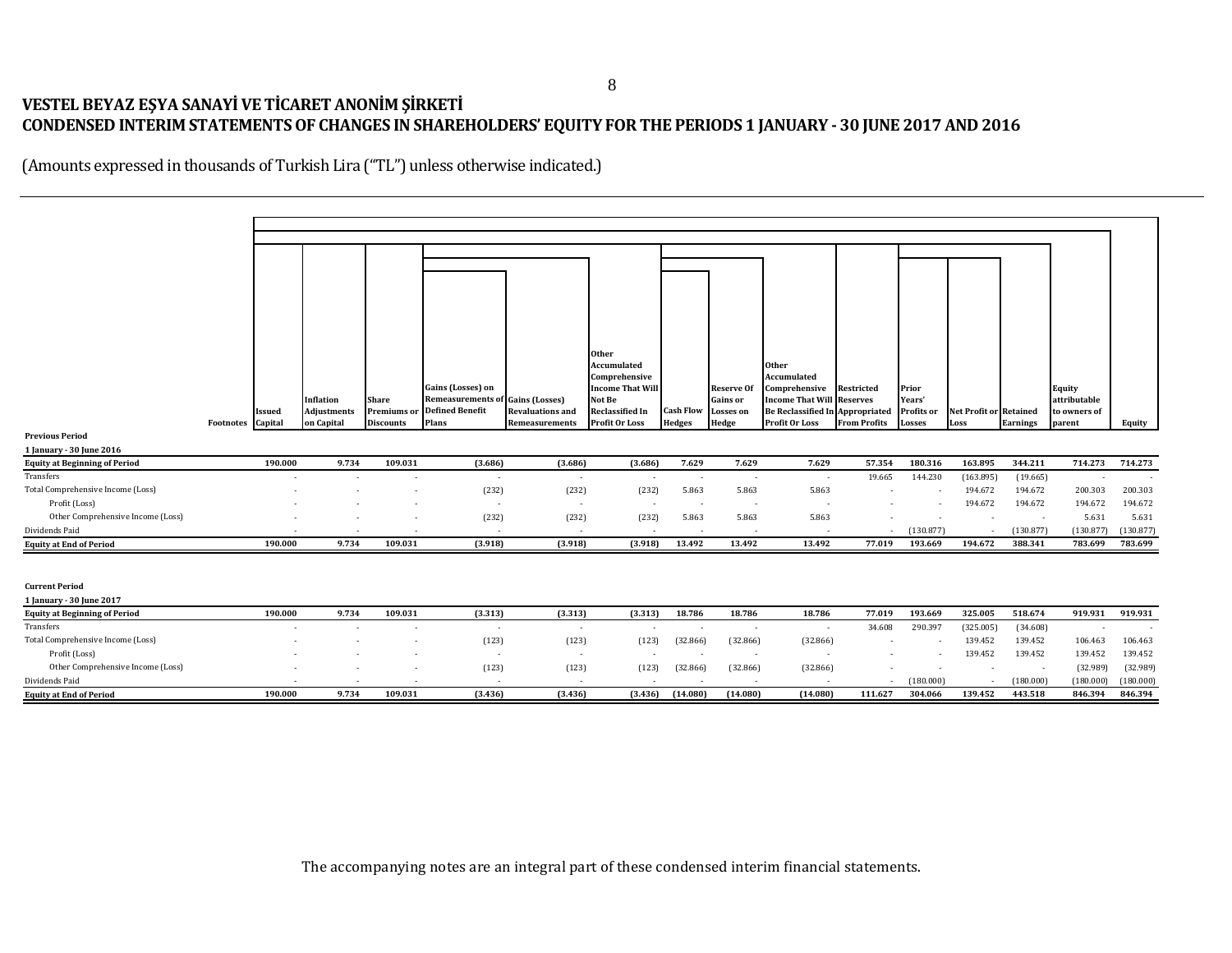# **VESTEL BEYAZ EŞYA SANAYİ VE TİCARET ANONİM ŞİRKETİ CONDENSED INTERIM STATEMENTS OF CASH FLOWS FOR THE PERIODS 1 JANUARY - 30 JUNE 2017 AND 2016**

(Amounts expressed in thousands of Turkish Lira ("TL") unless otherwise indicated.)

|                                                         | <b>Footnotes</b> | <b>Reviewed</b><br>1 January -<br>30 June<br>2017 | <b>Reviewed</b><br>1 January -<br>30 June<br>2016 |
|---------------------------------------------------------|------------------|---------------------------------------------------|---------------------------------------------------|
|                                                         |                  |                                                   |                                                   |
| <b>CASH FLOWS FROM (USED IN) OPERATING ACTIVITIES</b>   |                  | (142.118)                                         | 93.765                                            |
| Profit (Loss)                                           |                  | 139.452                                           | 194.672                                           |
| Profit (Loss) from Continuing Operations                |                  | 139.452                                           | 194.672                                           |
| <b>Adjustments to Reconcile Profit (Loss)</b>           |                  | 76.610                                            | 63.851                                            |
| Adjustments for Depreciation and Amortisation Expense   | 11               | 51.780                                            | 44.555                                            |
| Adjustments for Impairment Loss (Reversal of Impairment |                  |                                                   |                                                   |
| Loss)                                                   |                  | 1.038                                             | (475)                                             |
| Adjustments for Impairment Loss (Reversal of            |                  |                                                   |                                                   |
| Impairment Loss) of Inventories                         | 9                | 1.038                                             | (475)                                             |
| <b>Adjustments for Provisions</b>                       |                  | 4.426                                             | 4.211                                             |
| Adjustments for (Reversal of) Provisions Related with   |                  |                                                   |                                                   |
| <b>Employee Benefits</b>                                | 15               | 4.426                                             | 4.211                                             |
| Adjustments for Interest (Income) Expenses              |                  | 7.800                                             | (2.191)                                           |
| Adjustments for Interest Income                         | 22               | (11.107)                                          | (11.044)                                          |
| Adjustments for Interest Expense                        | 22               | 18.907                                            | 8.853                                             |
| Adjustments for Unrealised Foreign Exchange Losses      |                  |                                                   |                                                   |
| (Gains)                                                 |                  | 25.203                                            | (358)                                             |
| Adjustments for Fair Value Losses (Gains)               |                  | (16.149)                                          | 11.633                                            |
| Adjustments for Fair Value (Gains) Losses on            |                  |                                                   |                                                   |
| Derivative Financial Instruments                        |                  | (16.149)                                          | 11.633                                            |
| Adjustments for Tax (Income) Expenses                   |                  | 3.673                                             | 7.242                                             |
| Adjustments for Losses (Gains) on Disposal of Non-      |                  |                                                   |                                                   |
| <b>Current Assets</b>                                   |                  | (246)                                             | (84)                                              |
| Adjustments for Losses (Gains) Arised From Sale of      |                  |                                                   |                                                   |
| <b>Tangible Assets</b>                                  |                  | (246)                                             | (84)                                              |
| Other Adjustments to Reconcile Profit (Loss)            | $\overline{4}$   | (915)                                             | (682)                                             |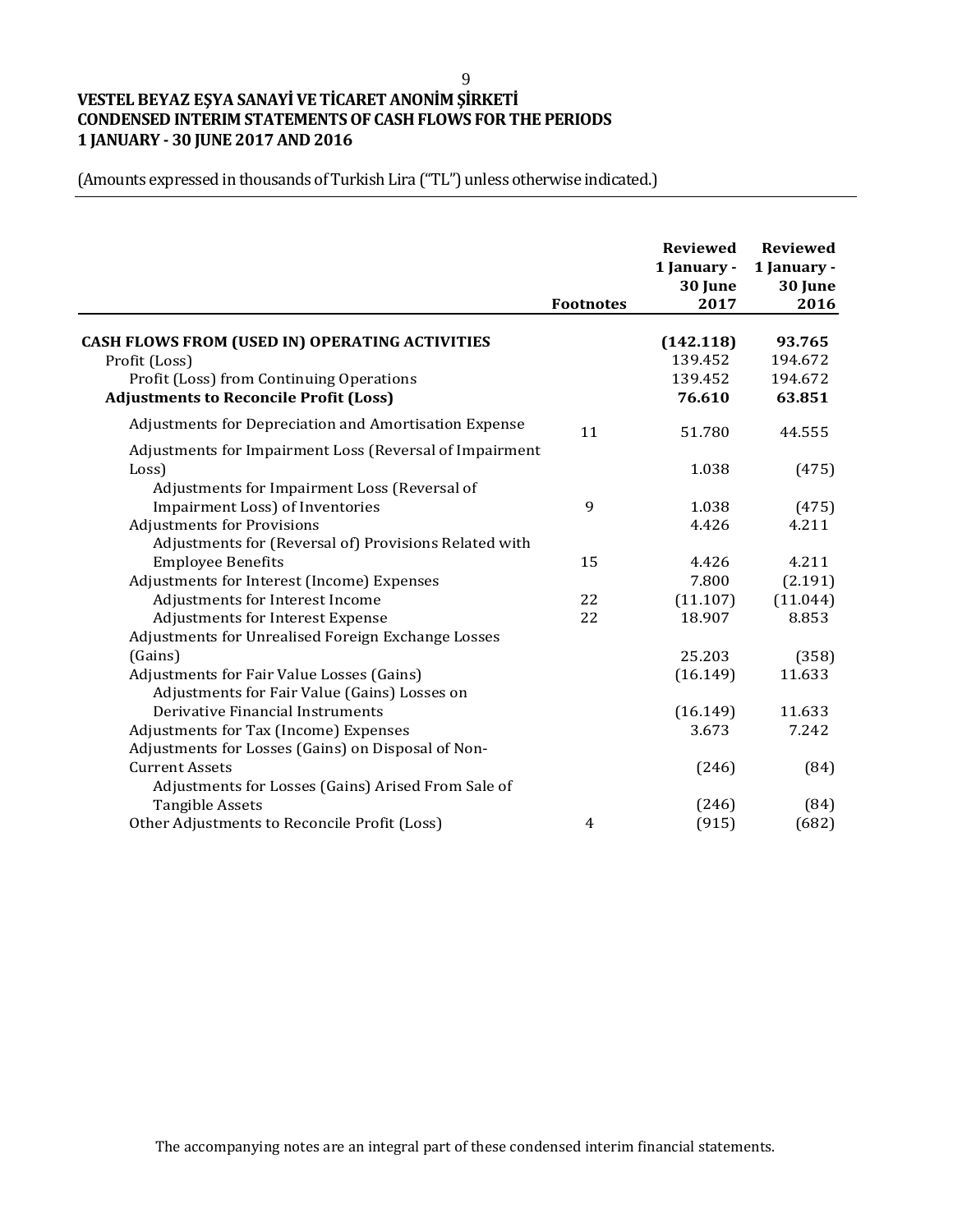## 10 **VESTEL BEYAZ EŞYA SANAYİ VE TİCARET ANONİM ŞİRKETİ CONDENSED INTERIM STATEMENTS OF CASH FLOWS FOR THE PERIODS 1 JANUARY - 30 JUNE 2017 AND 2016**

(Amounts expressed in thousands of Turkish Lira ("TL") unless otherwise indicated.)

|                                                          | <b>Footnotes</b> | <b>Reviewed</b><br>1 January -<br>30 June<br>2017 | <b>Reviewed</b><br>1 January -<br>30 June<br>2016 |
|----------------------------------------------------------|------------------|---------------------------------------------------|---------------------------------------------------|
| <b>Changes in Working Capital</b>                        |                  | (349.158)                                         | (170.291)                                         |
| Adjustments for Decrease (Increase) in Trade Accounts    |                  | (378.824)                                         | (141.368)                                         |
| Decrease (Increase) in Trade Accounts Receivables from   |                  |                                                   |                                                   |
| <b>Related Parties</b>                                   | 6                | (374.266)                                         | (137.866)                                         |
| Decrease (Increase) in Trade Accounts Receivables from   |                  |                                                   |                                                   |
| <b>Unrelated Parties</b>                                 | 7                | (4.558)                                           | (3.502)                                           |
| Adjustments for Decrease (Increase) in Other Receivables |                  |                                                   |                                                   |
| <b>Related with Operations</b>                           |                  | (49.791)                                          | (2.690)                                           |
| Decrease (Increase) in Other Unrelated Party Receivables |                  |                                                   |                                                   |
| <b>Related with Operations</b>                           | 8                | (49.791)                                          | (2.690)                                           |
| Adjustments for Decrease (Increase) in Inventories       | 9                | (235.477)                                         | (77.103)                                          |
| Decrease (Increase) in Prepaid Expenses                  | 10               | (14.172)                                          | (19.949)                                          |
| Adjustments for Increase (Decrease) in Trade Accounts    |                  |                                                   |                                                   |
| Payable                                                  |                  | 325.235                                           | 54.881                                            |
| Increase (Decrease) in Trade Accounts Payables to        |                  |                                                   |                                                   |
| <b>Related Parties</b>                                   | 6                | 19.874                                            | 1.532                                             |
| Increase (Decrease) in Trade Accounts Payables to        |                  |                                                   |                                                   |
| <b>Related Parties</b>                                   | 7                | 305.361                                           | 53.349                                            |
| Increase (Decrease) in Employee Benefit Liabilities      | 15               | 9.973                                             | 2.182                                             |
| Other Adjustments for Other Increase (Decrease) in       |                  |                                                   |                                                   |
| <b>Working Capital</b>                                   |                  | (6.102)                                           | 13.756                                            |
| Decrease (Increase) in Other Assets Related with         |                  |                                                   |                                                   |
| Operations                                               |                  | 188                                               | 12.837                                            |
| Increase (Decrease) in Other Payables Related with       |                  |                                                   |                                                   |
| Operations                                               |                  | (6.290)                                           | 919                                               |
| <b>Cash Flows from (used in) Operations</b>              |                  | (133.096)                                         | 88.232                                            |
| Payments Related with Provisions for Employee Benefits   | 15               | (2.866)                                           | (3.722)                                           |
| Income Taxes refund (Paid)                               | 23               | (6.156)                                           | 9.255                                             |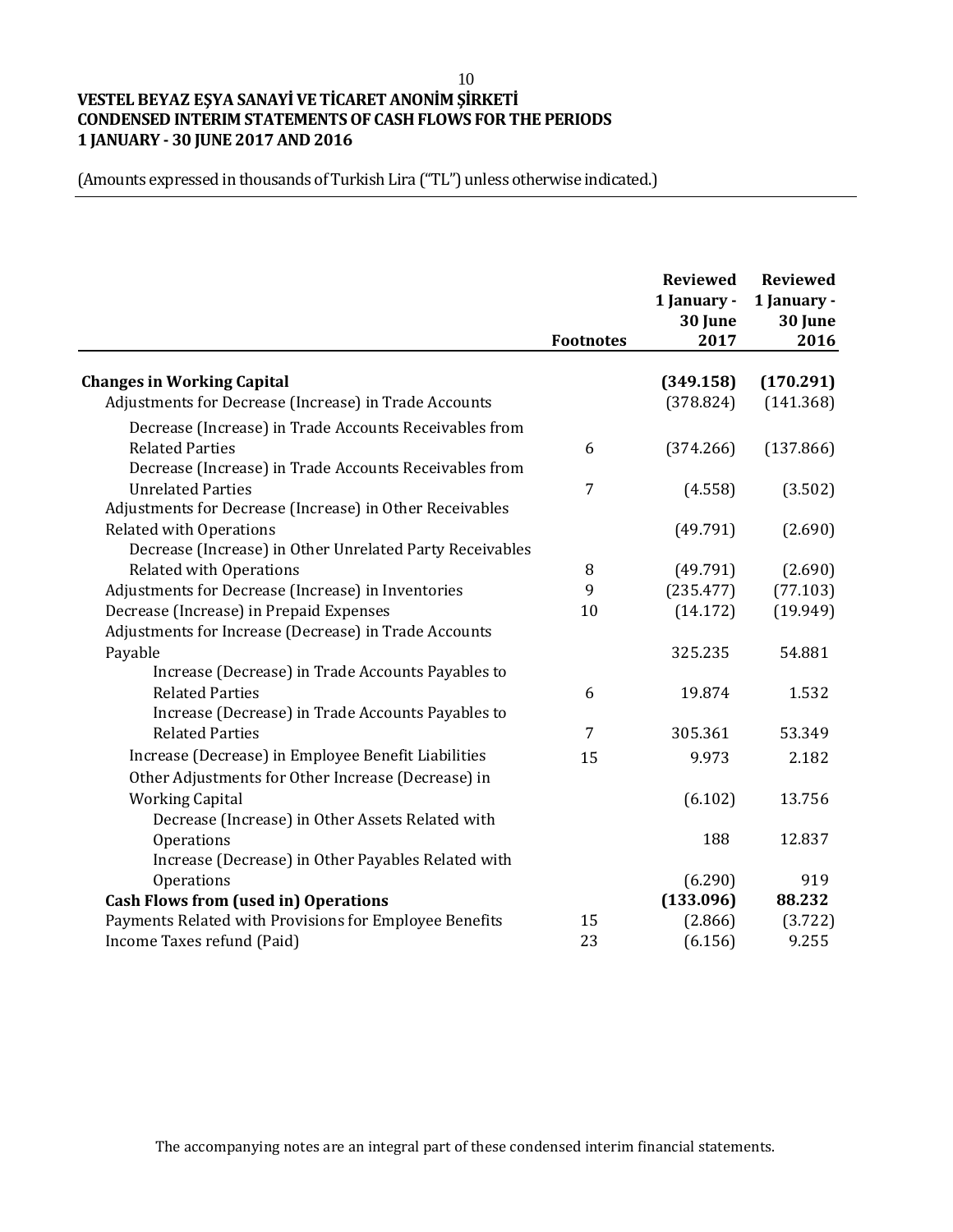## 11 **VESTEL BEYAZ EŞYA SANAYİ VE TİCARET ANONİM ŞİRKETİ CONDENSED INTERIM STATEMENTS OF CASH FLOWS FOR THE PERIODS 1 JANUARY - 30 JUNE 2017 AND 2016**

(Amounts expressed in thousands of Turkish Lira ("TL") unless otherwise indicated.)

|                                                                                                         |                  | <b>Reviewed</b><br>1 January -<br>30 June | <b>Reviewed</b><br>1 January -<br>30 June |
|---------------------------------------------------------------------------------------------------------|------------------|-------------------------------------------|-------------------------------------------|
|                                                                                                         | <b>Footnotes</b> | 2017                                      | 2016                                      |
| CASH FLOWS FROM (USED IN) INVESTING ACTIVITIES<br>Proceeds from Sales of Property, Plant, Equipment and |                  | 129.595                                   | (151.532)                                 |
| <b>Intangible Assets</b>                                                                                |                  | 1.073                                     | 1.034                                     |
| Proceeds from Sales of Property, Plant and Equipment                                                    |                  | 1.073                                     | 1.034                                     |
| Purchase of Property, Plant, Equipment and Intangible Assets                                            |                  | (130.090)                                 | (55.457)                                  |
| Purchase of Property, Plant and Equipment                                                               | 11               | (110.371)                                 | (40.479)                                  |
| Purchase of Intangible Assets                                                                           | 12               | (19.719)                                  | (14.978)                                  |
| Cash Advances and Loans Made to Other Parties                                                           |                  | 258.612                                   | (97.109)                                  |
| Cash Advances and Loans Made to Related Parties                                                         | 6                | 258.612                                   | (97.109)                                  |
| CASH FLOWS FROM (USED IN) FINANCING ACTIVITIES                                                          |                  | 14.262                                    | (8.536)                                   |
| <b>Proceeds from Borrowings</b>                                                                         |                  | 176.854                                   | 253.477                                   |
| <b>Proceeds from Loans</b>                                                                              |                  | 175.724                                   | 253.477                                   |
| Proceeds from Other Financial Borrowings                                                                |                  | 1.130                                     |                                           |
| <b>Repayments of Borrowings</b>                                                                         |                  | (171.652)                                 | (135.721)                                 |
| Loan Repayments                                                                                         |                  | (171.652)                                 | (135.721)                                 |
| Increase in Other Payables to Related Parties                                                           |                  | 190.922                                   |                                           |
| Dividends Paid                                                                                          | 6                | (180.000)                                 | (130.877)                                 |
| <b>Interest Paid</b>                                                                                    |                  | (12.969)                                  | (6.459)                                   |
| <b>Interest Received</b>                                                                                |                  | 11.107                                    | 11.044                                    |
| NET INCREASE (DECREASE) IN CASH AND CASH                                                                |                  |                                           |                                           |
| <b>EQUIVALENTS BEFORE EFFECT OF EXCHANGE RATE</b>                                                       |                  | 1.739                                     | (66.303)                                  |
| NET INCREASE (DECREASE) IN CASH AND CASH                                                                |                  | 1.739                                     | (66.303)                                  |
| CASH AND CASH EQUIVALENTS AT THE BEGINNING OF THE                                                       | 4                | 11.840                                    | 88.665                                    |
| CASH AND CASH EQUIVALENTS AT THE END OF THE PERIOD                                                      |                  | 13.579                                    | 22.362                                    |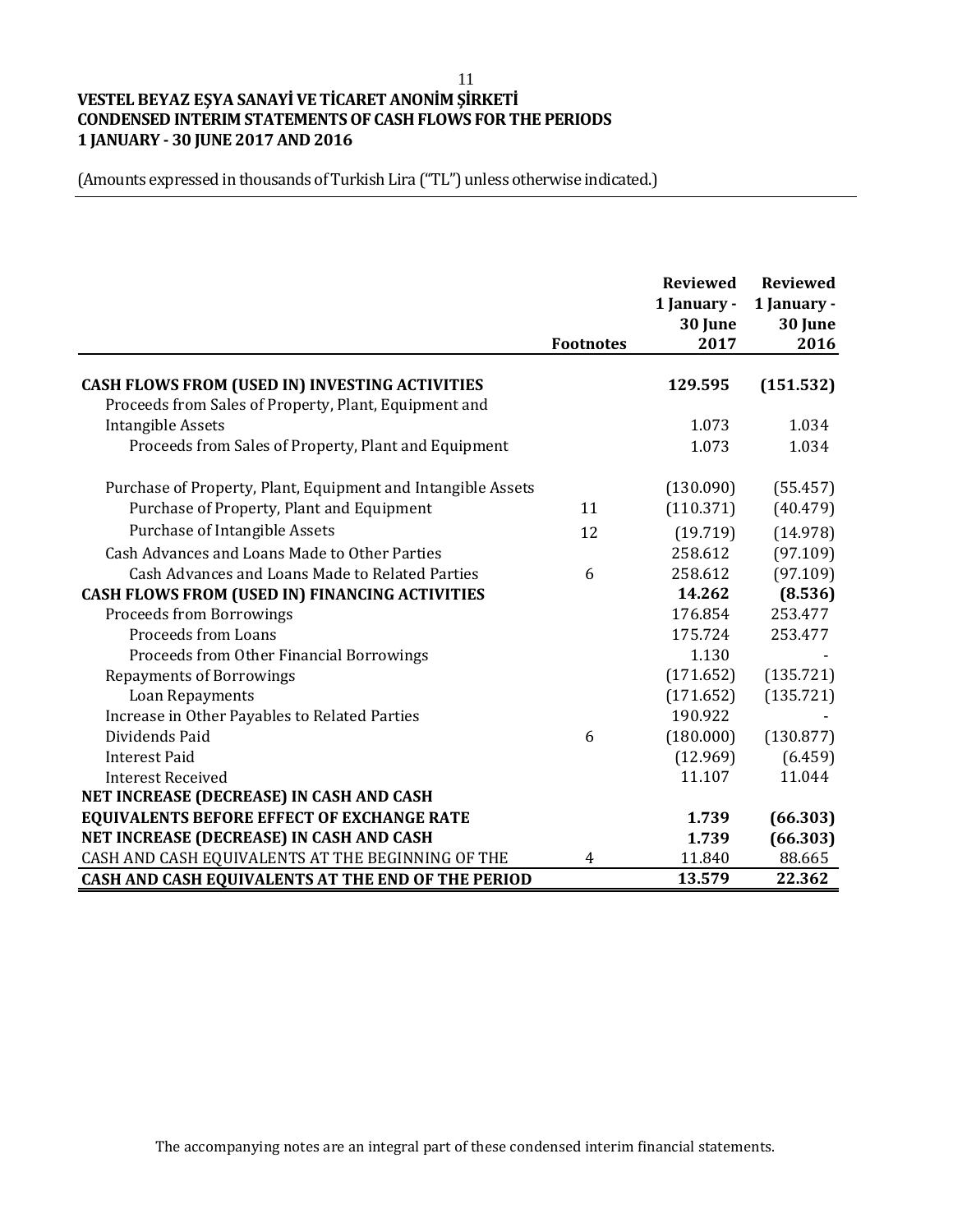(Amounts expressed in thousands of Turkish Lira ("TL") unless otherwise indicated.)

### **NOTE 1 – COMPANY'S ORGANISATION AND NATURE OF OPERATIONS**

Vestel Beyaz Eşya Sanayi ve Ticaret A.Ş. (the "Company" or "Vestel Beyaz Eşya") was incorporated in 1997 under the Turkish Commercial Code and its head office is located at Levent 199, Büyükdere Caddesi No: 199, 34394 Şişli / İstanbul.

The Company started its operations in 1999 and produces refrigerators, room air conditioning units, washing machines, cookers, dishwashers and water heaters. The Company's production facilities occupy 346.000 square meters of enclosed area located in Manisa Organized Industrial Zone on total area of 395.000 square meters.

The Company is a member of Vestel Group of Companies which are under the control of the Zorlu Family. The Company performs its foreign sales and domestic sales via Vestel Ticaret A.Ş. which is also a member of Vestel Group of Companies.

The Company is registered to Capital Market Board and its shares have been quoted to Borsa Istanbul ("BİST") since 21 April 2006.

As of 30 June 2017, the number of personnel employed was 6.656 (31 December 2016: 6.008).

As of balance sheet dates, the shareholders of the Company and their percentage shareholdings were as follows:

|                                          | <b>Shareholding</b> % |
|------------------------------------------|-----------------------|
|                                          |                       |
| Vestel Elektronik Sanayi ve Ticaret A.Ş. | 94,62                 |
| Other shareholders                       | 5,38                  |

As of 30 June 2017, 59.800.000 shares of the Company have been quoted at the Borsa Istanbul ("BİST") (31,5 % of its share capital; 31 December 2016: 31,5 %).

**100,00**

## **NOTE 2 – BASIS OF PRESENTATION OF FINANCIAL STATEMENTS**

### **2.1 Basis of presentation**

### **2.1.1 Statement of compliance**

The accompanying financial statements are prepared in accordance with the Communiqué Serial II, No: 14.1, "Principals of Financial Reporting in Capital Markets" published in the Official Gazette numbered 28676 on 13 June 2013. According to the article 5 of the Communiqué, financial statements are prepared in accordance with Turkish Accounting Standards / Turkish Financial Reporting Standards ("TAS" / "TFRS") and its addendum and interpretations ("IFRIC") issued by the Public Oversight Accounting and Auditing Standards Authority ("POAASA") Turkish Accounting Standards Board.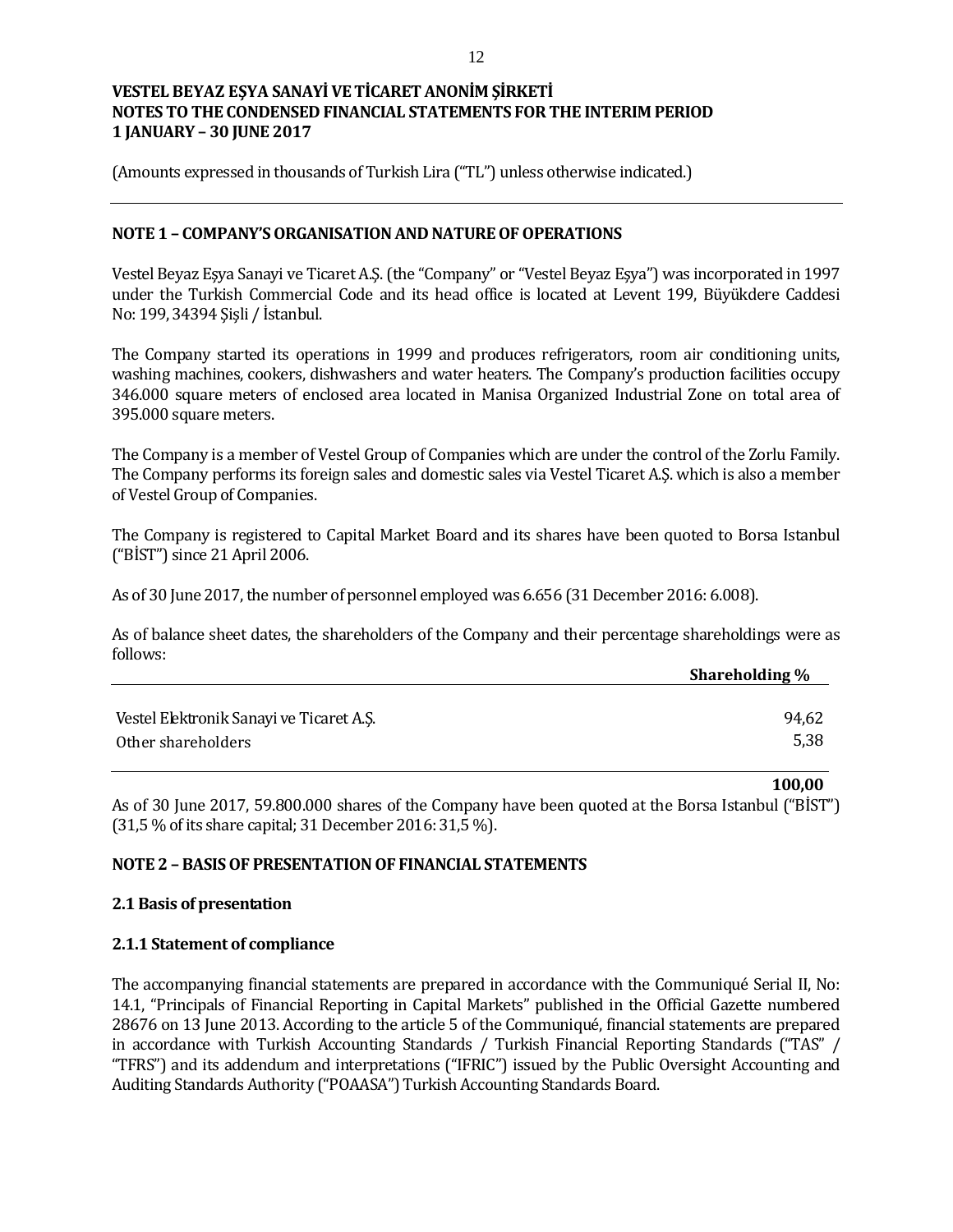(Amounts expressed in thousands of Turkish Lira ("TL") unless otherwise indicated.)

## **NOTE 2 – BASIS OF PRESENTATION OF FINANCIAL STATEMENTS (Cont'd)**

The Company prepared its condensed interim financial statements for the period ended 30 June 2017 in accordance with ("TAS") 34 "Interim Financial Reporting" in the framework of the Communiqué Serial II, No: 14.1, and its related announcement. The condensed interim financial statements and its accompanying notes are presented in compliance with the format recommended by CMB including its mandatory information.

In compliance with the TAS 34, entities have preference in presenting their interim financial statements whether full set or condensed. In this framework, the Company preferred to present its interim financial statements in condensed.

The Company's condensed interim financial statements do not include all disclosure and notes that should be included at year and financial statements. Therefore the condensed interim financial statements should be examined together with 31 December 2016 financial statements.

The Company maintains its accounting records and prepares its statutory financial statements in accordance with the Turkish Commercial Code ("TCC"), tax legislation and the uniform chart of accounts issued by the Ministry of Finance. The financial statements, except for the financial assets and liabilities presented with their fair values, are maintained under historical cost conversion in TL. These financial statements are based on the statutory records which are maintained under historical cost conversion, with the required adjustments and reclassifications reflected for the purpose of fair presentation in accordance with the TAS/TFRS.

With the decision 11/367 taken on 17 March 2005, the CMB announced that, effective from 1 January 2005, the application of inflation accounting is no longer required for the companies operating in Turkey and preparing their financial statements in accordance with CMB Financial Reporting Standards. Accordingly, TAS 29, "Financial Reporting in Hyperinflationary Economies" issued by the IASB, has not been applied in the financial statements for the accounting year commencing from 1 January 2005.

### **2.2 Comparative information and restatement of prior period financial statements**

Financial statements of the Company have been prepared comparatively with the preceding financial period, in order to enable determination of trends in financial position and performance. Comparative figures are reclassified, where necessary, to conform to changes in presentation in the financial statements.

### **2.3. Amendments in Turkey Financial Reporting Standards**

## **a) New standards, amendments and interpretations issued and effective for the financial year beginning 30 June 2017 and are adopted by the Company:**

 **Amendments to IAS 7 'Statement of cash flows'** on disclosure initiative, effective from annual periods beginning on or after 1 January 2017. These amendments introduce an additional disclosure that will enable users of financial statements to evaluate changes in liabilities arising from financing activities. The amendment is part of the IASB's Disclosure Initiative, which continues to explore how financial statement disclosure can be improved.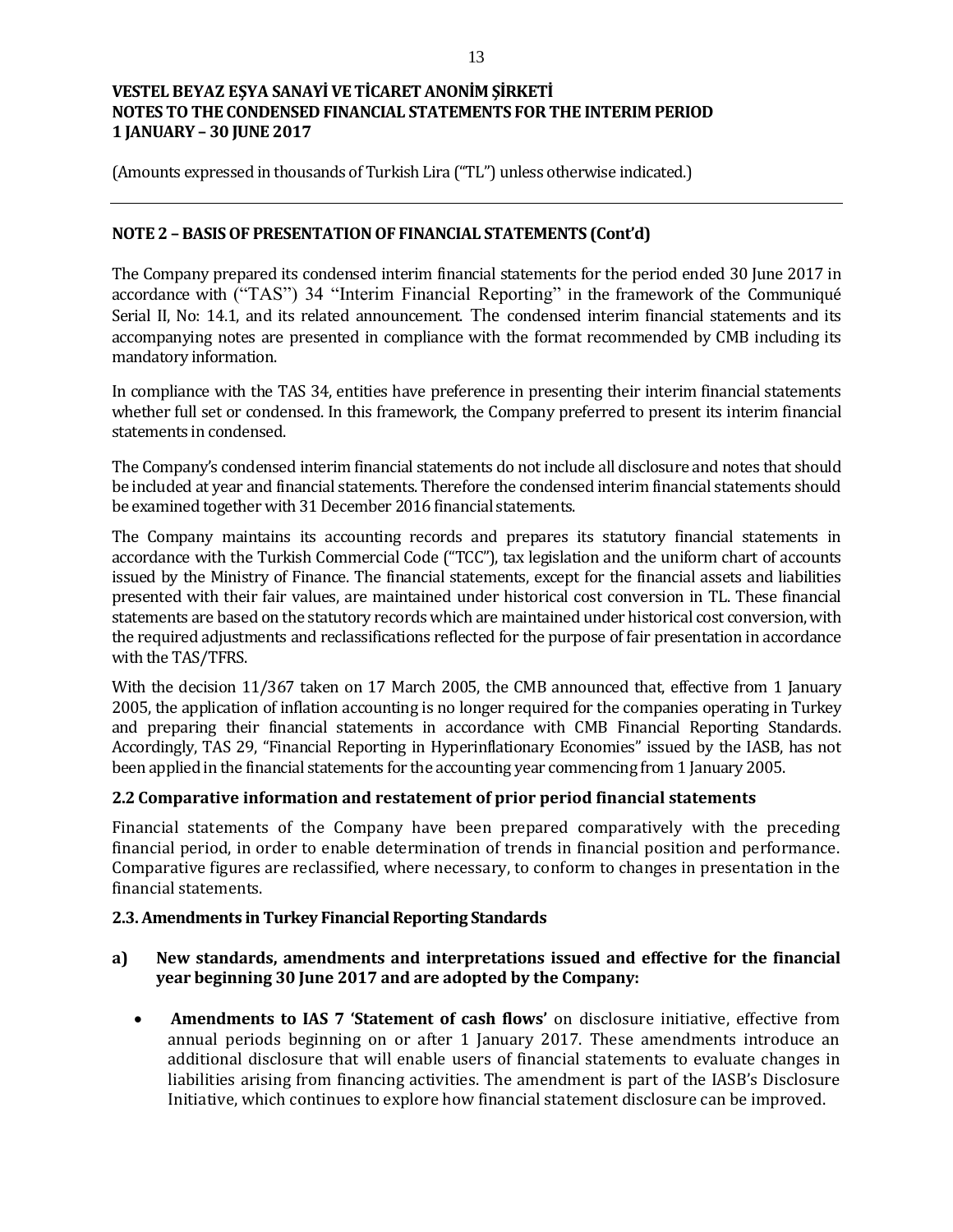(Amounts expressed in thousands of Turkish Lira ("TL") unless otherwise indicated.)

### **NOTE 2 – BASIS OF PRESENTATION OF FINANCIAL STATEMENTS (Cont'd)**

- **Amendments IAS 12 'Income Taxes'**, effective from annual periods beginning on or after 1 January 2017. The amendments on the recognition of deferred tax assets for unrealised losses clarify how to account for deferred tax assets related to debt instruments measured at fair value.
- **Annual improvements 2014–2016;** IFRS 12,'Disclosure of interests in other entities' regarding clarification of the scope of the standard. These amendments should be applied retrospectively for annual periods beginning on or after 1 January 2017.

## **b) Standards and amendments to existing standards that are not yet effective and have not been early adopted by the Company:**

- **IFRS 2, 'Share based payments'** on clarifying how to account for certain types of sharebased payment transactions, effective from annual periods beginning on or after 1 January 2018. This amendment clarifies the measurement basis for cash-settled, share-based payments and the accounting for modifications that change an award from cash-settled to equity-settled. It also introduces an exception to the principles in IFRS 2 that will require an award to be treated as if it was wholly equity-settled, where an employer is obliged to withhold an amount for the employee's tax obligation associated with a share-based payment and pay that amount to the tax authority.
- **IFRS 9 'Financial instruments',** effective from annual periods beginning on or after 1 January 2018. This standard replaces the guidance in IAS 39. It includes requirements on the classification and measurement of financial assets and liabilities; it also includes an expected credit losses model that replaces the current incurred loss impairment model.
- **IFRS 15 'Revenue from contracts with customers'**, effective from annual periods beginning on or after 1 January 2018. IFRS 15, 'Revenue from contracts with customers' is a converged standard from the IASB and FASB on revenue recognition. The standard will improve the financial reporting of revenue and improve comparability of the top line in financial statements globally.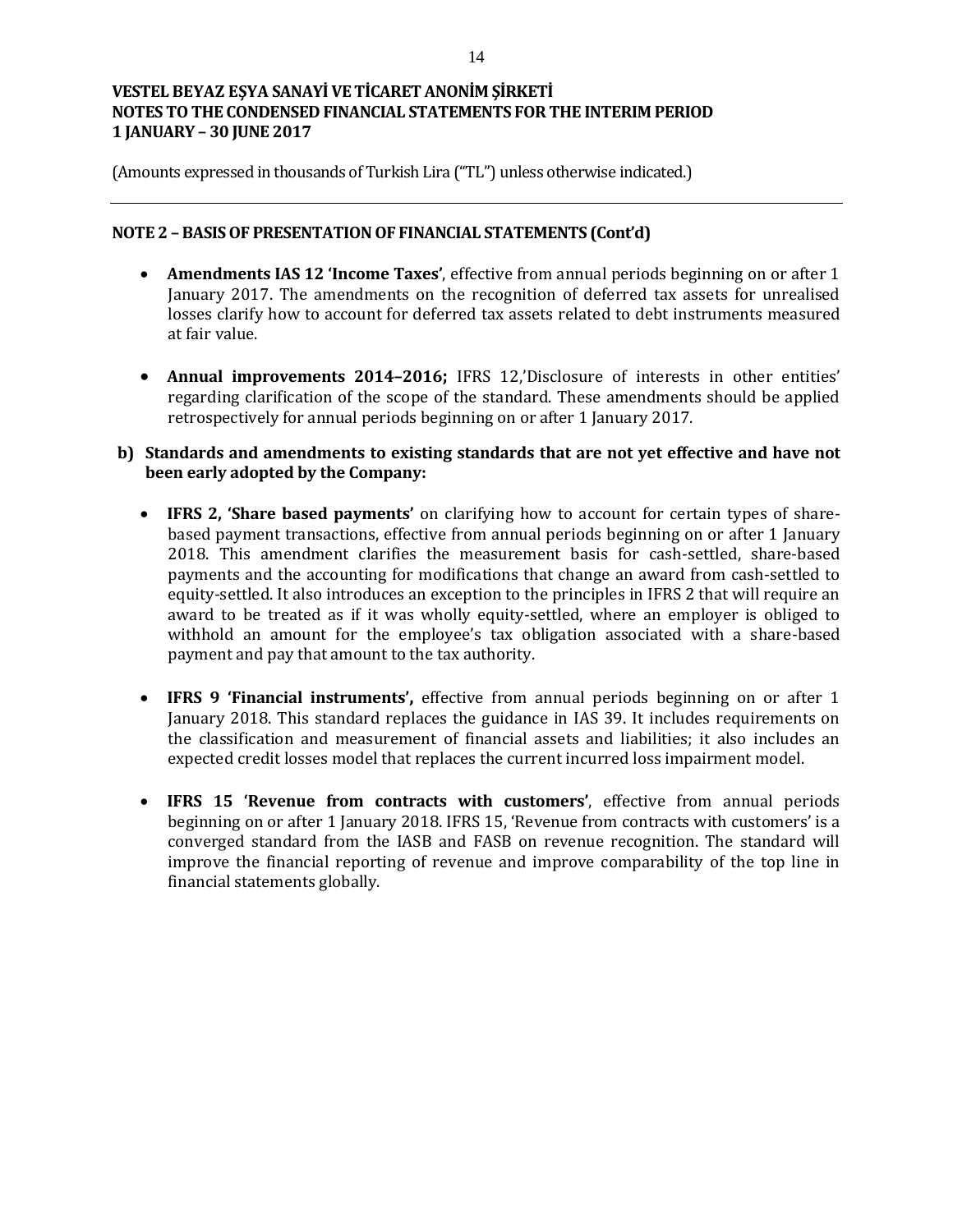(Amounts expressed in thousands of Turkish Lira ("TL") unless otherwise indicated.)

### **NOTE 2 – BASIS OF PRESENTATION OF CONSOLIDATED FINANCIAL STATEMENTS (Cont'd)**

- **Amendment to IFRS 15, 'Revenue from contracts with customers'**, effective from annual periods beginning on or after 1 January 2018. These amendments comprise clarifications of the guidance on identifying performance obligations, accounting for licenses of intellectual property and the principal versus agent assessment (gross versus net revenue presentation). New and amended illustrative examples have been added for each of those areas of guidance. The IASB has also included additional practical expedients related to transition to the new revenue standard.
- **IFRS 16 'Leases',** effective from annual periods beginning on or after 1 January 2019 with earlier application permitted if IFRS 15, 'Revenue from Contracts with Customers', is also applied. This standard replaces the current guidance in IAS 17 and is a far-reaching change in accounting by lessees in particular. Under IAS 17, lessees were required to make a distinction between a finance lease (on balance sheet) and an operating lease (off balance sheet). IFRS 16 now requires lessees to recognise a lease liability reflecting future lease payments and a 'right-of-use asset' for virtually all lease contracts. The IASB has included an optional exemption for certain short-term leases and leases of low-value assets; however, this exemption can only be applied by lessees. For lessors, the accounting stays almost the same. However, as the IASB has updated the guidance on the definition of a lease (as well as the guidance on the combination and separation of contracts), lessors will also be affected by the new standard. At the very least, the new accounting model for lessees is expected to impact negotiations between lessors and lessees. Under IFRS 16, a contract is, or contains, a lease if the contract conveys the right to control the use of an identified asset for a period of time in exchange for consideration.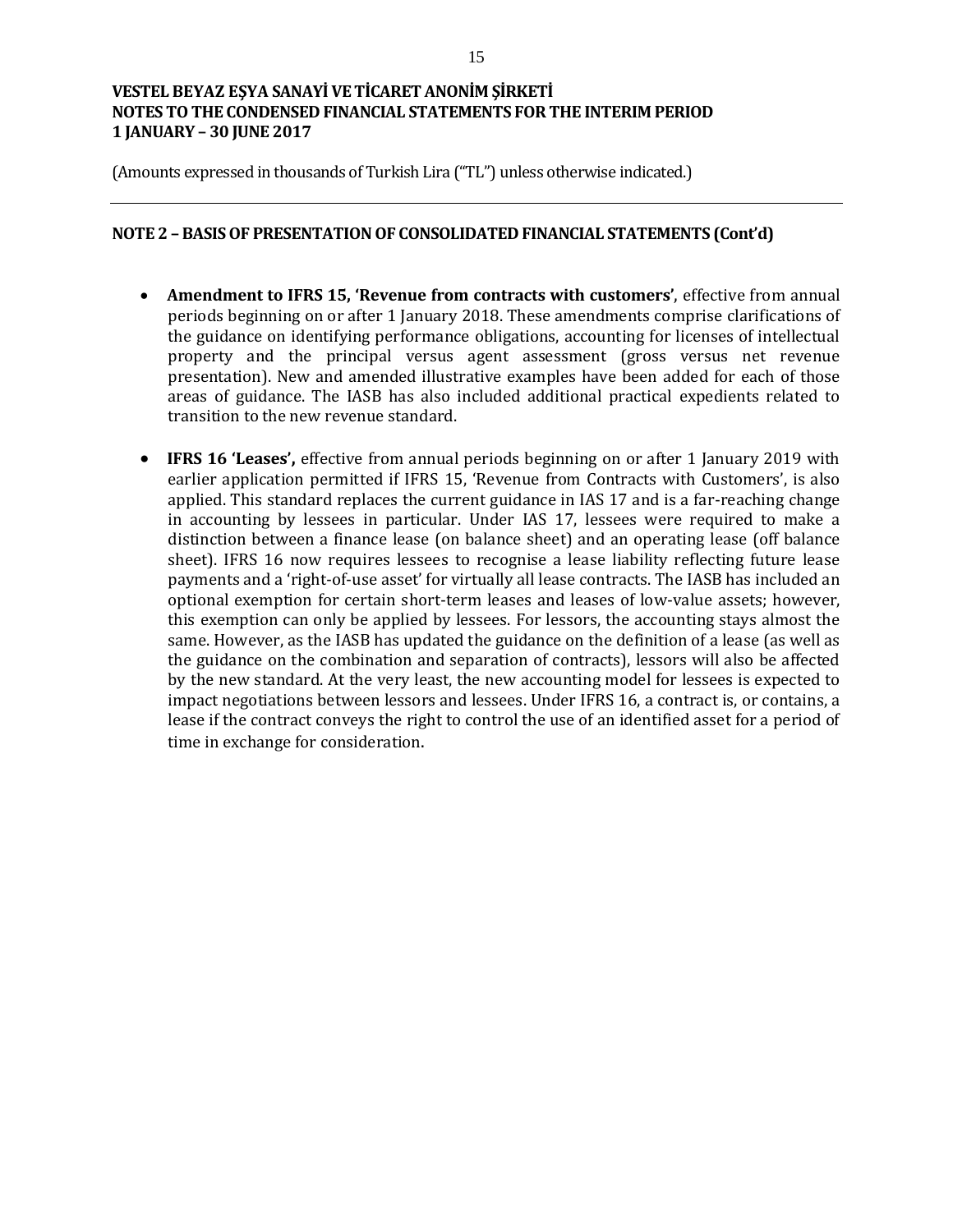(Amounts expressed in thousands of Turkish Lira ("TL") unless otherwise indicated.)

## **NOTE 2 – BASIS OF PRESENTATION OF CONSOLIDATED FINANCIAL STATEMENTS (Cont'd)**

- **Amendments to IFRS 2, 'Share based payments'** on clarifying how to account for certain types of share-based payment transactions, effective from annual periods beginning on or after 1 January 2018. This amendment clarifies the measurement basis for cash-settled, share-based payments and the accounting for modifications that change an award from cash-settled to equity-settled. It also introduces an exception to the principles in IFRS 2 that will require an award to be treated as if it was wholly equity-settled, where an employer is obliged to withhold an amount for the employee's tax obligation associated with a sharebased payment and pay that amount to the tax authority.
- **Annual improvements 2014–2016,** effective from annual periods beginning on or after 1 January 2018. These amendments impact 2 standards:
	- TFRS 1,' First-time adoption of TFRS', regarding the deletion of short-term exemptions for first-time adopters regarding TFRS 7, TAS 19, and TFRS 10 effective 1 January 2018.
	- TAS 28,' Investments in associates and joint ventures' regarding measuring an associate or joint venture at fair value effective 1 January 2018.
- **IFRIC 22, 'Foreign currency transactions and advance consideration',** effective from annual periods beginning on or after 1 January 2018. This IFRIC addresses foreign currency transactions or parts of transactions where there is consideration that is denominated or priced in a foreign currency. The interpretation provides guidance for when a single payment/receipt is made as well as for situations where multiple payments/receipts are made. The guidance aims to reduce diversity in practice.

The Company will evaluate the effect of the aforementioned changes within its operations and apply changes starting from effective date. It is expected that the application of the standards and interpretations will not have a significant effect on the consolidated financial statements of the the Company.

**c) Other new standards, amendments and interpretations issued and effective as of 1 January 2017 have not been presented since they are not relevant to the operations of the Company or have insignificant impact on the financial statements.**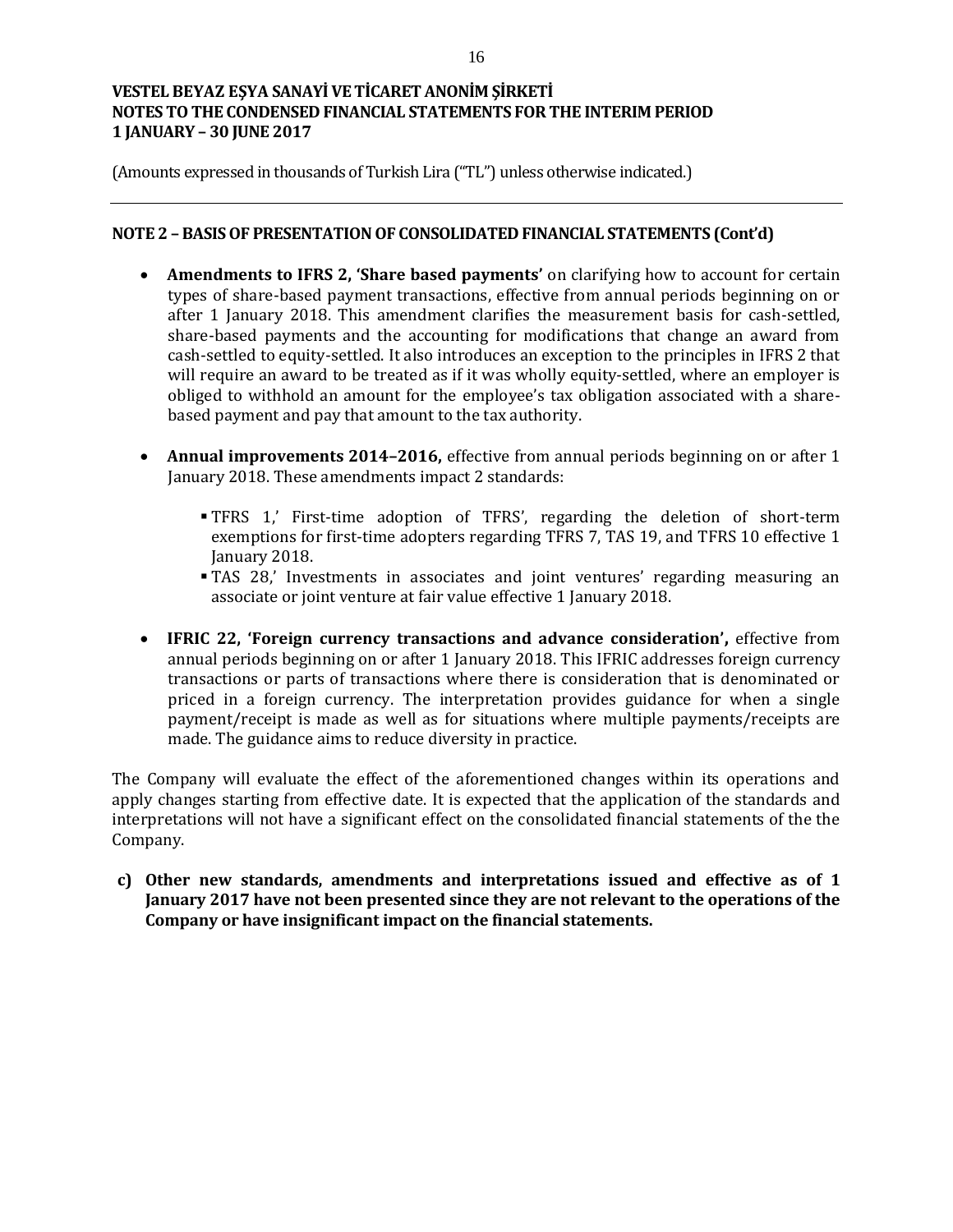(Amounts expressed in thousands of Turkish Lira ("TL") unless otherwise indicated.)

## **NOTE 2 – BASIS OF PRESENTATION OF FINANCIAL STATEMENTS (Cont'd)**

### **2.4. Summary of significant accounting policies**

## **2.4.1 Revenue**

Revenue is measured at the fair value of the consideration received or receivable taking into account the amount of any trade discounts and volume rebates allowed by the entity.

Revenue from the sale of goods shall be recognized when all the following conditions have been satisfied:

- The Company has transferred to the buyer significant risks and reward of ownership of the goods,
- The Company retains neither continuing managerial involvement to the degree usually associated with ownership nor effective control over the goods sold,
- The amount of revenue can be measured reliably,
- It is probable that the economic benefits associated with the transaction will flow to the Company; and
- The costs incurred or to be incurred in respect of the transaction can be measured reliably.

### **2.4.2 Inventories**

Inventories are stated at the lower of cost and net realizable value. Costs, including an appropriate portion of fixed and variable overhead expenses, are assigned to inventories held by the method most appropriate to the particular class of inventory. Company uses moving weighted average method for costing.

Net realizable value represents the estimated selling price less all estimated costs of completion and costs necessary to make a sale. When the net realizable value of inventory is less than cost, the inventory is written down to the net realizable value and the expense is included in statement of income in the period the write-down or loss occurred. When the circumstances that previously caused inventories to be written down below cost no longer exist or when there is clear evidence of an increase in net realizable value because of changed economic circumstances, the amount of the write-down is reversed. The reversal amount is limited to the amount of the original write-down.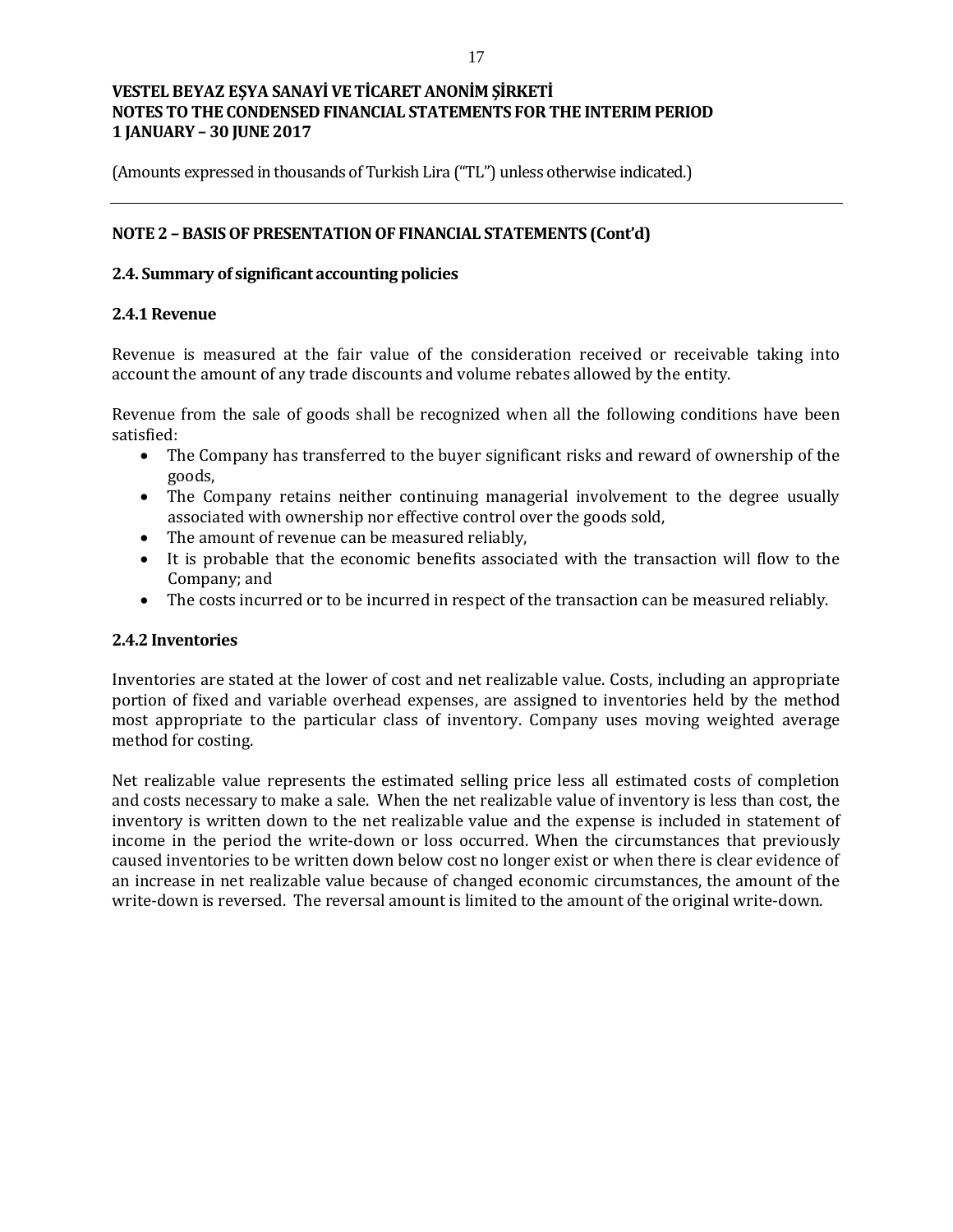(Amounts expressed in thousands of Turkish Lira ("TL") unless otherwise indicated.)

## **NOTE 2 – BASIS OF PRESENTATION OF FINANCIAL STATEMENTS (Cont'd)**

## **2.4.3 Property, plant and equipment**

Property, plant and equipment are carried at cost less accumulated depreciation. Depreciation is provided on restated amounts of property, plant and equipments using the straight-line method based on the estimated useful lives of the assets, except for land due to their indefinite useful life.

Property, plant and equipment are reviewed for impairment whenever events or changes in circumstances indicate that the carrying amount may not be recoverable. An impairment loss is recognized for the amount by which the asset's carrying amount exceeds its recoverable amount. The recoverable amount is the higher of an asset's fair value less costs to sell and value in use.

Gains or losses on disposals of property, plant and equipment are included in other operating income and other operating expense.

Costs, such as repairs and maintenance or part replacement of tangible asstes, are included in the asset's carrying amount or recognised as a seperate asset, as appropriate, only when it is probable that future economic benefits with the item will flow to the Company. All other costs are charged to statements of profit or loss during the financial year in which they are incurred.

### **2.4.4 Intangible assets**

### **a) Research and development costs**

Research costs are recognized as expense in the period in which they are incurred. An intangible asset arising from development (or from the development phase of an internal project) if and only if an entity can demonstrate all of the following:

- The technical feasibility of completing the intangible asset so that it will be available for use or sale;
- Its intention to complete the intangible asset and use or sell it;
- Its ability to use or sell the intangible asset;
- How the intangible asset will generate probable future economic benefits;
- The availability of adequate technical, financial and other resources to complete the development and to use or sell the intangible asset, and
- Its ability to measure reliably the expenditure attributable to the intangible asset during its development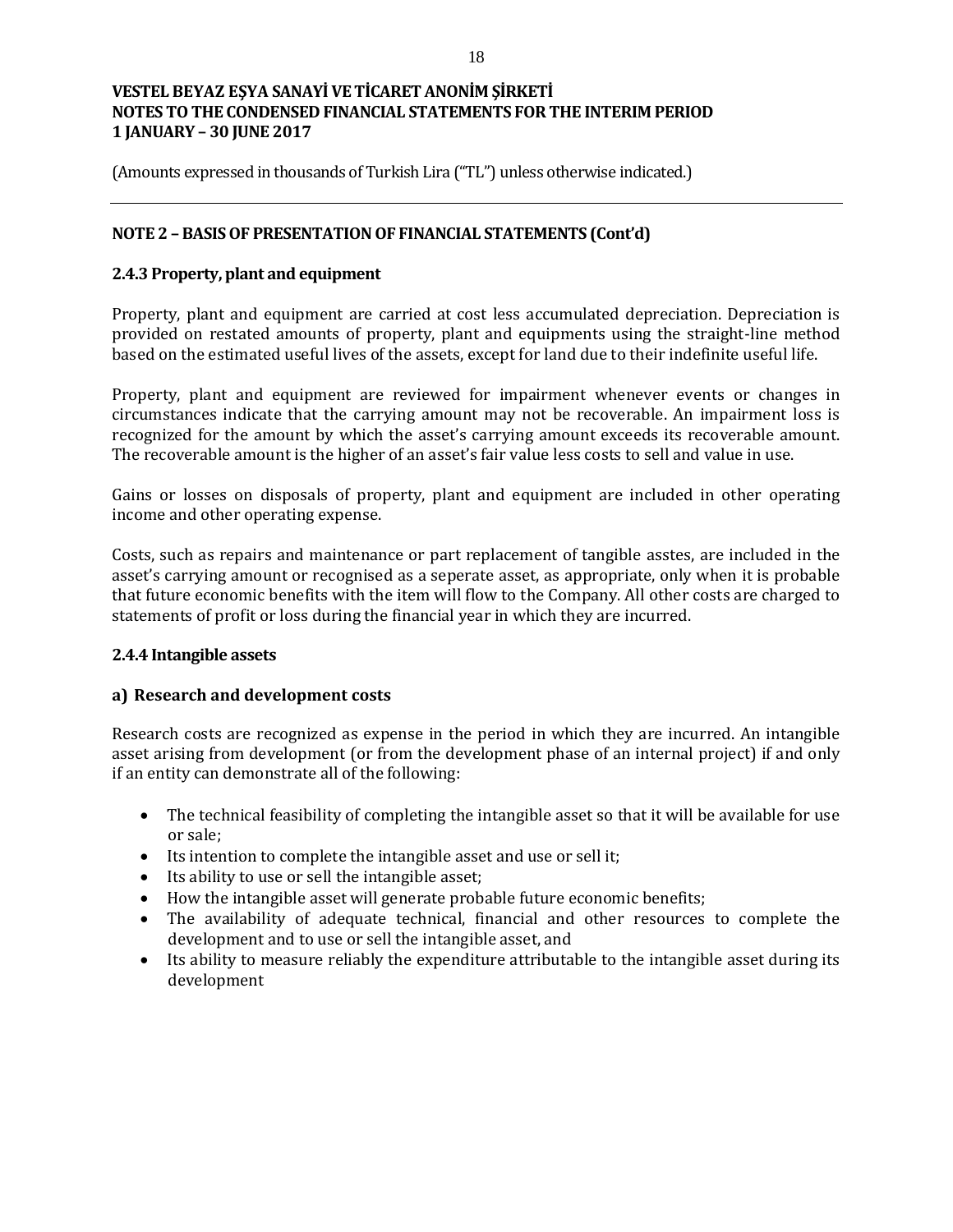(Amounts expressed in thousands of Turkish Lira ("TL") unless otherwise indicated.)

### **NOTE 2 – BASIS OF PRESENTATION OF FINANCIAL STATEMENTS (Cont'd)**

Other development costs are recognized as expense as incurred. If it is not possible to distinguish the research phase from the development phase of an internal project, the entity treats the expenditure on that project as if it were incurred in the research phase only.

## **b) Rights and other intangible fixed assets**

Rights and other intangible assets consist acquired computer software, computer software development costs and other identifiable rights. Rights and other intangible assets are recognized at their acquisition costs and are amortized on a straight line basis over their expected useful lives which are less than five years.

## **2.4.5 Financial instruments**

## **a) Financial assets**

The Company classifies its financial assets in the following categories: Financial assets at fair value through profit or loss, loans and receivables. The classification depends on the purpose for which the financial assets were acquired.

### Financial assets at fair value through profit or loss

Financial assets at fair value through profit or loss are financial assets held for trading. A financial asset is classified in this category if acquired principally for the purpose of selling in the short-term. Derivatives are also categorized as held for trading unless they are designated as hedges.

### Loans and receivables

Trade receivables, loans, and other receivables that have fixed or determinable payments that are not quoted in an active market are classified in this category. Loans and receivables (trade and other receivables, bank deposits, cash and others) are measured at amortized cost using the effective interest method less any impairment. Interest income is recognized by applying the effective interest rate, except for cases when the recognition of interest would be immaterial.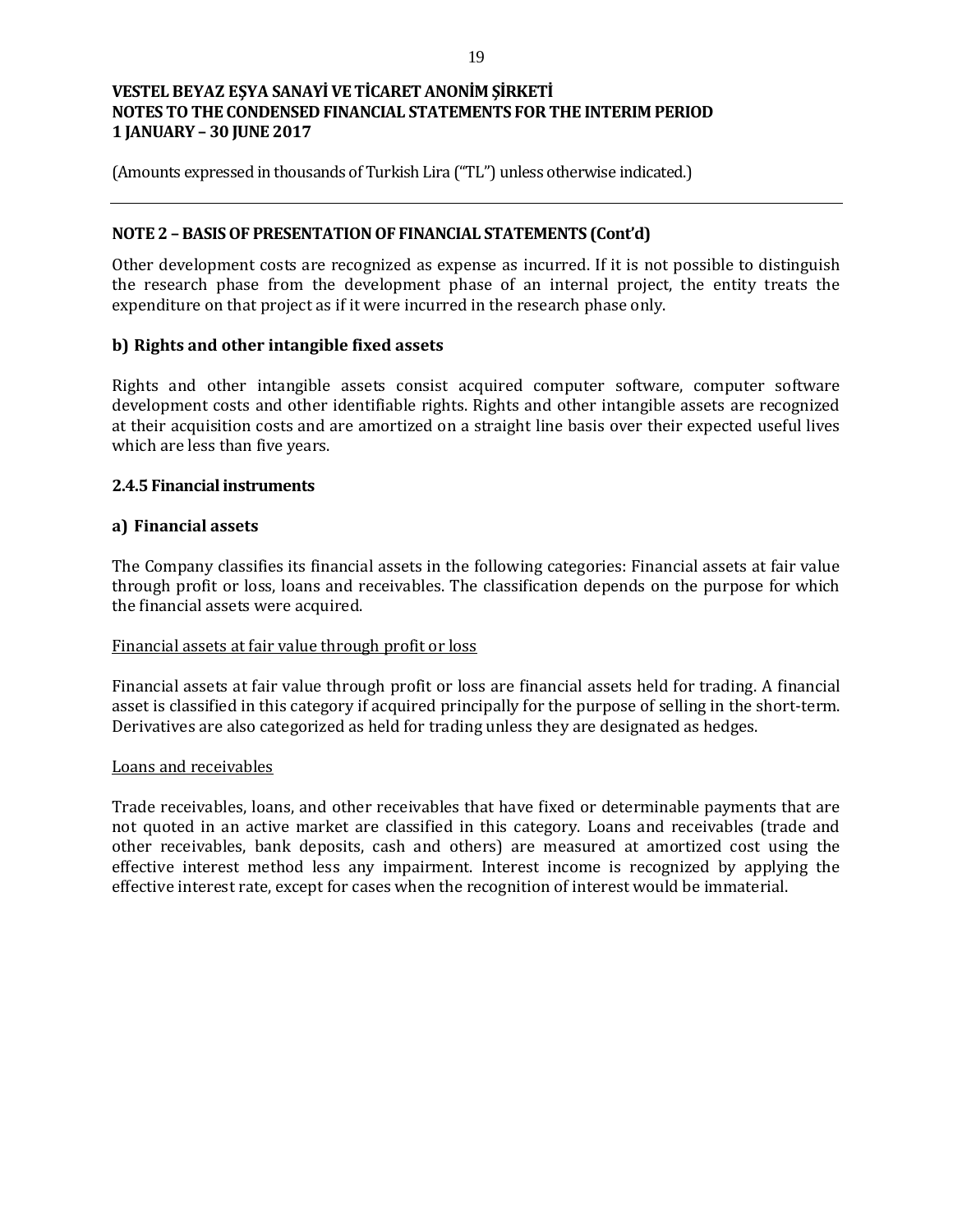(Amounts expressed in thousands of Turkish Lira ("TL") unless otherwise indicated.)

### **NOTE 2 – BASIS OF PRESENTATION OF FINANCIAL STATEMENTS (Cont'd)**

### Impairment of financial assets

Financial assets, other than those at fair value through profit or loss, are assessed for indicators of impairment at each reporting period. Financial assets are impaired where there is objective evidence that, as a result of one or more events that occurred after the initial recognition of the financial asset, the estimated future cash flows of the investment have been impacted.

For financial assets carried at amortized cost, the amount of the impairment is the difference between the asset's carrying amount and the present value of estimated future cash flows, discounted at the original effective interest rate.

For financial assets carried at amortized cost, if the amount of a past impairment loss decreases and the decrease can be related objectively to an event occurring after the impairment was recognized, then the impairment is reversed through profit or loss. However, the carrying amount should not be increased to an amount that exceeds what the amortized cost would have been at the date of the reversal had the impairment not been recognized.

For financial assets carried at cost, if there is objective evidence of impairment, the amount of the impairment loss is measured as the difference between carrying amount and the present value of estimated future cash flows discounted at the current rate of return for a similar financial asset. Once an impairment loss has been recognized on a financial asset recognized at cost, it is not permitted to recognize a reversal.

### **b) Financial liabilities**

Financial liabilities are classified as either financial liabilities at fair value through profit or loss or other financial liabilities.

### Financial liabilities at fair value through profit or loss

Financial liabilities at fair value through profit or loss are stated at fair value, with any resultant gain or loss recognized in profit or loss. The net gain or loss recognized in profit or loss incorporates any interest paid on the financial liability.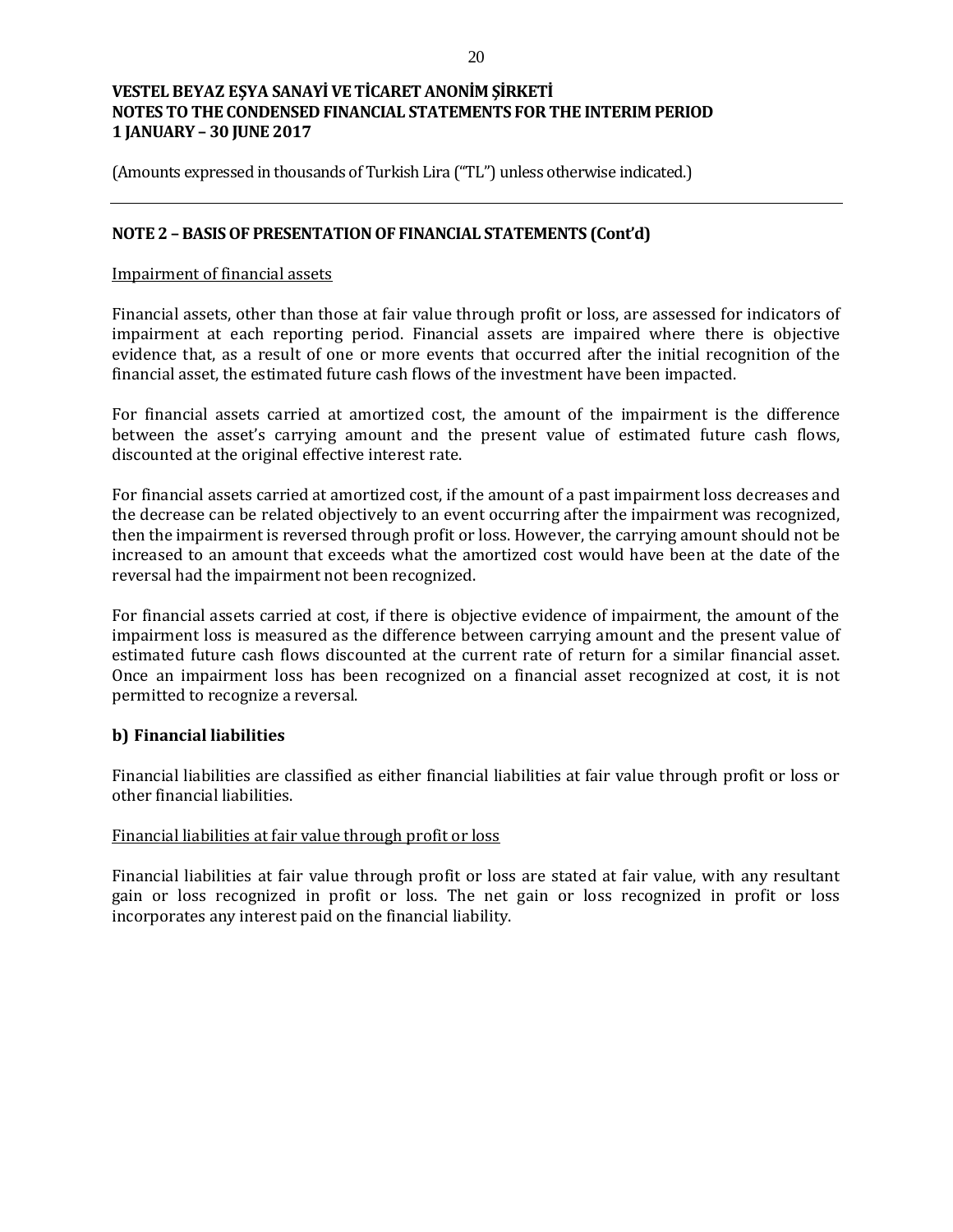(Amounts expressed in thousands of Turkish Lira ("TL") unless otherwise indicated.)

### **NOTE 2 – BASIS OF PRESENTATION OF FINANCIAL STATEMENTS (Cont'd)**

### Other financial liabilities

Other financial liabilities, including borrowings, are initially measured at fair value, net of transaction costs.

Other financial liabilities are subsequently measured at amortized cost using the effective interest method plus the interest expense recognized on an effective yield basis.

The effective interest method is calculating the amortized cost of a financial liability and of allocating interest expense over the relevant period. The effective interest rate discounts the estimated future cash payments through the expected life of the financial liability, or, where appropriate, a shorter period.

## **c) Derivative financial instruments and hedge accounting:**

Derivatives are initially recognized at fair value on the date a derivative contract is entered into and are subsequently remeasured at their fair value. Fair values of derivatives are carried as assets when positive and as liabilities when negative. The method of recognizing the resulting gain or loss depends on whether the derivative is designated as a hedging instrument, and if so the nature of the item being hedged.

The Company documents at the inception of the transaction the relationship between hedging instruments and hedged items, as well as its risk management objectives and strategy for undertaking various hedging transactions. The Company also documents its assessment, both at hedge inception and on an ongoing basis, of whether the derivatives that are used in hedging transactions are highly effective in offsetting changes in fair values of hedged items.

### Derivative financial instruments held for trading

Company's held for trading derivative financial instruments consist of forward foreign currency purchase and sale contracts. Such derivative financial instruments providing effective protection against the risk for the Company economically and due to meeting the conditions for hedge accounting usually, they are accounted as derivative financial instruments held for trading in financial statements. The fair value changes of these derivative instruments are recognized in income statement as financial income / expense.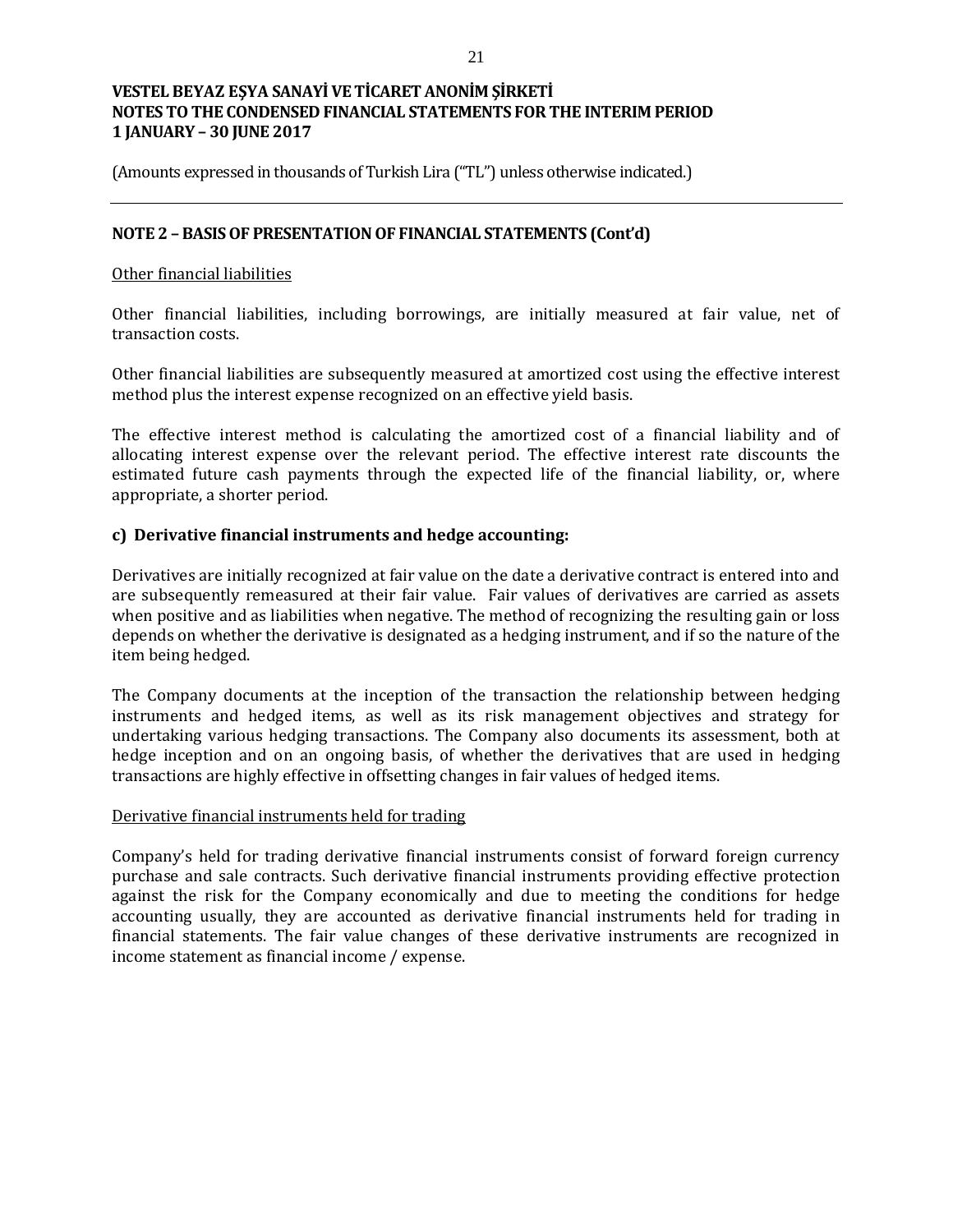(Amounts expressed in thousands of Turkish Lira ("TL") unless otherwise indicated.)

### **NOTE 2 – BASIS OF PRESENTATION OF FINANCIAL STATEMENTS (Cont'd)**

### Cash flow hedges:

The effective portion of changes in the fair value of derivatives that are designated and qualify as cash flow hedges is recognized in equity within cash flow hedge reserves. The gain or loss relating to the ineffective portion is recognized immediately in the statement of comprehensive income within finance income/ expense. Amounts accumulated in equity are reclassified to profit or loss in the periods when the hedged item affects profit or loss (for example, when the forecast sale that is hedged takes place or portion related to the accrued interest). When a hedging instrument expires or is sold, or when a hedge no longer meets the criteria for hedge accounting, any cumulative gain or loss existing in equity at that time remains in equity and is recognized when the forecast transaction is ultimately recognized, in the statement of comprehensive income within finance income/ expense. The Company has evaluated its forward contracts and recognized certain contracts as hedging derivative instruments since they have been carrying necessary hedging conditions regarding to TAS 39.

### **2.4.6 Foreign currency transactions**

Transactions in foreign currencies during the period are recorded at the rates of exchange prevailing on the dates of the transactions. Monetary items denominated in foreign currencies are translated to TL at the rates prevailing on the balance sheet date. Exchange differences on foreign currency denominated monetary assets and liabilities are recognized in profit or loss in the period in which they arise except for the effective portion of the foreign currency hedge of net investments in foreign operations. on-monetary items which are denominated in foreign currency and measured with historical costs are translated using the exchange rates at the dates of initial transactions.

### **2.4.7 Provisions, contingent assets and liabilities**

Provisions are recognized when the Company has a present obligation as a result of a past event, and it is probable that the Company will be required to settle that obligation, and a reliable estimate can be made of the amount of the obligation.

Possible assets or obligations that arise from past events and whose existence will be confirmed only by the occurrence or non-occurrence of one or more uncertain events not wholly within the control of the company are not included in the financial statements and treated as contingent assets or liabilities.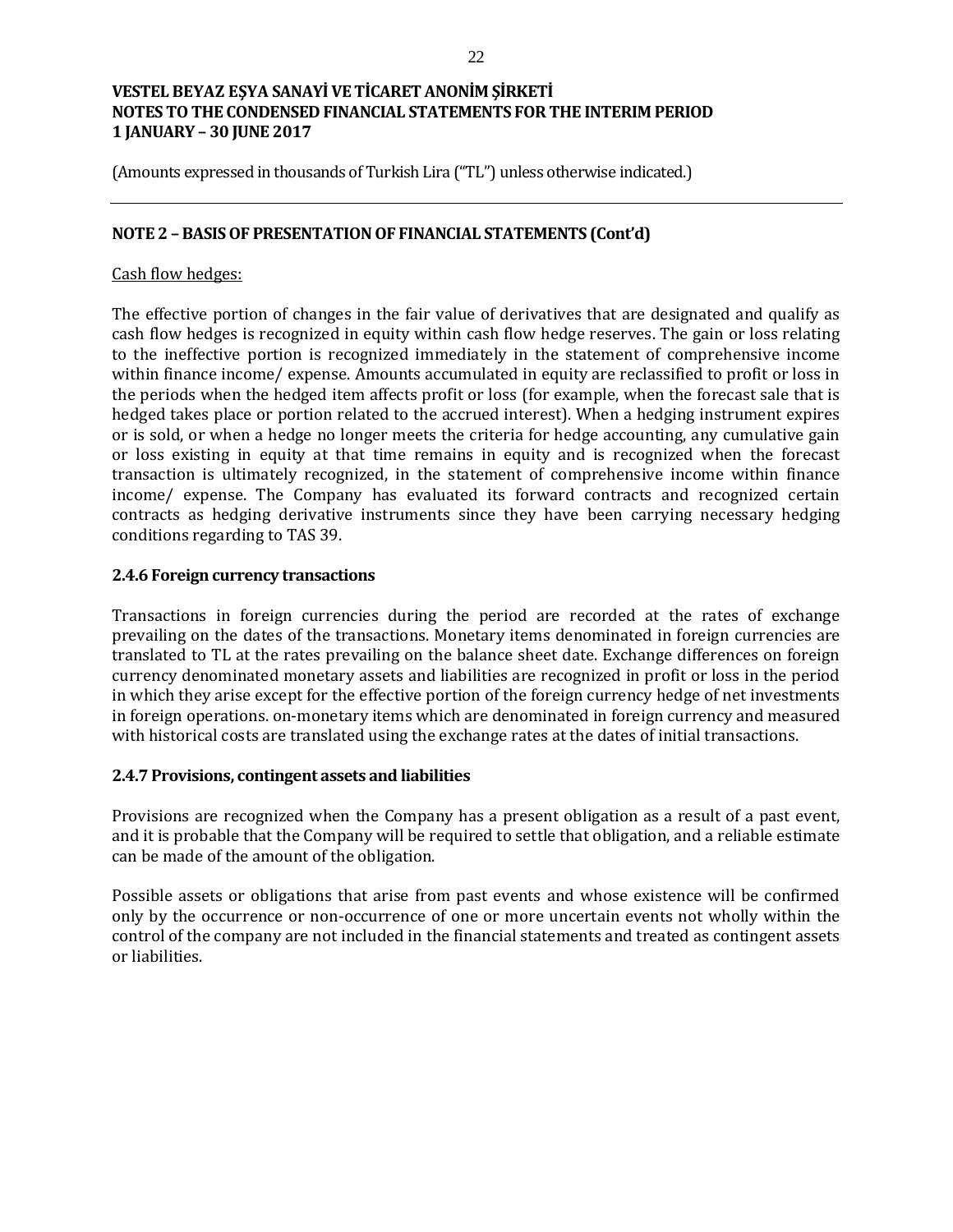(Amounts expressed in thousands of Turkish Lira ("TL") unless otherwise indicated.)

### **NOTE 2 – BASIS OF PRESENTATION OF FINANCIAL STATEMENTS (Cont'd)**

### **2.4.8 Related parties**

Shareholders, key management personnel and board members, their close family members and companies controlled, jointly controlled or significantly influenced by them and Zorlu Holding Group companies are considered and referred to as related parties.

### **2.4.9 Taxation on income**

Tax expense for the period comprises current and deferred tax. Tax is recognized in the income statement, except to the extent that it relates to items directly recognized in equity. In that case, tax is recognized in shareholders' equity.

The tax currently payable is based on taxable profit for the year. Taxable profit differs from profit as reported in the income statement because it excludes items of income or expense that are taxable or deductible in other years and it further excludes items that are never taxable or deductible. The Company's liability for current tax is calculated using tax rates that have been enacted or substantively enacted by the balance sheet date.

Deferred tax is recognized on temporary differences between the carrying amounts of assets and liabilities in the financial statements and the corresponding tax bases which is used in the computation of taxable profit. Deferred tax liabilities are generally recognized for all taxable temporary differences and deferred tax assets are recognized for all deductible temporary differences to the extent that it is probable that taxable profits will be available against which those deductible temporary differences can be utilized.

Investment incentives that are conducive to payment of corporate taxes at reduced rates are subject to deferred tax calculation when there is reasonable assurance that the Group will benefit from the related incentive.

Deferred tax liabilities are recognized for taxable temporary differences associated with investments in subsidiaries and associates, and interests in joint ventures, except where the Company is able to control the reversal of the temporary difference and it is probable that the temporary difference will not reverse in the foreseeable future. Deferred tax assets arising from deductible temporary differences associated with such investments and interests are only recognized to the extent that it is probable that there will be sufficient taxable profits against which to utilize the benefits of the temporary differences and they are expected to reverse in the foreseeable future.

Deferred tax assets and liabilities are offset when there is a legally enforceable right to set off current tax assets against current tax liabilities and when they relate to income taxes levied by the same taxation authority and the Company intends to settle its current tax assets and liabilities on a net basis.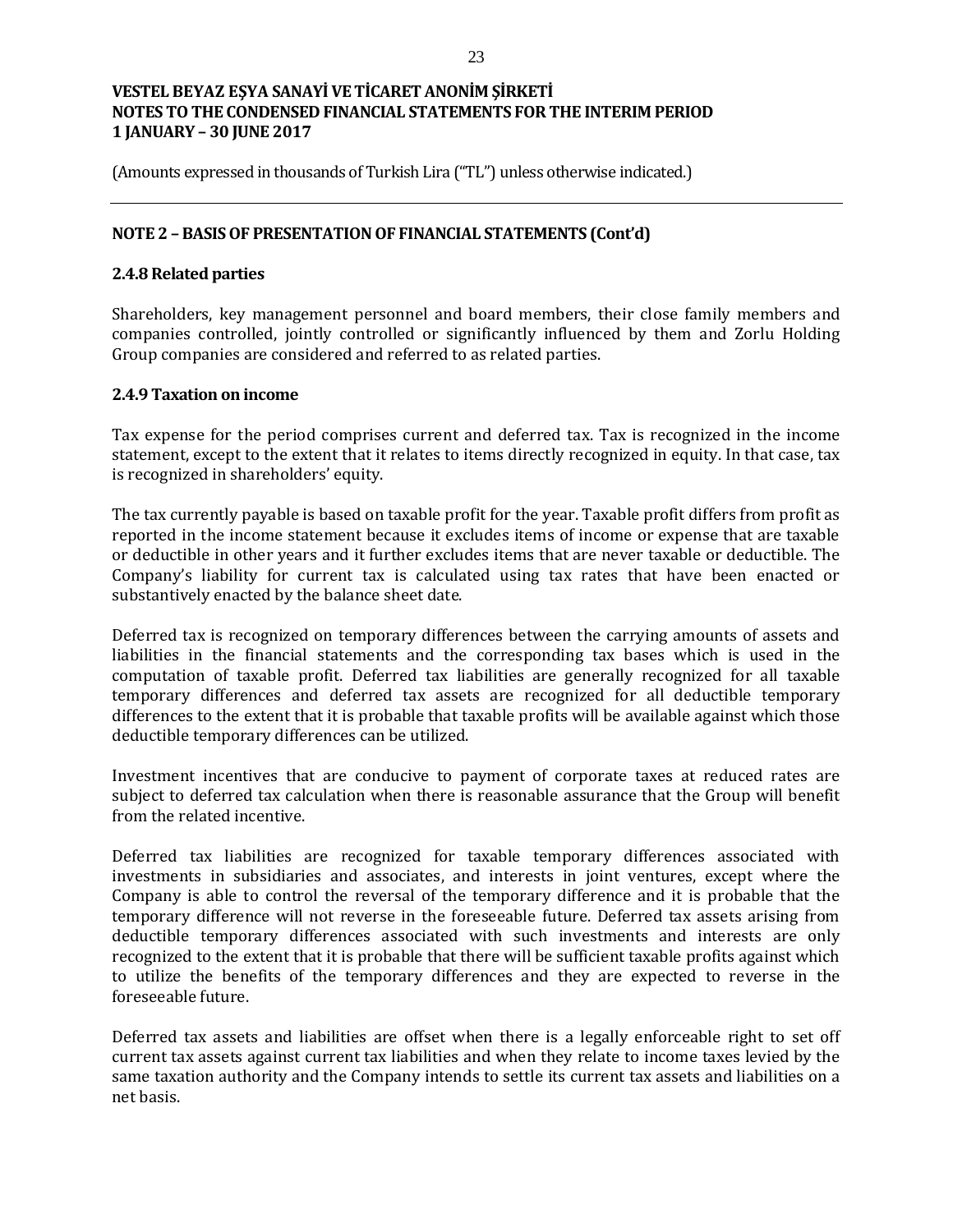(Amounts expressed in thousands of Turkish Lira ("TL") unless otherwise indicated.)

### **NOTE 2 – BASIS OF PRESENTATION OF FINANCIAL STATEMENTS (Cont'd)**

### **2.4.10 Employee benefits**

Employment termination benefits, as required by the Turkish Labor Law and the laws applicable in the countries where the subsidiaries operate, represent the estimated present value of the total reserve of the future probable obligation of the Group arising in case of the retirement of the employees. According to Turkish Labor Law and other laws applicable in Turkey, the Group is obliged to pay employment termination benefits to all personnel in cases of termination of employment without due cause, call for military service, be retired or death upon the completion of a minimum one year service. Employment termination benefits are considered as being part of defined retirement benefit plan as per TAS 19. All actuarial gains and losses are recognized in consolidated statements of income.

## **2.4.11 Government grants**

Government grants, including non-monetary grants at fair value, are recognized in financial statements when there is reasonable assurance that the entity will comply with the conditions attaching to them, and the grants will be received.

Incentives for research and development activities are recognized in financial statements when they are authorized by the related institutions.

### **2.4.12 Earnings per share**

Earnings per share disclosed in the statement of income is determined by dividing net income attributable to equity holder of the parent by the weighted average number of such shares outstanding during the year concerned.

### **2.4.13 Statement of cash flows**

In the statement of cash flows, cash flows are classified into three categories as operating, investment and financing activities. Cash flows from operating activities are those resulting from the Company's production and sales activities. Cash flows from investment activities indicate cash inflows and outflows resulting from property, plant and equipments and financial investments. Cash flows from financing activities indicate the resources used in financing activities and the repayment of these resources. Cash and cash equivalents comprise of cash in hand accounts, bank deposits and shortterm, highly liquid investments that are readily convertible to known amounts of cash with maturities equal or less than three months.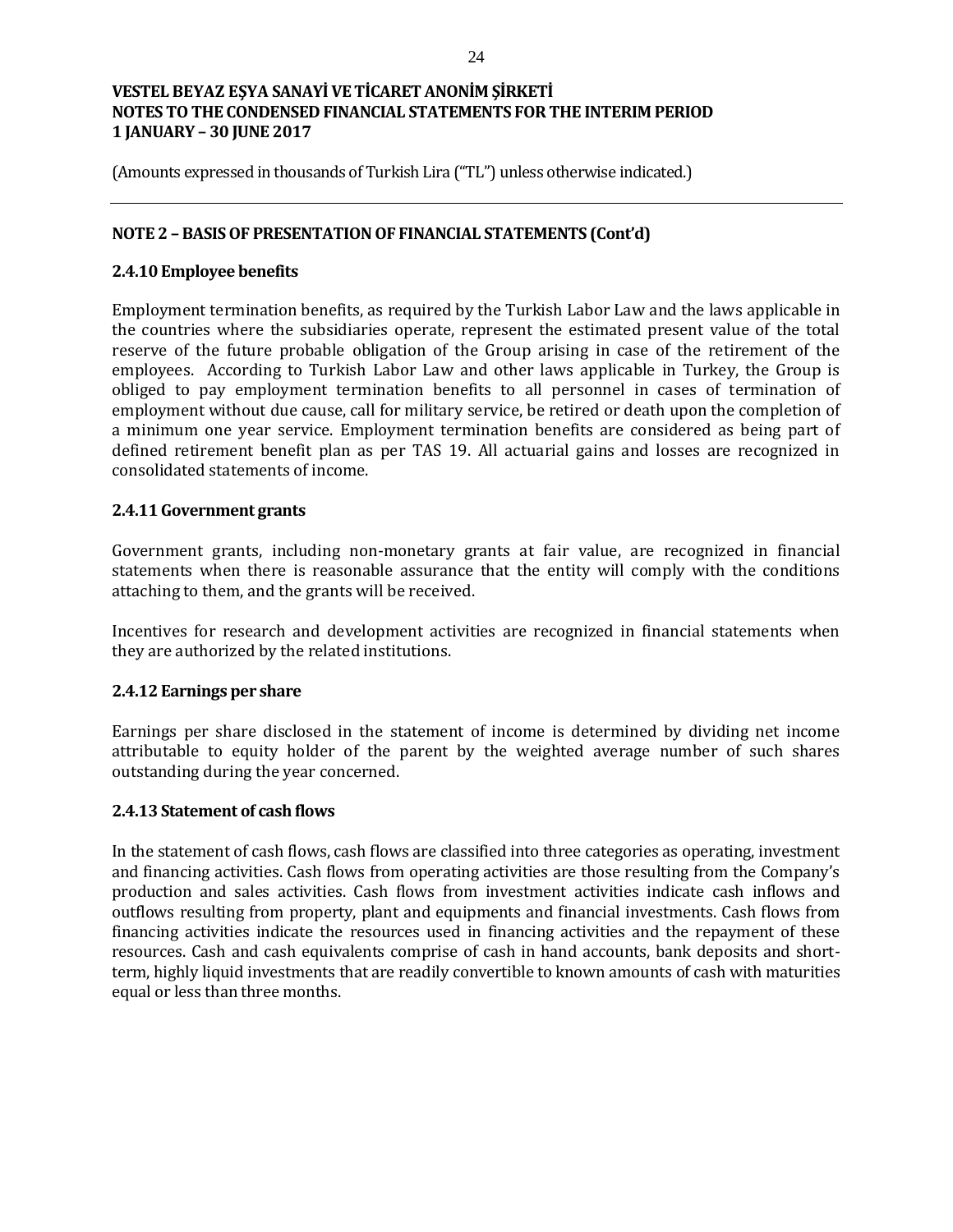(Amounts expressed in thousands of Turkish Lira ("TL") unless otherwise indicated.)

## **NOTE 2 – BASIS OF PRESENTATION OF FINANCIAL STATEMENTS (Cont'd)**

## **2.4.14 Offsetting**

All items with significant amounts and nature, even with similar characteristics, are presented separately in the financial statements. Insignificant amounts are grouped and presented by means of items having similar substance and function. When the nature of transactions and events necessitate offsetting, presentation of these transactions and events over their net amounts or recognition of the assets after deducting the related impairment are not considered as a violation of the rule of non-offsetting. As a result of the transactions in the normal course of business, revenue other than sales are presented as net if the nature of the transaction or the event qualify for offsetting.

### **2.4.15 Events after the balance sheet date**

Events after the balance sheet date, announcements related to net profit or even declared after other selective financial information has been publicly announced; include all events that take place between the balance sheet date and the date when balance sheet was authorized for issue.

In the case that events require a correction to be made on the balance sheet date, the Company makes the necessary corrections to the financial statements. Moreover, the events that occur subsequent to the balance sheet date and that do not require a correction to be made are disclosed in accompanying notes, where the decisions of the users of financial statements are affected.

### **2.5. Critical accounting estimates and judgments**

Preparation of financial statements requires the use of estimates and assumptions that may affect the amount of assets and liabilities recognized as of the balance sheet date, disclosures of contingent assets and liabilities and the amount of revenue and expenses reported. Although these estimates and assumptions rely on the Company management's best knowledge about current events and transactions, actual outcomes may differ from those estimates and assumptions. Significant estimates of the Company management are as follows:

### i. Income taxes:

There are many transactions and calculations for which the ultimate tax determination is uncertain during the ordinary course of business and significant judgment is required in determining the provision for income taxes. The Company recognizes tax liabilities for anticipated tax issues based on estimates of whether additional taxes will be due. Where the final tax outcome of these matters is different from the amounts that were initially recorded, such differences will impact the income tax and deferred income tax provisions in the period in which such determination is made (note 23).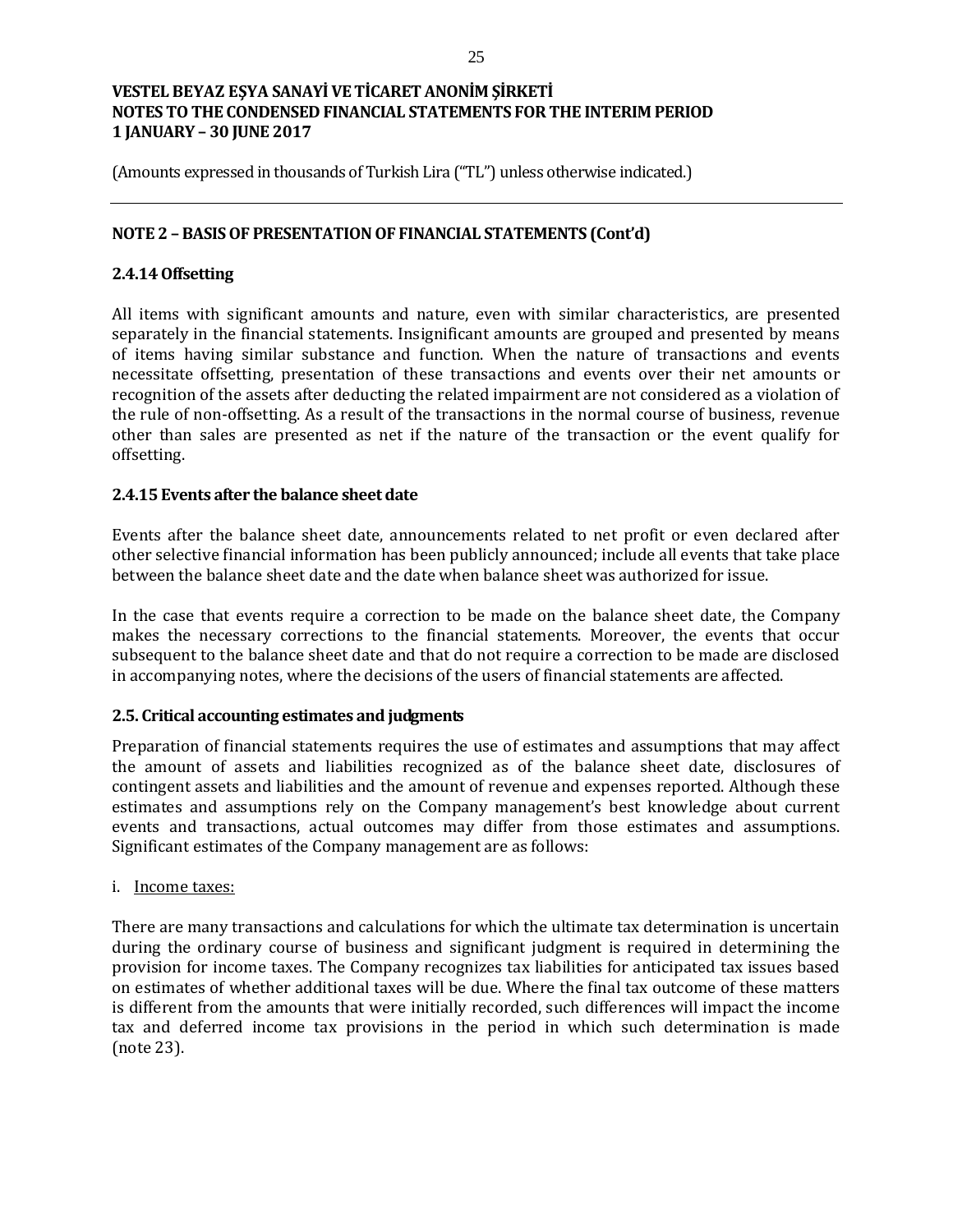(Amounts expressed in thousands of Turkish Lira ("TL") unless otherwise indicated.)

### **NOTE 3 - SEGMENT REPORTING**

Operating segments are identified on the same basis as financial information is reported internally to the Company's chief operating decision maker. The Company Board of Directors has been identified as the Company's chief operating decision maker who is responsible for allocating resources between segments and assessing their performances. The Company management determines operating segments by reference to the reports reviewed by the Board of Directors to make strategic decisions.

The Management believes that the Company operates in a single industry sector as the risks and returns for the activities do not show any material difference because the scope of activity covers only the production of white goods and the production processes and classes of customers are similar. As a result all information related to the industrial segment has been fully presented in the attached financial statements.

The Management has decided to use geographical segments for segment reporting considering the fact that risks and returns are affected by the differences in geographical regions.

| Segment revenue  | 1 January -<br>30 June<br>2017 | 1 January -<br>30 June<br>2016 | 1 April -<br>30 June<br>2017 | 1 April -<br>30 June<br>2016 |
|------------------|--------------------------------|--------------------------------|------------------------------|------------------------------|
| Turkey           | 512.976                        | 351.364                        | 347.728                      | 213.122                      |
| Europe           | 837.581                        | 788.787                        | 481.712                      | 428.505                      |
| <b>Other</b>     | 396.164                        | 290.255                        | 227.710                      | 171.545                      |
| Gross sales      | 1.746.721                      | 1.430.406                      | 1.057.150                    | 813.172                      |
| Discounts (-)    | (2.209)                        | (858)                          | (1.648)                      | (639)                        |
| <b>Net sales</b> | 1.744.512                      | 1.429.548                      | 1.055.502                    | 812.533                      |

### **Geographical segments**

Other segment sales mainly comprise of sales to Asian and African countries.

The amount of export is 1.233.745 thousand TL for the period ended 30 June 2017. (1 January-30 June 2016: 1.079.042 thousand TL). Export sales are denominated in EURO, and USD as 97,5%, and 2,5% of total export respectively (1 January-30 June 2016: 98,9% EUR, 1,1% USD).

The carrying value of segment assets and costs incurred in order to obtain these assets are not separately disclosed since all assets of the company are located in Turkey.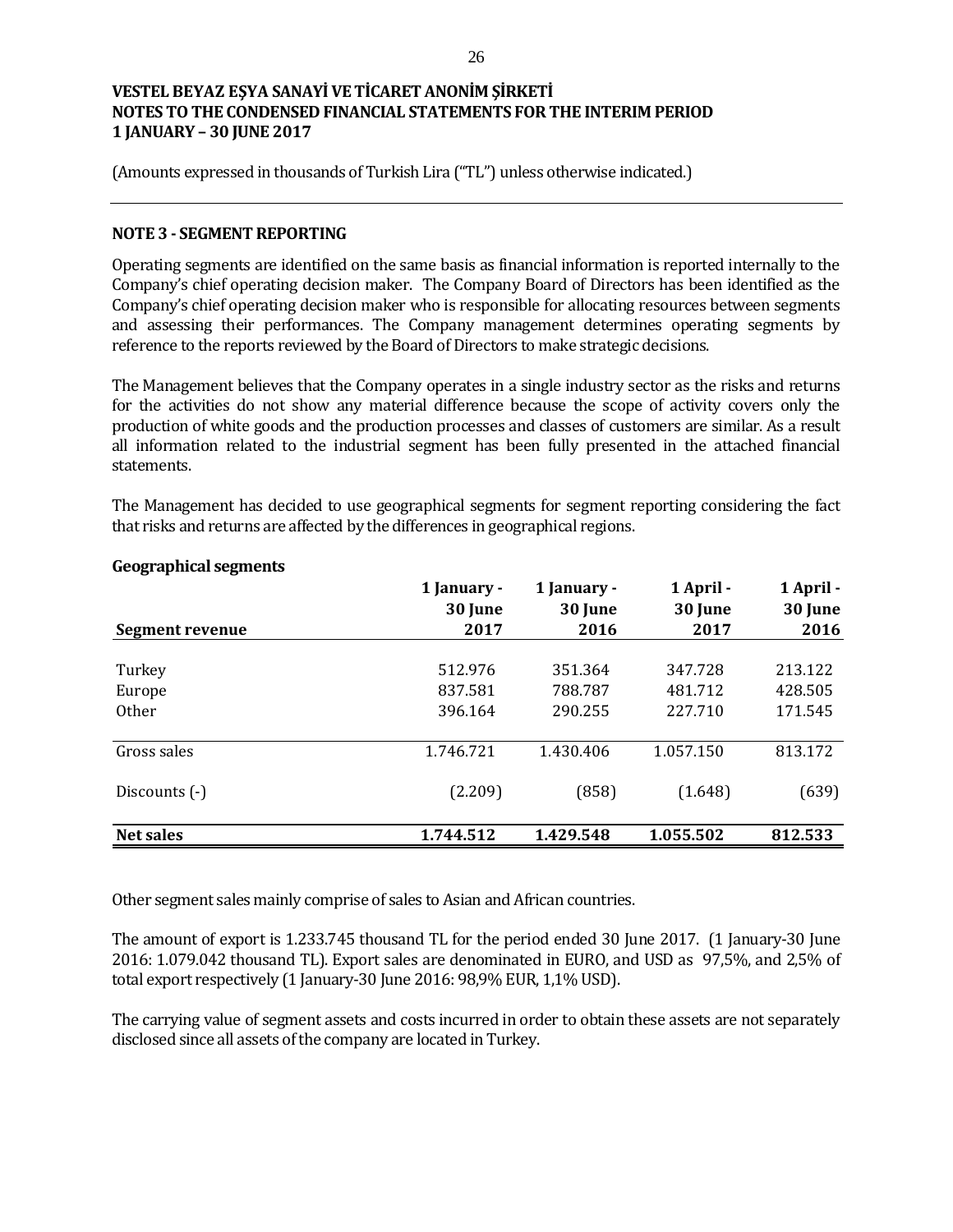(Amounts expressed in thousands of Turkish Lira ("TL") unless otherwise indicated.)

# **NOTE 4 – CASH AND CASH EQUIVALENTS**

|                           |                          | 30 June 2017 31 December 2016 |
|---------------------------|--------------------------|-------------------------------|
|                           |                          |                               |
| Cash                      | 160                      | 182                           |
| <b>Bank deposits</b>      |                          |                               |
| - Demand deposits         | 13.419                   | 1.242                         |
| - Time deposits           | $\overline{\phantom{a}}$ | 3.951                         |
| Cheques and notes         | -                        | 6.465                         |
| <b>Blocked deposits</b>   | 1.904                    | 989                           |
| Cash and cash equivalents | 15.483                   | 12.829                        |
|                           |                          |                               |

## **NOTE 5 – FINANCIAL LIABILITIES**

|                                            | 30 June 2017 | <b>31 December 2016</b> |
|--------------------------------------------|--------------|-------------------------|
| <b>Short - term financial liabilities</b>  |              |                         |
| Short term bank loans                      | 34.569       | 26.407                  |
| Short term portion of long term bank loans | 221.185      | 15.691                  |
| Leasing debts                              | 411          |                         |
|                                            |              |                         |
|                                            | 256.165      | 42.098                  |
| Long - term financial liabilities          |              |                         |
| Long term bank loans                       | 15.607       | 206.611                 |
| Leasing debts                              | 719          |                         |
|                                            | 16.326       | 206.611                 |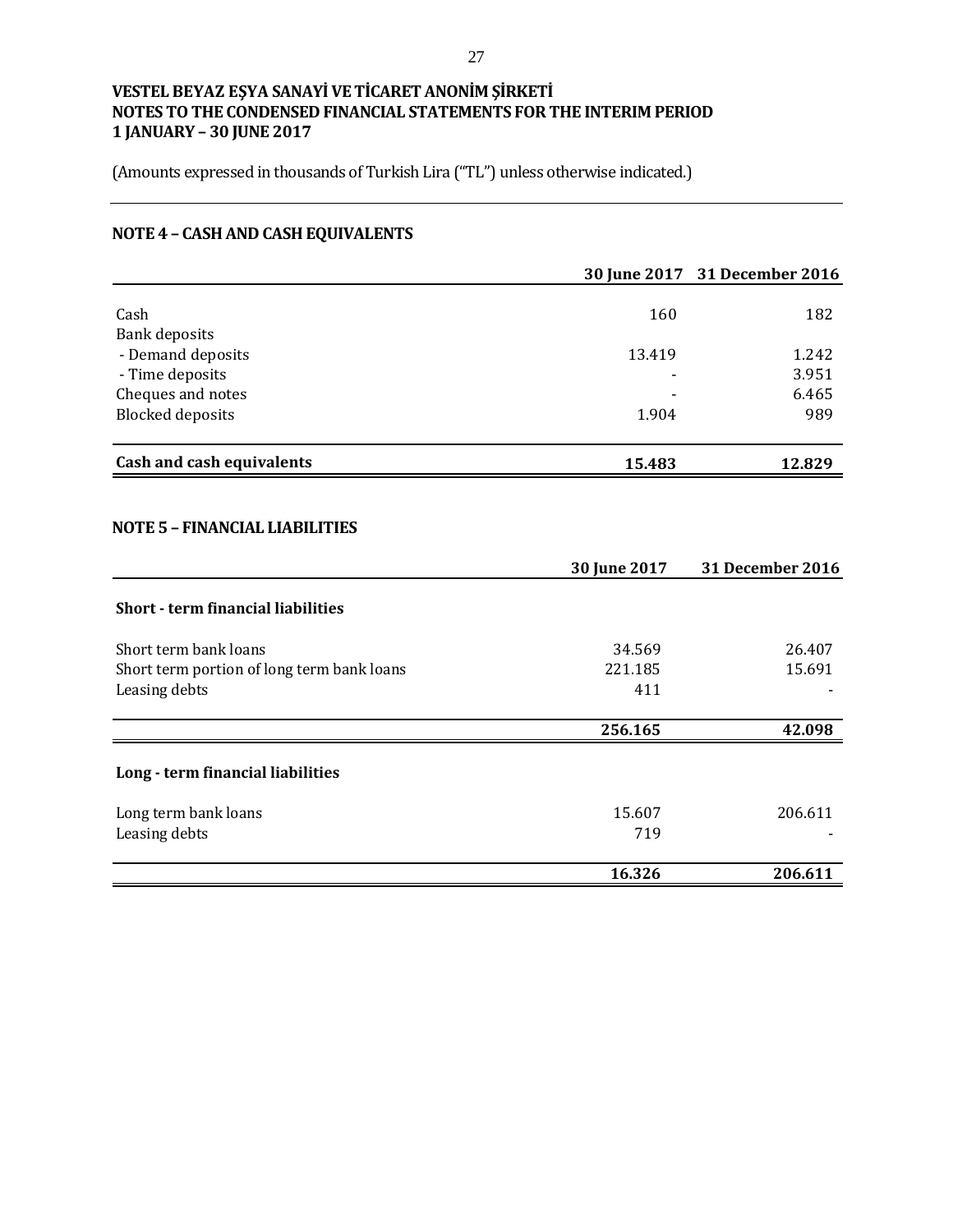(Amounts expressed in thousands of Turkish Lira ("TL") unless otherwise indicated.)

# **NOTE 5 – FINANCIAL LIABILITIES (Cont'd)**

Details of the Company's short term bank loans are given below:

|          |                                                                 | 30 June 2017                |            |                                                                    | <b>31 December 2016</b> |                  |
|----------|-----------------------------------------------------------------|-----------------------------|------------|--------------------------------------------------------------------|-------------------------|------------------|
| Currency | Weighted<br>average of<br>effective interest<br>rates per annum | <b>Original</b><br>currency | Equivalent | Weighted average<br>of effective<br>TL interest rates per<br>annum | Original<br>currency    | TL<br>Equivalent |
| - TL     | 14,23%                                                          | 34.569                      | 34.569     | 10,52%                                                             | 26.407                  | 26.407           |
|          |                                                                 |                             | 34.569     |                                                                    |                         | 26.407           |

Details of the Company's long term bank loans are given below:

|                           |                                                                 | 30 June 2017         |            |                                                                           | <b>31 December 2016</b> |                  |
|---------------------------|-----------------------------------------------------------------|----------------------|------------|---------------------------------------------------------------------------|-------------------------|------------------|
| Currency                  | Weighted<br>average of<br>effective interest<br>rates per annum | Original<br>currency | Equivalent | <b>Weighted average</b><br>of effective<br>TL interest rates per<br>annum | Original<br>currency    | TL<br>Equivalent |
|                           |                                                                 |                      |            |                                                                           |                         |                  |
| - EUR                     | 3,70%                                                           | 43.994               | 176.106    | 4,43%                                                                     | 1.697                   | 6.295            |
| - TL                      | 14,25%                                                          | 45.079               | 45.079     | 16,06%                                                                    | 9.396                   | 9.396            |
| <b>Short term portion</b> |                                                                 |                      | 221.185    |                                                                           |                         | 15.691           |
| - EUR                     |                                                                 |                      |            | 3,67%                                                                     | 42.370                  | 157.189          |
| $-TL$                     | 16,06%                                                          | 15.607               | 15.607     | 14,51%                                                                    | 49.422                  | 49.422           |
| Long term portion         |                                                                 |                      | 15.607     |                                                                           |                         | 206.611          |
|                           |                                                                 |                      | 236.792    |                                                                           |                         | 222.302          |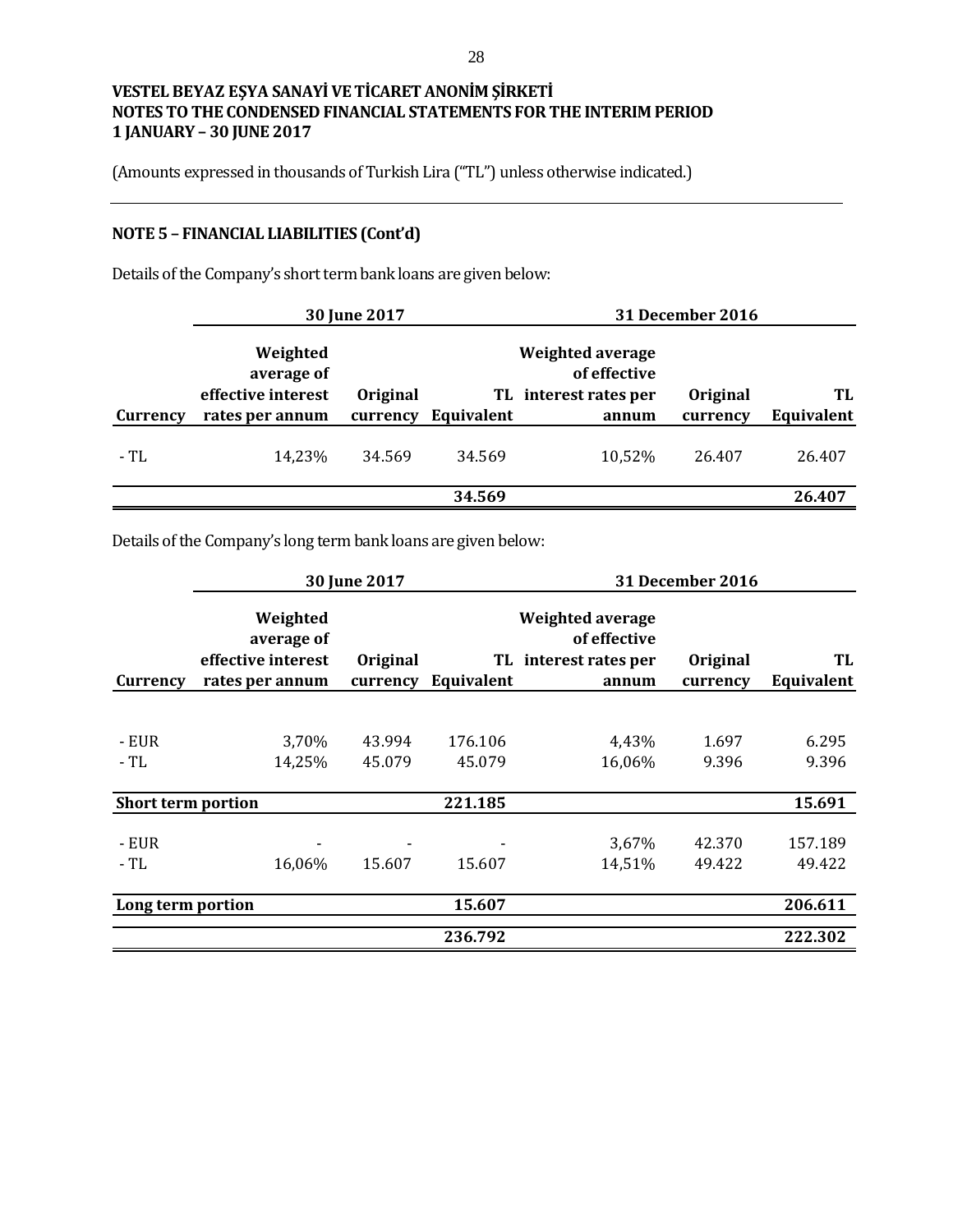(Amounts expressed in thousands of Turkish Lira ("TL") unless otherwise indicated.)

## **NOTE 5 – FINANCIAL LIABILITIES (Cont'd)**

The redemption schedule of the Company's long term bank loans are given below:

|                    | 30 June 2017 | 31 December 2016 |
|--------------------|--------------|------------------|
|                    |              |                  |
| One to two years   | 11.138       | 197.654          |
| Two to three years | 4.469        | 8.957            |
|                    |              |                  |
|                    | 15.607       | 206.611          |

As of 30 June 2017 total amount of Company's floating rate loans is 3.396 thousand TL (31 December 2016: 6.295 thousand TL).

The analysis of Company's bank loans in terms of periods remaining to contractual re-pricing dates is as follows:

|                     | <b>30 June 2017</b> | 31 December 2016 |
|---------------------|---------------------|------------------|
|                     |                     |                  |
| Between 6-12 months | 3.396               | 6.295            |

Fair value of short term bank borrowings are considered to approximate their carrying values due to immateriality of discounting. Fair values are determined using average effective annual interest rates. Long term bank borrowings are stated at amortized cost using effective interest rate method and their fair values are considered to approximate their carrying values since loans usually have a re-pricing period of six months.

Guarantees given for the bank loans obtained are disclosed in note 13.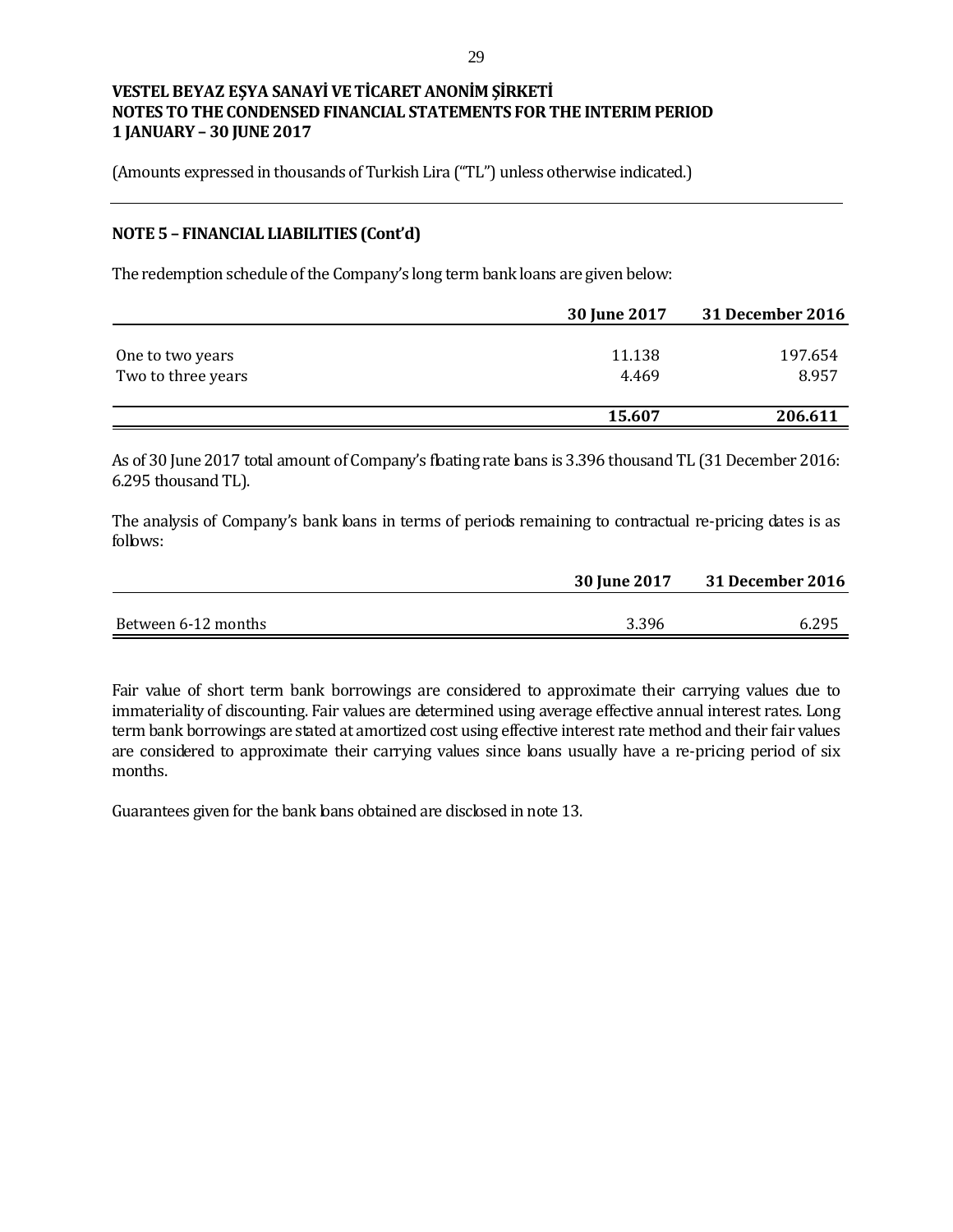(Amounts expressed in thousands of Turkish Lira ("TL") unless otherwise indicated.)

## **NOTE 6 –RELATED PARTY DISCLOSURES**

### **a) Short term trade receivables from related parties**

|                                      | 30 June 2017 | 31 December 2016 |
|--------------------------------------|--------------|------------------|
| Vestel Ticaret A.S.                  | 1.573.800    | 1.188.788        |
|                                      | 1.573.800    | 1.188.788        |
| Unearned interest on receivables (-) | (16.727)     | (5.981)          |
|                                      | 1.557.073    | 1.182.807        |

The receivables result from the Company's foreign and domestic sales performed via Vestel Ticaret A.Ş. which is also a member of Vestel Group Companies.

#### **b) Short term trade payables to related parties**

|                                          | 30 June 2017 | <b>31 December 2016</b> |
|------------------------------------------|--------------|-------------------------|
|                                          |              |                         |
| Vestel Elektronik Sanayi ve Ticaret A.S. | 42.674       | 21.839                  |
| Vestel Holland B.V.                      | 360          | 120                     |
| Other related parties                    | 759          | 1.690                   |
|                                          | 43.793       | 23.649                  |
| Unearned interest on payables (-)        | (471)        | (201)                   |
|                                          | 43.322       | 23.448                  |

#### **c)Other short term receivables from related parties**

|                                          | 30 June 2017 | <b>31 December 2016</b> |
|------------------------------------------|--------------|-------------------------|
| Vestel Elektronik Sanayi ve Ticaret A.Ş. |              | 258.612                 |

### **d) Other short term liabilities to related parties**

|                                          | 30 June 2017 | 31 December 2016 |
|------------------------------------------|--------------|------------------|
| Vestel Elektronik Sanayi ve Ticaret A.Ş. | 274.709      | 52.999           |

The Company's interest rate of other payables in EUR is Euribor +3,20, interest rate of other payables in TL is 18%, and maturity is December 2017.(31 December 2016: Euribor +3,20).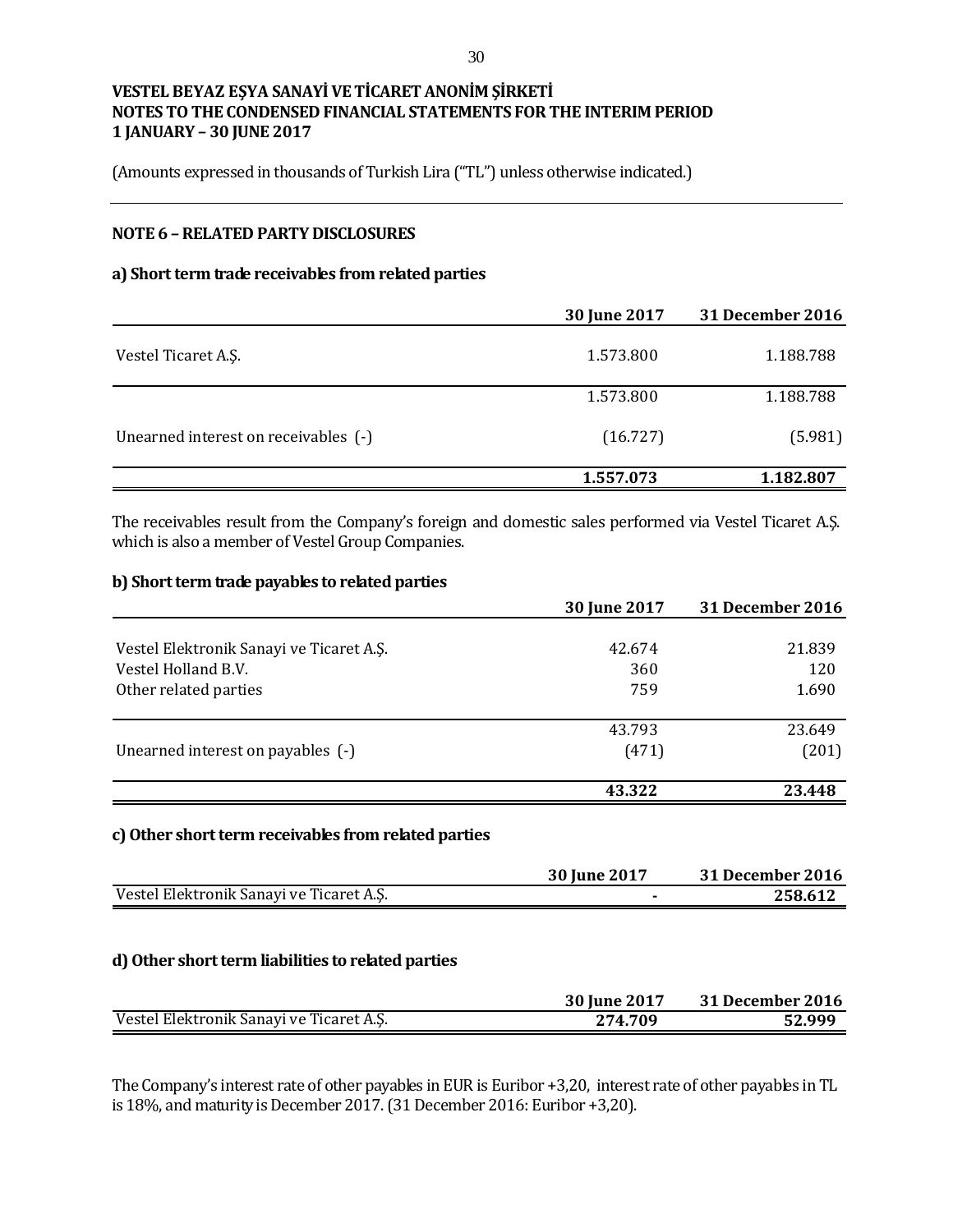(Amounts expressed in thousands of Turkish Lira ("TL") unless otherwise indicated.)

## **NOTE 6 –RELATED PARTY DISCLOSURES (Cont'd)**

### **e) Other long term liabilities to related parties**

|                                          | 30 June 2017 | 31 December 2016 |
|------------------------------------------|--------------|------------------|
| Vestel Elektronik Sanayi ve Ticaret A.Ş. | 116.034      | 134.261          |

The annual interest rate for EUR denominated other long term liabilities is Euribor +3,20 and last instalment will be paid in March 2020.

## **f) Transactions with related parties**

|                                                           | 1 January -<br>30 June<br>2017 | 1 January -<br>30 June<br>2016 | 1 April -<br>30 June<br>2017 | 1 April -<br>30 June<br>2016 |
|-----------------------------------------------------------|--------------------------------|--------------------------------|------------------------------|------------------------------|
|                                                           |                                |                                |                              |                              |
| <b>Sales</b>                                              |                                |                                |                              |                              |
| Vestel Ticaret A.Ş.                                       | 1.742.110                      | 1.399.157                      | 1.052.200                    | 795.300                      |
| Vestel Elektronik Sanayi ve Ticaret A.Ş.                  | 7.439                          | 7.127                          | 4.513                        | 4.060                        |
| Other related parties                                     | 7                              | 14                             | 3                            | 14                           |
|                                                           | 1.749.556                      | 1.406.298                      | 1.056.716                    | 799.374                      |
|                                                           |                                |                                |                              |                              |
| <b>Purchases and operating expenses</b>                   |                                |                                |                              |                              |
| Vestel Holland B.V.                                       | 7.978                          | 5.809                          | 6.269                        | 2.599                        |
| Vestel Elektronik Sanayi ve Ticaret A.Ş.                  | 83.689                         | 54.827                         | 53.505                       | 31.825                       |
| Other related parties                                     | 4.708                          | 3.913                          | 2.591                        | 1.877                        |
|                                                           | 96.375                         | 64.549                         | 62.365                       | 36.301                       |
|                                                           |                                |                                |                              |                              |
| Other operating income                                    |                                |                                |                              |                              |
| Vestel Ticaret A.Ş.                                       | 124.657                        | 32.803                         | 38.464                       | 10.087                       |
| Other related parties                                     | 597                            | 335                            | 352                          | 212                          |
|                                                           | 125.254                        | 33.138                         | 38.816                       | 10.299                       |
|                                                           |                                |                                |                              |                              |
| Other operating expense                                   |                                |                                |                              |                              |
| Vestel Ticaret A.Ş.                                       | 42.005                         | 14.111                         | 7.382                        | 3.776                        |
| Other related parties                                     | 941                            | 675                            | 605                          | 183                          |
|                                                           | 42.946                         | 14.786                         | 7.987                        | 3.959                        |
|                                                           |                                |                                |                              |                              |
| Dividend paid<br>Vestel Elektronik Sanayi ve Ticaret A.Ş. | 170.539                        | 123.837                        | 170.539                      | 123.837                      |
| Public shares                                             | 9.461                          | 7.040                          | 9.461                        | 7.040                        |
|                                                           | 180.000                        | 130.877                        | 180.000                      | 130.877                      |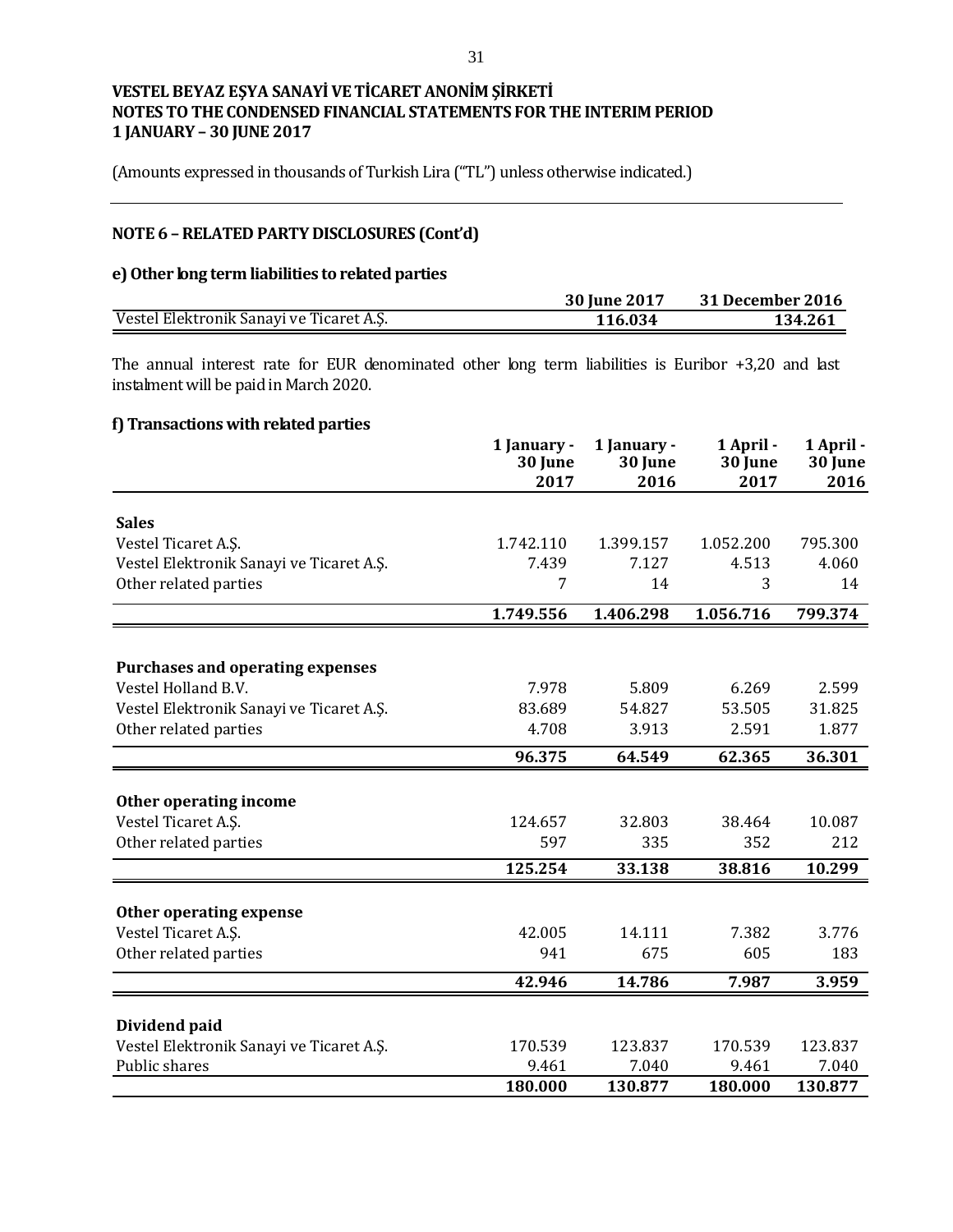(Amounts expressed in thousands of Turkish Lira ("TL") unless otherwise indicated.)

## **NOTE 6 –RELATED PARTY DISCLOSURES (Cont'd)**

### **f) Transactions with related parties**

|                                          | 1 January -<br>30 June | 1 January -<br>30 June | 1 April -<br>30 June | 1 April -<br>30 June |
|------------------------------------------|------------------------|------------------------|----------------------|----------------------|
|                                          | 2017                   | 2016                   | 2017                 | 2016                 |
| <b>Financial income</b>                  |                        |                        |                      |                      |
| Vestel Elektronik Sanayi ve Ticaret A.S. | 11.093                 | 10.952                 | 2.464                | 3.998                |
|                                          | 11.093                 | 10.952                 | 2.464                | 3.998                |
| <b>Financial expense</b>                 |                        |                        |                      |                      |
| Vestel Elektronik Sanayi ve Ticaret A.S. | 21.953                 | 4.491                  | 9.242                | 1.382                |
|                                          | 21.953                 | 4.491                  | 9.242                | 1.382                |

The Company performs part of its raw material purchases via Vestel Holland B.V which is also a member of Vestel Group Companies.

**g)** Guarantees received from and given to related parties are disclosed in note 13.

## **h) Compensation paid to key management including directors, the Chairman of Board of Directors, general managers and assistant general managers.**

Compensation paid to key management for the three months period ended 30 June 2017 is 3.750 thousand TL (1 January -30 June 2016: 4.038 thousand TL).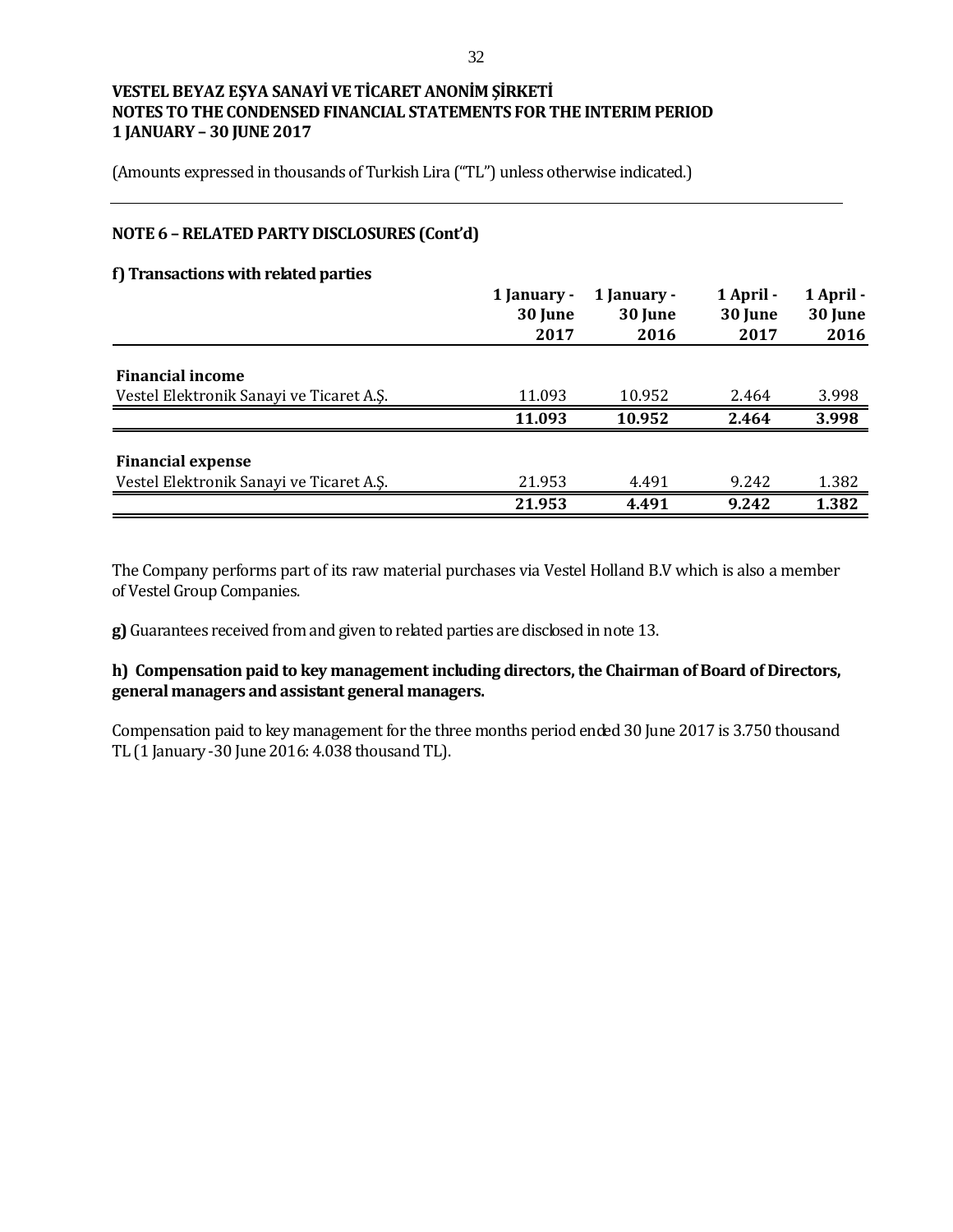(Amounts expressed in thousands of Turkish Lira ("TL") unless otherwise indicated.)

## **NOTE 7 – TRADE RECEIVABLES AND PAYABLES**

|                                        |           | 30 June 2017 31 December 2016 |
|----------------------------------------|-----------|-------------------------------|
|                                        |           |                               |
| Short - term trade receivables         |           |                               |
| Trade receivables                      |           |                               |
| - Related parties (note 6)             | 1.573.800 | 1.188.788                     |
| - Other parties                        | 1.488     | 3.759                         |
| Cheques and notes receivables          | 6.789     |                               |
|                                        |           |                               |
|                                        | 1.582.077 | 1.192.547                     |
| Unearned interest expense (-)          |           |                               |
| - Related parties (note 6)             | (16.727)  | (5.981)                       |
| - Other parties                        | (251)     | (291)                         |
| Allowance for doubtful receivables (-) | (231)     | (231)                         |
| Total short - term trade receivables   | 1.564.868 | 1.186.044                     |

The Company provides allowance for doubtful receivables based on historical experience.

|                                 |           | 30 June 2017 31 December 2016 |
|---------------------------------|-----------|-------------------------------|
|                                 |           |                               |
| Short term trade payables       |           |                               |
| Trade payables                  |           |                               |
| - Related parties (note 6)      | 43.793    | 23.649                        |
| - Other parties                 | 1.124.132 | 819.114                       |
|                                 | 1.167.925 | 842.763                       |
| Unearned interest income (-)    |           |                               |
| - Related parties (note 6)      | (471)     | (201)                         |
| - Other parties                 | (3.984)   | (2.088)                       |
|                                 |           |                               |
| Total short term trade payables | 1.163.470 | 840.474                       |
|                                 |           |                               |
| Long term trade payables        |           |                               |
| Trade payables                  |           |                               |
| - Other parties                 | 2.239     |                               |
| Total long term trade payables  | 2.239     |                               |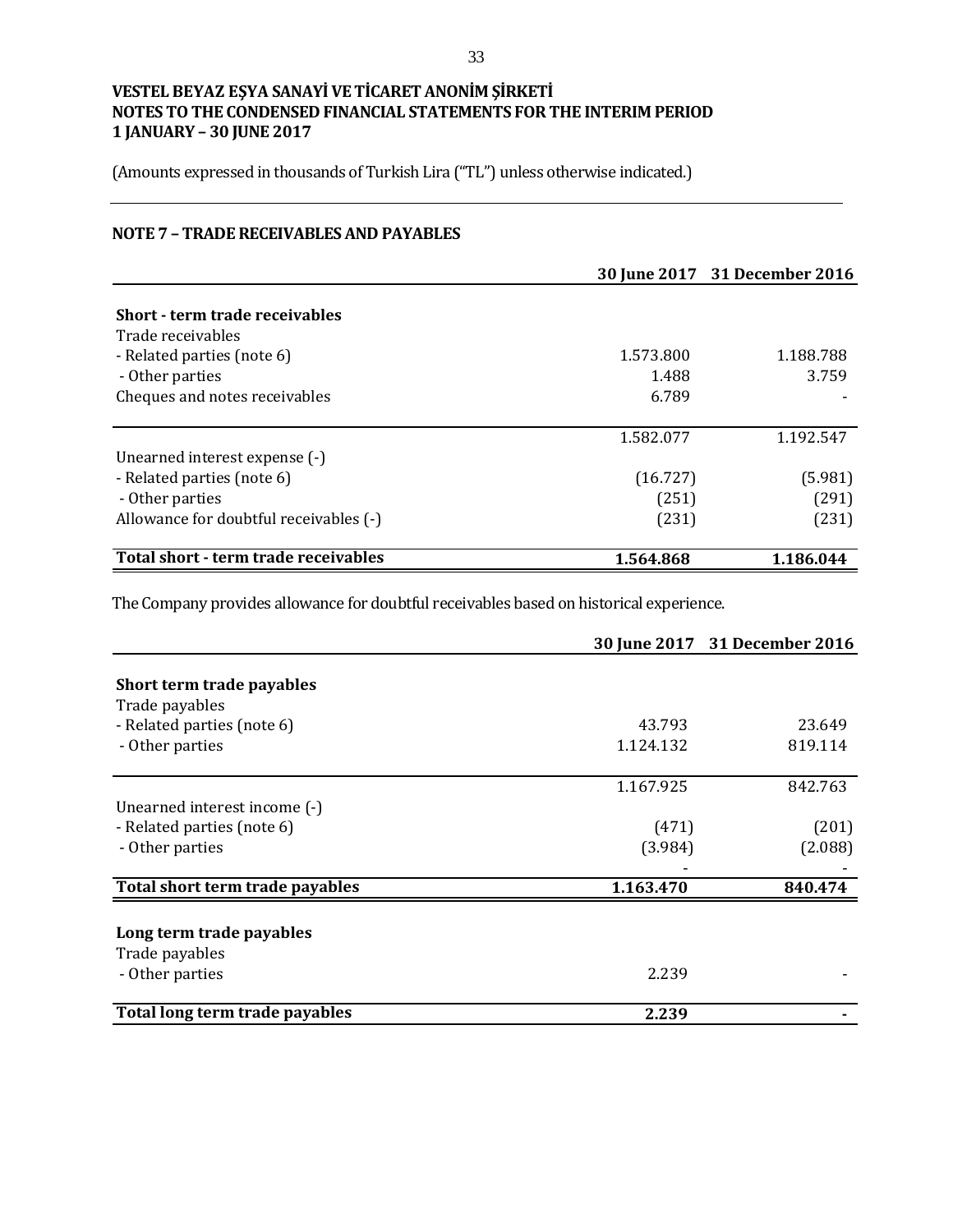(Amounts expressed in thousands of Turkish Lira ("TL") unless otherwise indicated.)

#### **NOTE 8 –OTHER RECEIVABLES**

|                                                 |         | 30 June 2017 31 December 2016 |
|-------------------------------------------------|---------|-------------------------------|
| Short - term other receivables                  |         |                               |
| Other receivables from related parties (note 6) |         | 258.612                       |
| VAT receivable                                  | 122.237 | 55.738                        |
| Deposits and guarantees given                   | 4.543   | 6.690                         |
| Other tax receivables                           |         | 14.497                        |
| Other receivables                               | 1.109   | 1.173                         |
|                                                 |         |                               |
|                                                 | 127.889 | 336.710                       |

#### **NOTE 9 – INVENTORIES**

|         | 30 June 2017 31 December 2016 |
|---------|-------------------------------|
|         |                               |
| 301.634 | 165.803                       |
| 7.492   | 3.997                         |
| 171.065 | 74.914                        |
|         |                               |
|         | 244.714                       |
|         | (268)                         |
| 478.885 | 244.446                       |
|         | 480.191<br>(1.306)            |

As of 30 June 2017 the Company does not have inventories pledged as security for liabilities (31 December 2016: None).

Cost of the inventory included in the cost of sales for the period 1 January - 30 June 2017 amounts to 1.323.642 thousand TL (1 January – 30 June 2016: 1.009.104 thousand TL).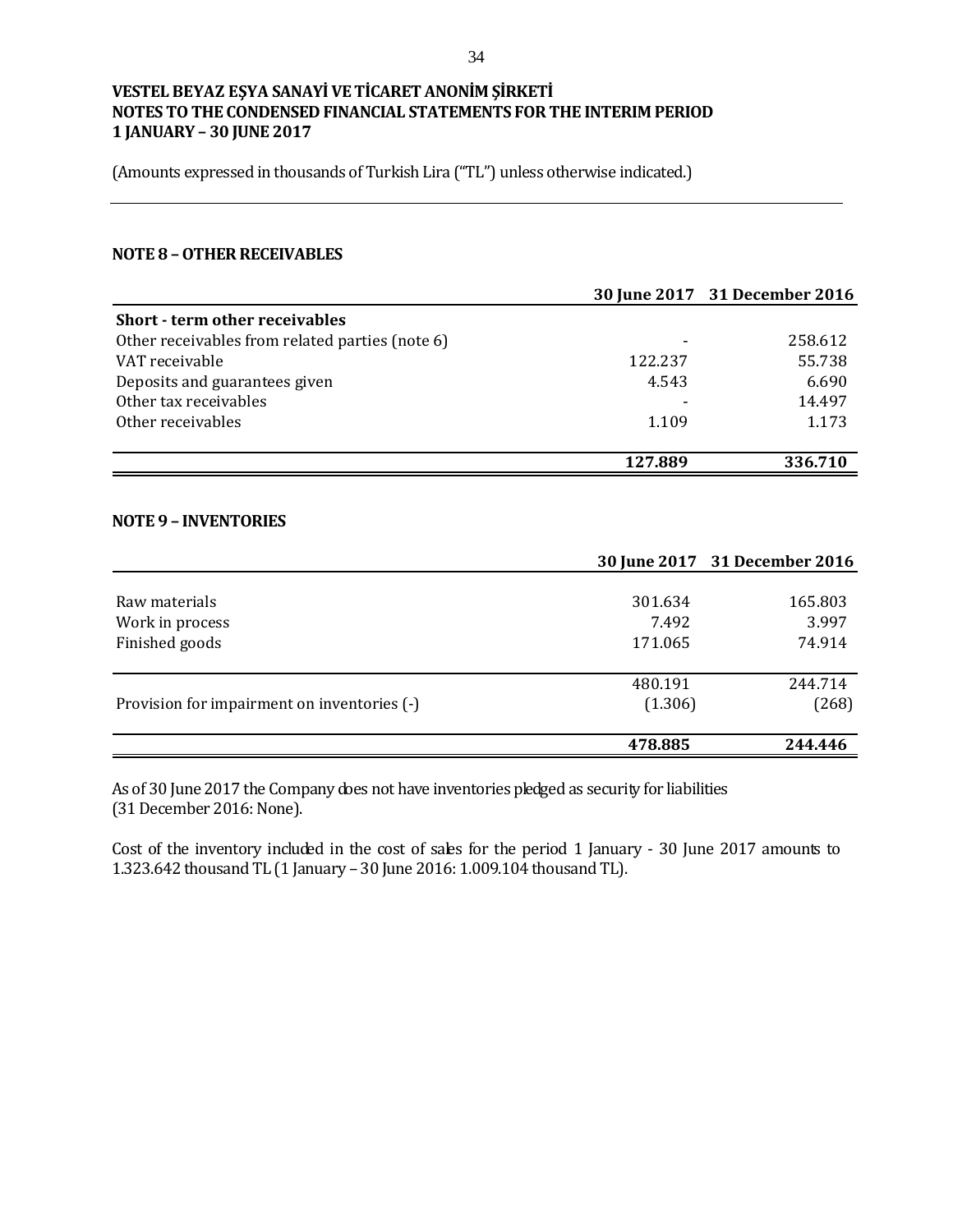(Amounts expressed in thousands of Turkish Lira ("TL") unless otherwise indicated.)

# **NOTE 9 – INVENTORIES (Cont'd)**

Allocation of provision for impairment on inventories in terms of inventory type is as follows:

|                                                                | 30 June 2017                | 31 December 2016            |
|----------------------------------------------------------------|-----------------------------|-----------------------------|
| Finished goods and merchandise                                 | 1.306                       | 268                         |
|                                                                | 1.306                       | 268                         |
| Movement of inventory impairment on inventories is as follows: |                             |                             |
|                                                                | 1 January -<br>30 June 2017 | 1 January -<br>30 June 2016 |
| Opening balance, 1 January                                     | 268                         | 622                         |
| Current year additions                                         | 1.306                       |                             |
| Realised due to sale of inventory                              | (268)                       | (475)                       |
| <b>Balance at 30 June</b>                                      | 1.306                       | 147                         |
| <b>NOTE 10 - PREPAID EXPENSES</b>                              |                             |                             |
|                                                                | 30 June 2017                | 30 June 2016                |
| Prepaid expenses in current assets                             |                             |                             |
| Order advances given                                           | 5.084                       | 3.918                       |
| Prepaid expenses                                               | 11.407                      | 7.135                       |
| Business advances given                                        | 33                          | 13                          |
|                                                                | 16.524                      | 11.066                      |
| Prepaid expenses in non-current assets                         |                             |                             |
| Advances given for fixed asset purchases                       | 50.041                      | 41.224                      |

Prepaid expenses 517

 **50.455 41.741**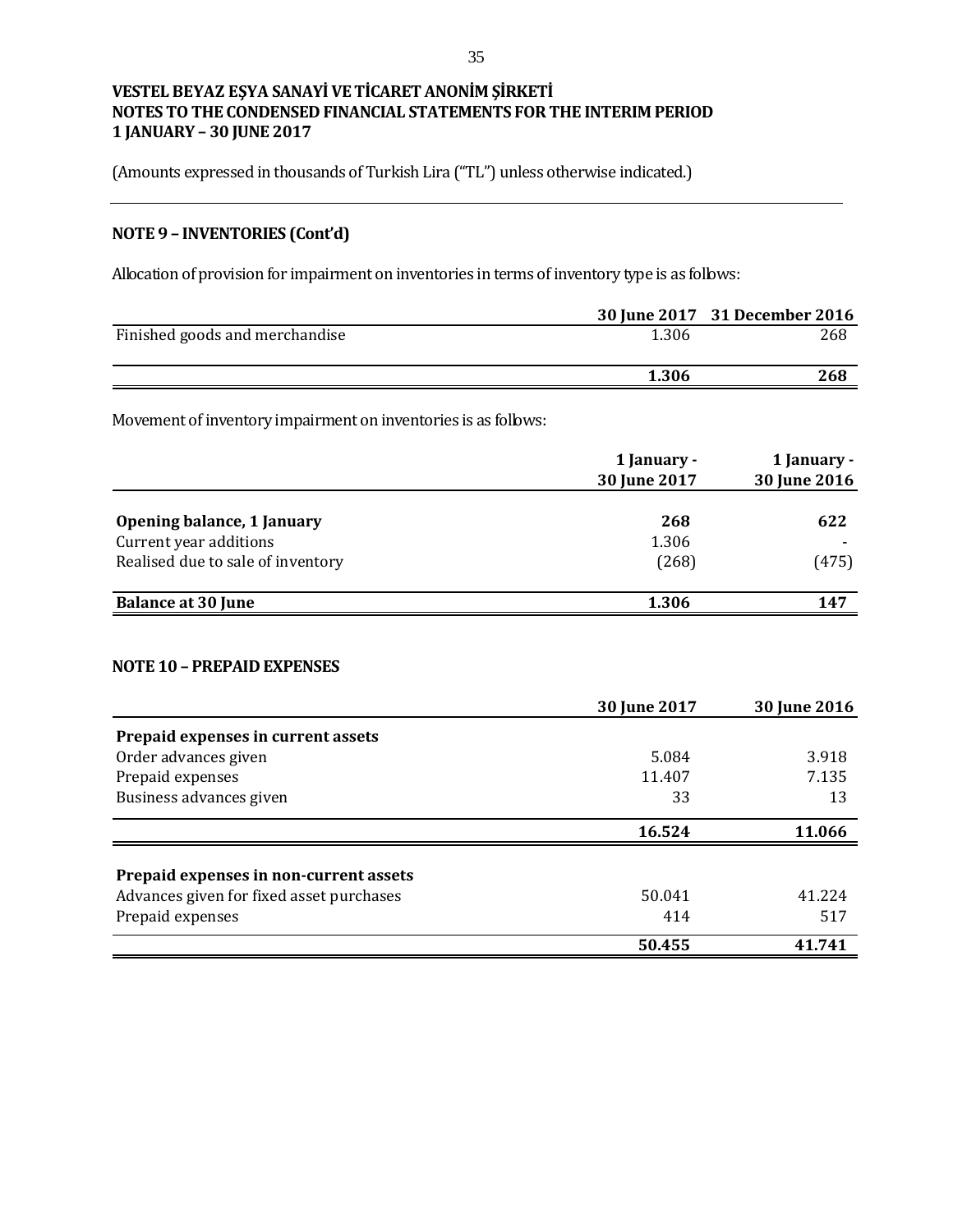(Amounts expressed in thousands of Turkish Lira ("TL") unless otherwise indicated.)

# **NOTE 11 – PROPERTY, PLANT AND EQUIPMENT**

|                                 | 1 January | 2017 Additions | <b>Disposals</b> | <b>Transfers</b> | 30 June<br>2017 |
|---------------------------------|-----------|----------------|------------------|------------------|-----------------|
|                                 |           |                |                  |                  |                 |
| <b>Cost or revaluation</b>      |           |                |                  |                  |                 |
| Land                            | 6.547     | 32.516         |                  |                  | 39.063          |
| Land improvements               | 3.248     | 6              |                  |                  | 3.254           |
| <b>Buildings</b>                | 69.608    | 753            | (3)              | 173              | 70.531          |
| Leasehold improvements          | 5.983     | 300            | (9)              | 224              | 6.498           |
| Plant and machinery             | 861.200   | 59.390         | (625)            | 6.430            | 926.395         |
| Motor vehicles                  | 516       |                | (15)             |                  | 501             |
| Furniture and fixtures          | 47.137    | 1.562          | (104)            | 584              | 49.179          |
| Construction in progress        | 6.943     | 15.844         |                  | (7.411)          | 15.376          |
|                                 |           |                |                  |                  |                 |
|                                 | 1.001.182 | 110.371        | (756)            |                  | 1.110.797       |
| <b>Accumulated depreciation</b> |           |                |                  |                  |                 |
| Land improvements               | 2.373     | 29             |                  |                  | 2.402           |
| <b>Buildings</b>                | 29.361    | 688            | (2)              |                  | 30.047          |
| Leasehold improvements          | 2.839     | 264            | (4)              |                  | 3.099           |
| Plant and machinery             | 606.234   | 39.446         | (608)            |                  | 645.072         |
| Motor vehicles                  | 301       | 39             | (14)             |                  | 326             |
| Furniture and fixtures          | 32.109    | 2.189          | (104)            |                  | 34.194          |
|                                 | 673.217   | 42.655         | (732)            |                  | 715.140         |
|                                 |           |                |                  |                  |                 |
| Net book value                  | 327.965   |                |                  |                  | 395.657         |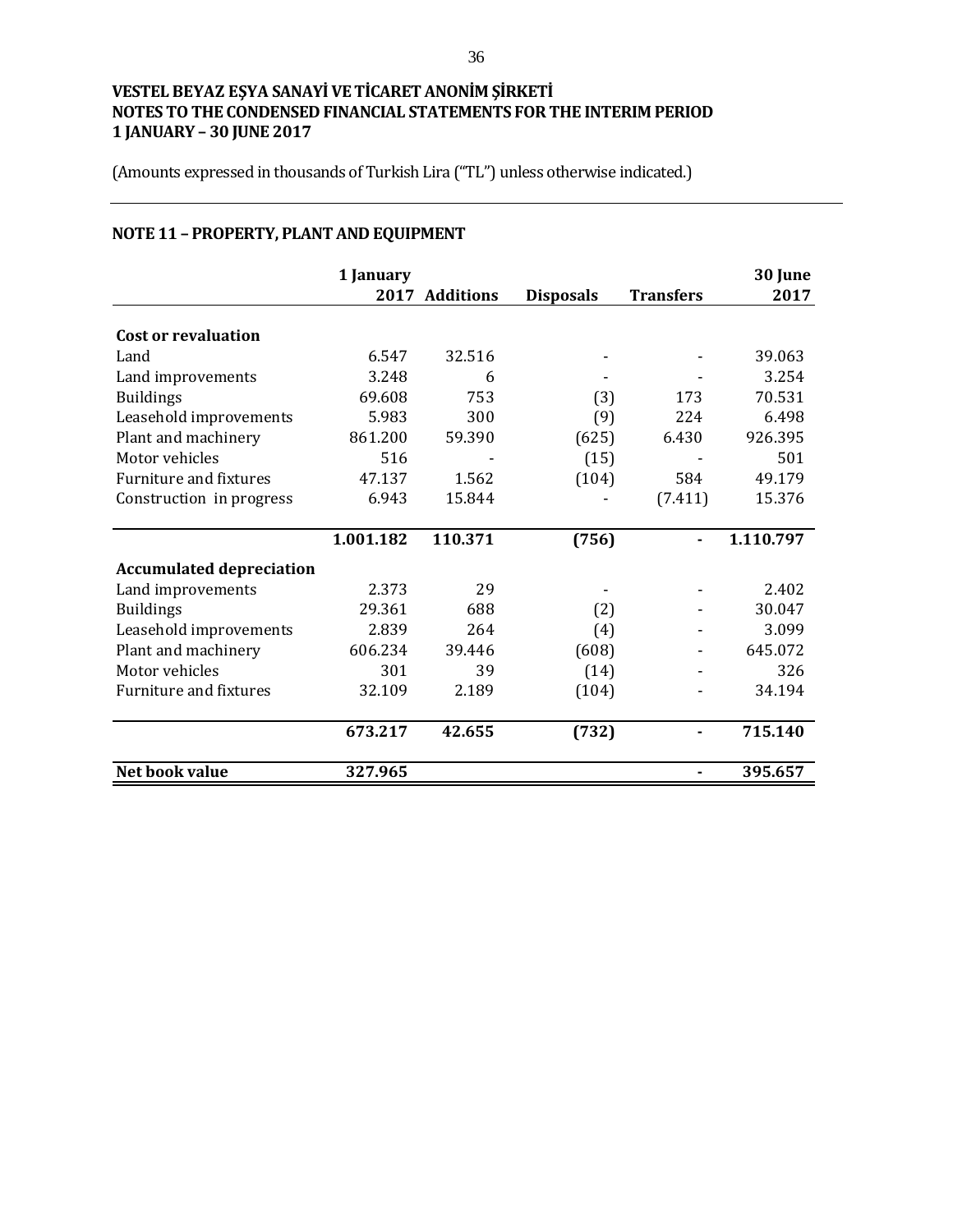(Amounts expressed in thousands of Turkish Lira ("TL") unless otherwise indicated.)

|                                 | 1 January |                |                  |                  | 30 June |
|---------------------------------|-----------|----------------|------------------|------------------|---------|
|                                 |           | 2016 Additions | <b>Disposals</b> | <b>Transfers</b> | 2016    |
| Cost                            |           |                |                  |                  |         |
| Land                            | 6.547     |                |                  |                  | 6.547   |
| Land improvements               | 3.204     |                |                  |                  | 3.204   |
| <b>Buildings</b>                | 67.908    | 593            |                  | 501              | 69.002  |
| Leasehold improvements          | 5.744     | 82             |                  | 61               | 5.887   |
| Plant and machinery             | 783.887   | 33.764         | (319)            | 2.677            | 820.009 |
| Motor vehicles                  | 421       | 15             |                  |                  | 436     |
| Furniture and fixtures          | 43.440    | 1.389          | (59)             | 68               | 44.838  |
| Construction in progress        | 4.634     | 4.636          |                  | (3.307)          | 5.963   |
|                                 | 915.785   | 40.479         | (378)            |                  | 955.886 |
| <b>Accumulated depreciation</b> |           |                |                  |                  |         |
| Land improvements               | 2.319     | 27             |                  |                  | 2.346   |
| <b>Buildings</b>                | 28.054    | 634            |                  |                  | 28.688  |
| Leasehold improvements          | 2.378     | 226            |                  |                  | 2.604   |
| Plant and machinery             | 540.144   | 33.917         | (299)            |                  | 573.762 |
| Motor vehicles                  | 232       | 34             |                  |                  | 266     |
| <b>Furniture and fixtures</b>   | 28.088    | 2.024          | (36)             |                  | 30.076  |
|                                 | 601.215   | 36.862         | (335)            |                  | 637.742 |
| Net book value                  | 314.570   |                |                  |                  | 318.144 |

# **NOTE 11 – PROPERTY, PLANT AND EQUIPMENT (Cont'd)**

Additions to property, plant and equipment in the period 1 January – 30 June 2017 and 2016 mainly consist of machinery and equipment investments made to refrigerator, washing machine, cooker , dishwasher and air conditioner factories.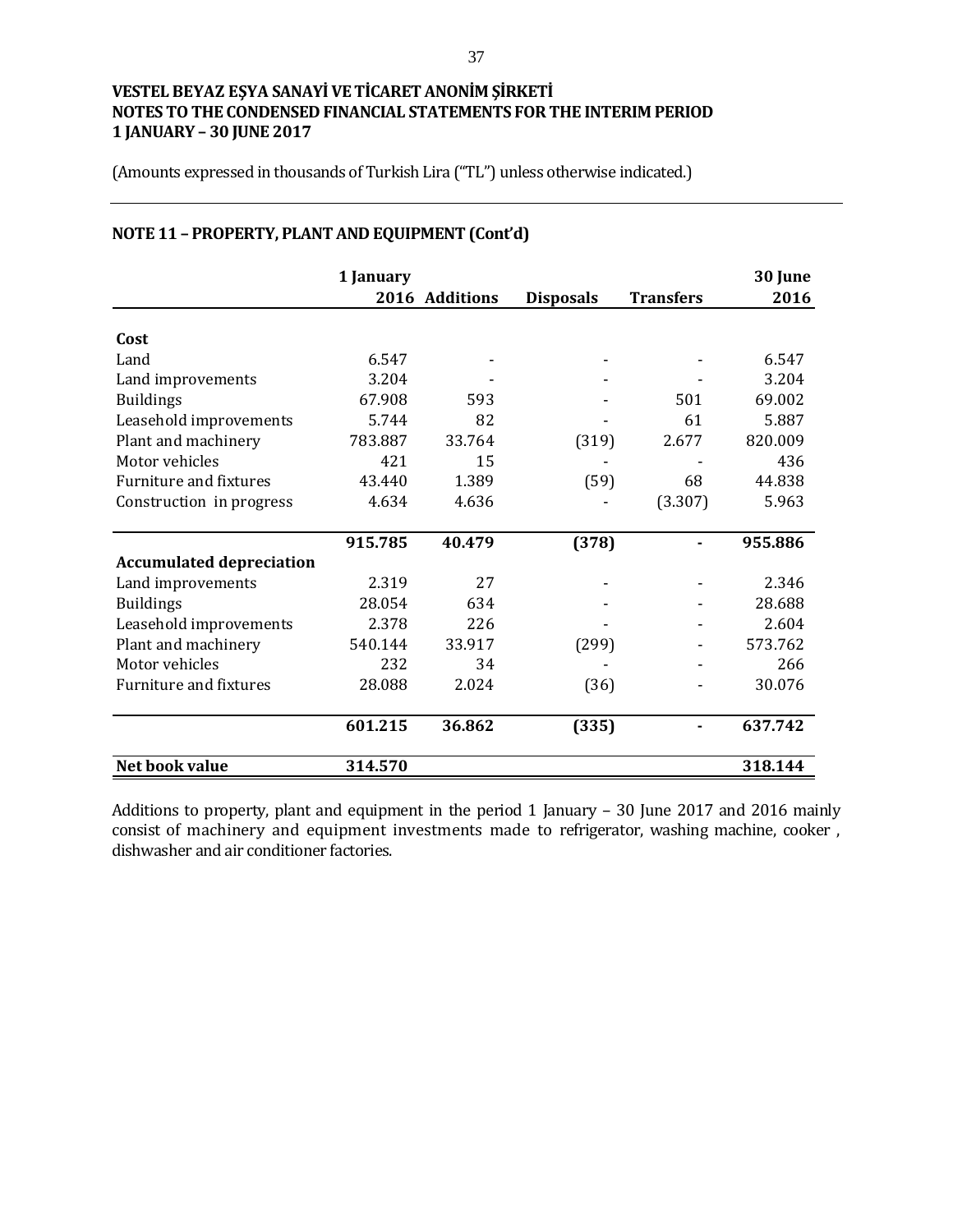(Amounts expressed in thousands of Turkish Lira ("TL") unless otherwise indicated.)

## **NOTE 11 – PROPERTY, PLANT AND EQUIPMENT (Cont'd)**

Useful lives of property, plant and equipment is as follows:

|                        | Useful life    |
|------------------------|----------------|
|                        |                |
| Land improvements      | 8 - 35 years   |
| <b>Buildings</b>       | 25 - 50 years  |
| Leasehold improvements | 5 years        |
| Plant and machinery    | $5 - 20$ years |
| Motor vehicles         | 5 years        |
| Furniture and fixtures | $5 - 10$ years |

Allocation of period depreciation and amortization expenses is as follows:

|                                              | 1 January -<br>30 June | 1 January -<br>30 June |  |
|----------------------------------------------|------------------------|------------------------|--|
|                                              | 2017                   | 2016                   |  |
| Cost of sales                                | 41.619                 | 35.395                 |  |
| Research and development expenses            | 9.632                  | 8.744                  |  |
| Marketing, selling and distribution expenses | 152                    | 136                    |  |
| General administrative expenses              | 377                    | 280                    |  |
|                                              | 51.780                 | 44.555                 |  |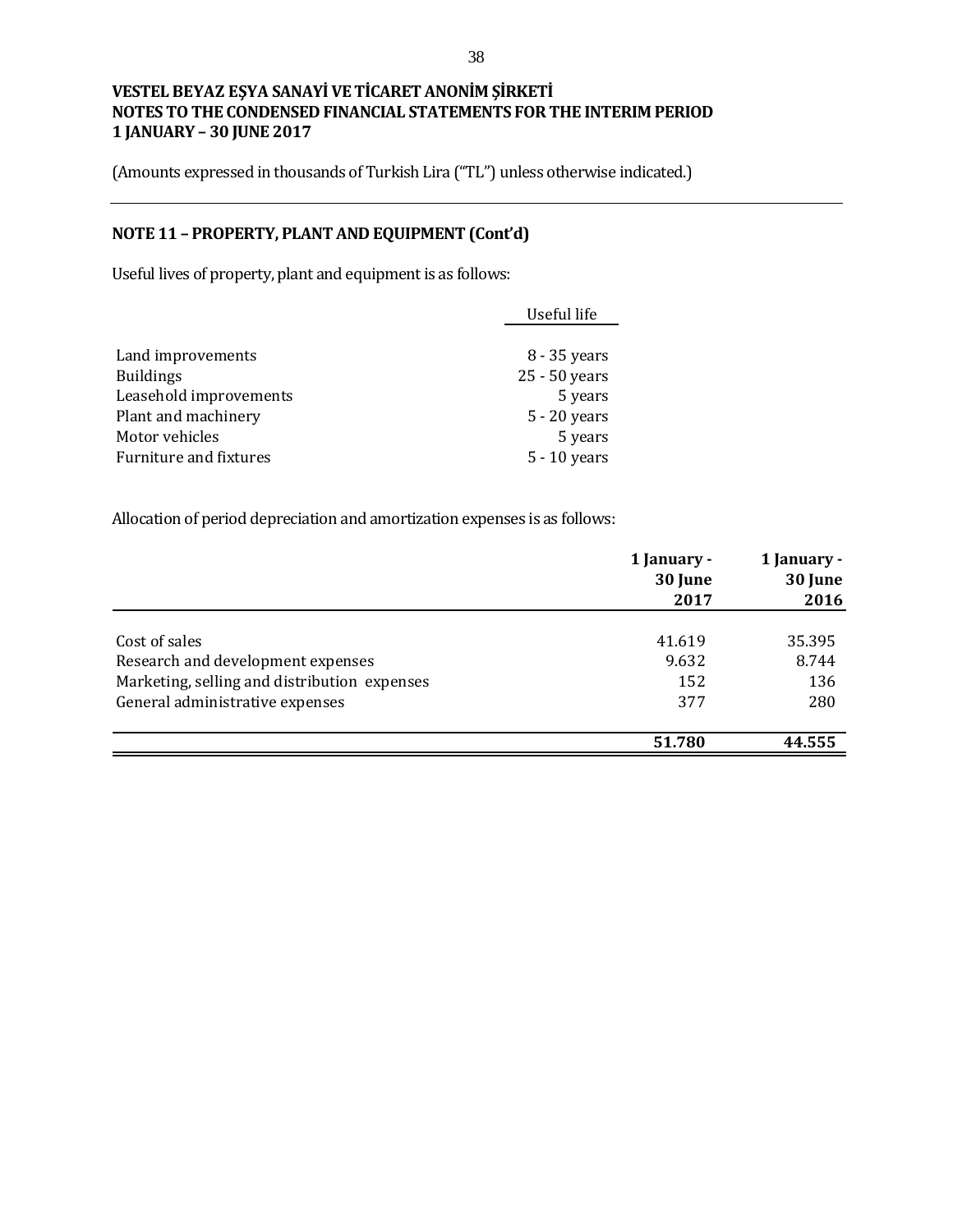(Amounts expressed in thousands of Turkish Lira ("TL") unless otherwise indicated.)

#### **NOTE 12 – INTANGIBLE ASSETS**

|                                 | 1 January<br>2017 | <b>Additions</b> | <b>Disposals</b> | 30 June<br>2017 |
|---------------------------------|-------------------|------------------|------------------|-----------------|
|                                 |                   |                  |                  |                 |
| Cost                            |                   |                  |                  |                 |
| Rights                          | 6.376             |                  |                  | 6.376           |
| Development cost                | 159.355           | 18.589           | (803)            | 177.141         |
| Other intangible assets         | 11.490            | 1.130            |                  | 12.620          |
|                                 | 177.221           | 19.719           | (803)            | 196.137         |
| <b>Accumulated amortization</b> |                   |                  |                  |                 |
| Rights                          | 6.354             |                  |                  | 6.355           |
| Development cost                | 69.424            | 8.670            |                  | 78.094          |
| Other intangible assets         | 4.413             | 454              |                  | 4.867           |
|                                 | 80.191            | 9.125            |                  | 89.316          |
| Net book value                  | 97.030            |                  |                  | 106.821         |

|                                 | 1 January |                |                  | 30 June |
|---------------------------------|-----------|----------------|------------------|---------|
|                                 |           | 2016 Additions | <b>Disposals</b> | 2016    |
| Cost                            |           |                |                  |         |
| Rights                          | 6.376     |                |                  | 6.376   |
| Development cost                | 133.481   | 13.561         | (907)            | 146.135 |
| Other intangible assets         | 10.018    | 1.417          |                  | 11.435  |
|                                 | 149.875   | 14.978         | (907)            | 163.946 |
| <b>Accumulated amortization</b> |           |                |                  |         |
| Rights                          | 6.351     |                |                  | 6.351   |
| Development cost                | 54.926    | 7.326          |                  | 62.252  |
| Other intangible assets         | 3.635     | 367            |                  | 4.002   |
|                                 | 64.912    | 7.693          |                  | 72.605  |
| Net book value                  | 84.963    |                |                  | 91.341  |

Development costs, incurred by the Company on development projects relating to refrigerators, split air conditioners, washing machines, cookers and dish washers are capitalized as intangible assets when it is probable that costs will be recovered through future commercial activity and only if the cost can be measured reliably.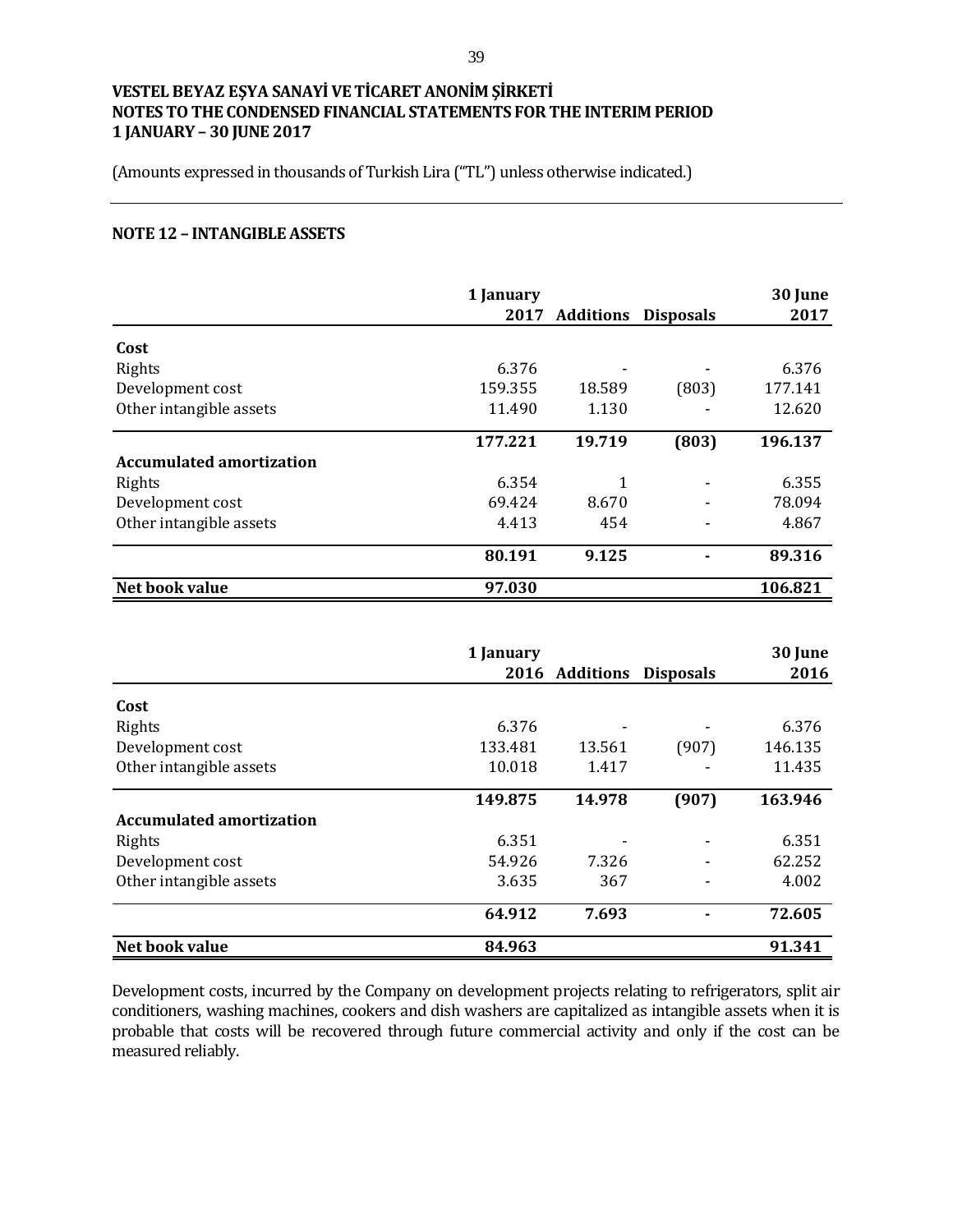(Amounts expressed in thousands of Turkish Lira ("TL") unless otherwise indicated.)

### **NOTE 12 – INTANGIBLE ASSETS (Cont'd)**

Useful lives of intangible assets are as follows:

|                         | Useful life    |
|-------------------------|----------------|
|                         |                |
| Rights                  | 3 - 15 years   |
| Development cost        | $2 - 10$ years |
| Other intangible assets | 2 - 15 years   |

#### **NOTE 13 – PROVISIONS, CONTINGENT ASSETS AND LIABILITIES**

#### **a) Provisions**

|                                                               |       | 30 June 2017 31 December 2016 |
|---------------------------------------------------------------|-------|-------------------------------|
| <b>Short - term provisions</b><br>Provision for lawsuit risks | 1.620 | 1.620                         |
|                                                               | 1.620 | 1.620                         |

## **b) Guarantees received by the Company**

|                         |           | 30 June 2017 31 December 2016 |
|-------------------------|-----------|-------------------------------|
| Guarantee letters       | 51.568    | 7.232                         |
| Cheques and notes       | 8.297     | 8.273                         |
| Collaterals and pledges | 3.332.230 | 3.238.156                     |
|                         | 3.392.095 | 3.253.661                     |

Vestel Elektronik Sanayi ve Ticaret A.Ş. and Vestel Ticaret A.Ş. has given guarantees to various banks on behalf of the Company for its forward contracts and bank borrowings.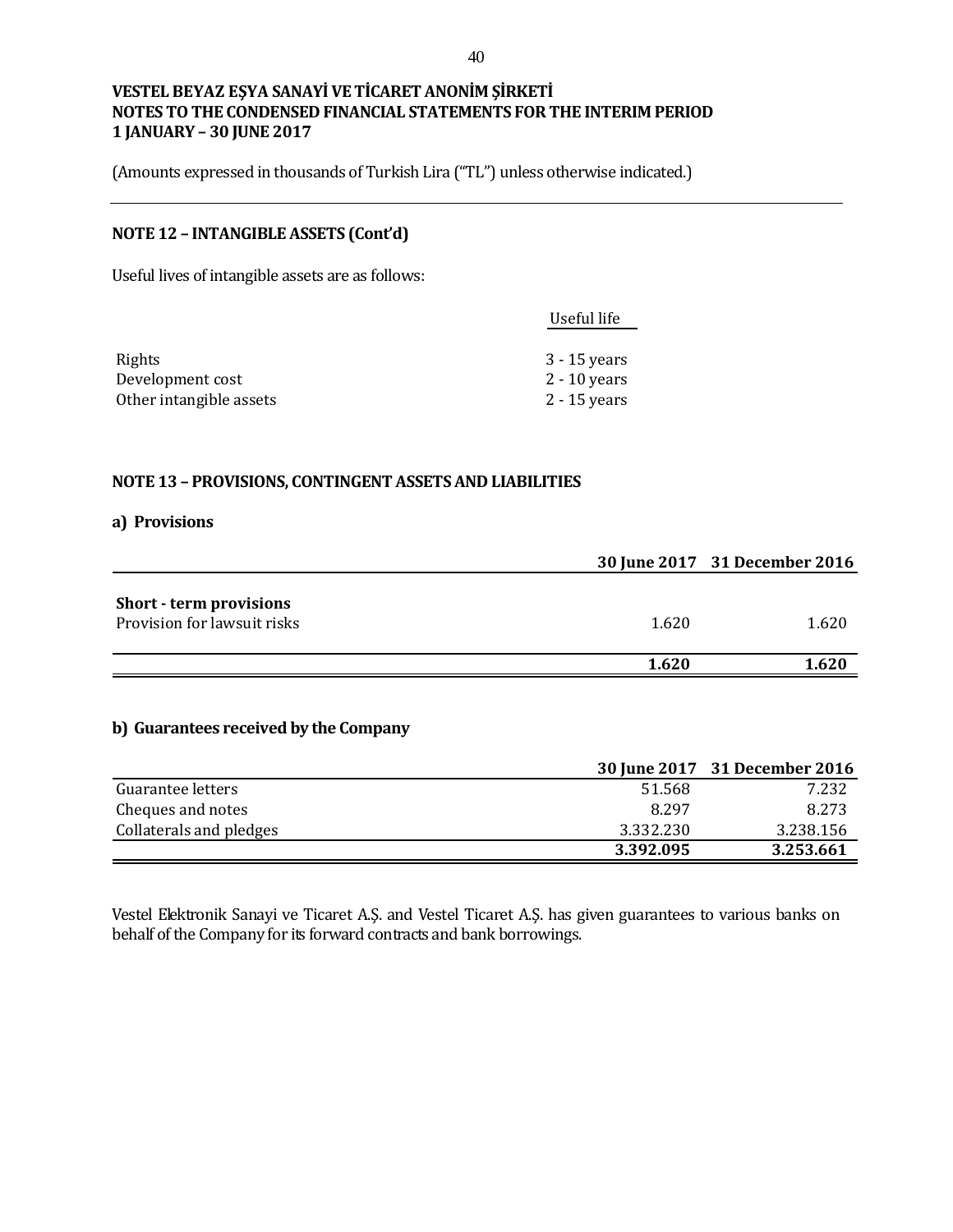(Amounts expressed in thousands of Turkish Lira ("TL") unless otherwise indicated.)

# **NOTE 13 – PROVISIONS, CONTINGENT ASSETS AND LIABILITIES (Cont'd)**

## **c) Collaterals, pledges and mortgages ("CPM's") given by the Company are as follows:**

|                                                                                                                                                                                                               | <b>USD</b> | <b>EUR</b> |         | TL         |
|---------------------------------------------------------------------------------------------------------------------------------------------------------------------------------------------------------------|------------|------------|---------|------------|
| <b>CPM's given by the Group</b>                                                                                                                                                                               | (000)      | (000)      | TL      | Equivalent |
| 30 June 2017                                                                                                                                                                                                  |            |            |         |            |
| A. CPM's given on behalf of its own legal entity                                                                                                                                                              |            | 13.156     | 18.404  | 71.067     |
| B. CPM's given on behalf of fully consolidated<br>subsidiaries                                                                                                                                                |            |            |         |            |
| C. CPM's given on behalf of third parties for<br>ordinary course of business                                                                                                                                  |            |            |         |            |
| D. Total amount of other CPM's given                                                                                                                                                                          | 1.008.140  | 44.487     | 907.894 | 4.621.623  |
| i. Total amount of CPM's given on behalf of the<br>parent company                                                                                                                                             | 722.288    |            | 667.835 | 3.200.971  |
| ii. Total amount of CPM's given to on behalf of<br>other group companies which are not in scope of B<br>and C.<br>iii. Total amount of CPM's given on behalf of third<br>parties which are not in scope of C. | 285.852    | 44.487     | 240.059 | 1.420.652  |
| <b>Total</b>                                                                                                                                                                                                  |            |            |         |            |
|                                                                                                                                                                                                               | 1.008.140  | 57.643     | 926.298 | 4.692.690  |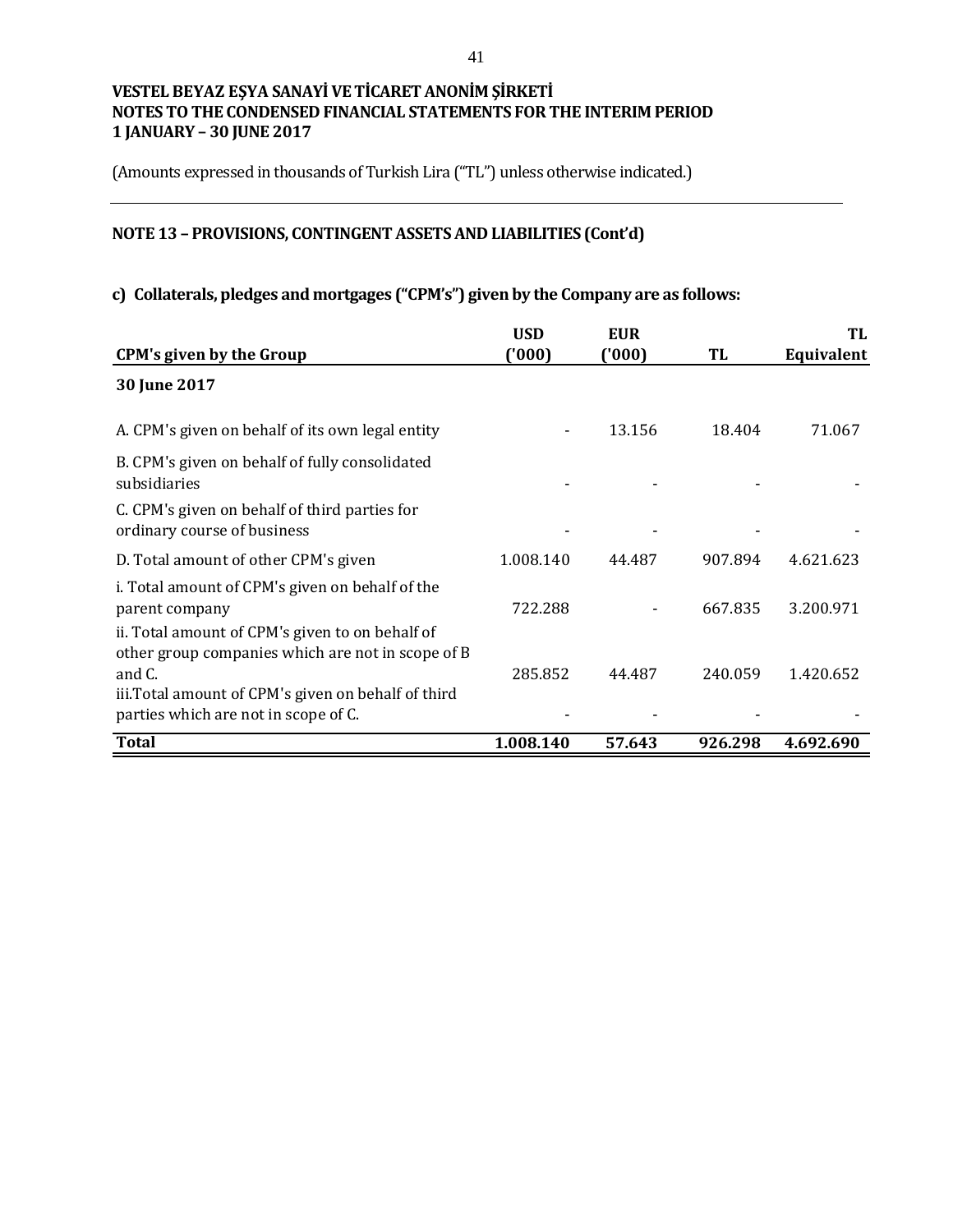(Amounts expressed in thousands of Turkish Lira ("TL") unless otherwise indicated.)

## **NOTE 13 – PROVISIONS, CONTINGENT ASSETS AND LIABILITIES (Cont'd)**

| <b>CPM's given by the Group</b>                                                                                                                                           | <b>USD</b><br>(000) | <b>EUR</b><br>('000) | TL      | TL<br>Equivalent |
|---------------------------------------------------------------------------------------------------------------------------------------------------------------------------|---------------------|----------------------|---------|------------------|
| 31 December 2016                                                                                                                                                          |                     |                      |         |                  |
| A. CPM's given on behalf of its own legal entity                                                                                                                          | 9.332               | 7.250                | 16.509  | 76.247           |
| B. CPM's given on behalf of fully consolidated<br>subsidiaries<br>C. CPM's given on behalf of third parties for<br>ordinary course of business                            |                     |                      |         |                  |
| D. Total amount of other CPM's given                                                                                                                                      | 1.102.343           | 46.866               | 907.894 | 4.961.128        |
| i. Total amount of CPM's given on behalf of the<br>parent company<br>ii. Total amount of CPM's given to on behalf of<br>other group companies which are not in scope of B | 806.793             |                      | 667.835 | 3.507.101        |
| and C.                                                                                                                                                                    | 295.550             | 46.866               | 240.059 | 1.454.027        |
| iii. Total amount of CPM's given on behalf of third<br>parties which are not in scope of C.                                                                               |                     |                      |         |                  |
| <b>Total</b>                                                                                                                                                              | 1.111.675           | 54.116               | 924.403 | 5.037.375        |

The Company has given collaterals to various banks on behalf of Vestel Elektronik Sanayi and Ticaret A.Ş. Vestel Ticaret A.Ş. and Vestel Holland BV for their forward contracts and bank loans obtained.

Proportion of other CPM's given by the Company to its equity 545% as of 30 June 2017 (31 December 2016: 539%).

### **NOTE 14 – COMMITMENTS**

As of the balance sheet date the Company has committed to realize exports amounting to 586.596 thousand USD (31 December 2016: 462.190 thousand USD) due to the export and investment incentive certificates obtained.

As of 30 June 2017 the Company has forward foreign currency purchase contract that amounts to 290.194 thousand USD, 33.328 thousand EUR and 360.194 thousand TL against forward foreign currency sales contract that amounts to 286.033 thousand EUR, 74.243 thousand USD and 127.948 thousand TL (31 December 2016: 169.843 thousand USD and 219.947 thousand TL against forward foreign currency sales contract that amounts to 116.881 thousand EUR, 69.000 thousand USD and 136.991 thousand TL sales contracts).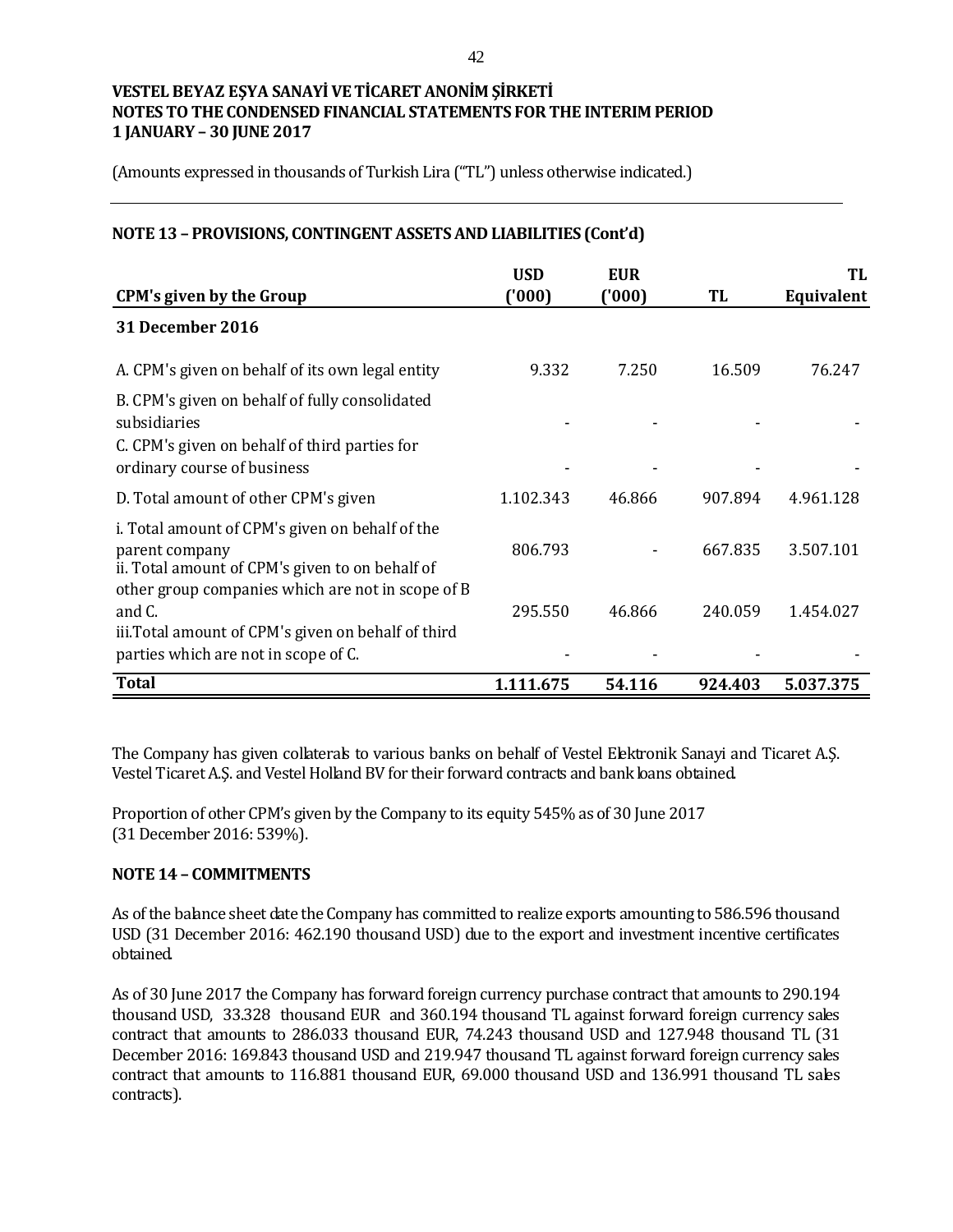(Amounts expressed in thousands of Turkish Lira ("TL") unless otherwise indicated.)

#### **NOTE 15 – EMPLOYEE BENEFITS**

#### **Liabilities for employee benefits:**

|                          |        | 30 June 2017 31 December 2016 |
|--------------------------|--------|-------------------------------|
|                          |        |                               |
| Due to personnel         | 20.169 | 17.538                        |
| Social security payables | 13.567 | 6.225                         |
|                          |        |                               |
|                          | 33.736 | 23.763                        |

#### **Long term provisions for employee benefits:**

|                                               |        | 30 June 2017 31 December 2016 |
|-----------------------------------------------|--------|-------------------------------|
| Provision for employment termination benefits | 26.173 | 24.459                        |

Under Turkish law, the Company is required to pay employment termination benefits to each employee whose employment is terminated without due caus. In addition, under the existing Social Security Law No. 506, clause No. 60, amended by the Labor Laws dated 6 March 1981, No. 2422 and 25 August 1999, No. 4447, the Company is also required to pay termination benefits to each employee who has earned the right to retire by receiving termination indemnities.

The amount payable is the equivalent of one month's gross salary for each year of service and is limited to a maximum of TL 4.426,16 TL/ year as of 30 June 2017 (31 December 2016: 4.297,21 TL/year).

The provision for employee termination benefits is not funded.

The provision is calculated by estimating the present value of the future obligation of the company arising from retirement of employees. Turkish Accounting Standards No: 19 ("Employee Benefits") requires actuarial valuation methods to be developed to estimate the enterprise's obligation under defined employee plans. Accordingly actuarial assumptions were used in the calculation of the total liability which is described below:

The principal assumption is that the maximum liability for each year of service will increase in line with inflation. Thus, the discount rate applied represents the expected real rate after adjusting for the anticipated effects of future inflation. An expected inflation rate and appropriate discount rate should both be determined, the net of these being real discount rate. Consequently in the accompanying financial statements as at 30 June 2017 the provision is calculated by estimating the present value of the future obligation of the company arising from retirement of employees. As of 30 June 2017 provision is calculated based on real discount rate of 4,79% (31 December 2016: 4,79%) assuming 6,5% annual inflation rate and 11,60% discount rate.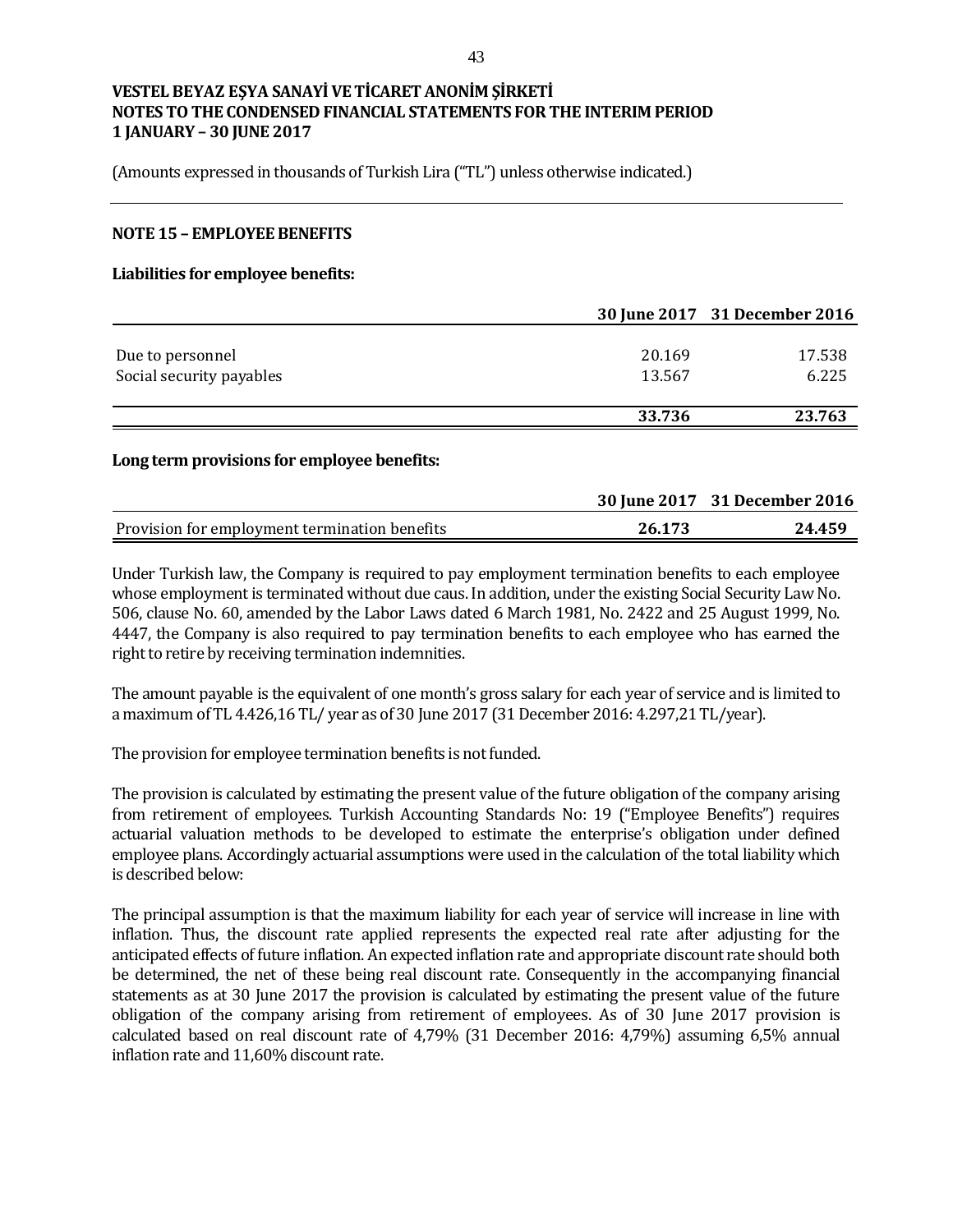(Amounts expressed in thousands of Turkish Lira ("TL") unless otherwise indicated.)

# **NOTE 15 – EMPLOYEE BENEFITS (Cont'd)**

The movements in the provision for employment termination benefit are as follows:

|                             | 1 January -<br>30 June 2017 | 1 January -<br>30 June 2016 |
|-----------------------------|-----------------------------|-----------------------------|
| <b>Balance at 1 January</b> | 24.459                      | 21.907                      |
| Increase during the year    | 2.717                       | 3.071                       |
| Payments during the year    | (2.866)                     | (3.722)                     |
| Actuarial (gain) /loss      | 154                         | 290                         |
| Interest expense            | 1.709                       | 1.140                       |
| <b>Balance at 30 June</b>   | 26.173                      | 22.686                      |

## **NOTE 16 –OTHER ASSETS AND LIABILITIES**

|                           |       | 30 June 2017 31 December 2016 |
|---------------------------|-------|-------------------------------|
| Other current assets      |       |                               |
| VAT carried forward       | 153   | 113                           |
| <b>Other</b>              | 871   | 1.099                         |
|                           | 1.024 | 1 2 1 2                       |
|                           |       |                               |
| Other current liabilities |       |                               |
| Taxes and dues payable    | 3.460 | 9.743                         |
| Advances received         | 80    | 346                           |
| Other                     | 419   | 160                           |
|                           | 3.959 | 10.249                        |

## **NOTE 17 – CAPITAL, RESERVES AND OTHER EQUITY ITEMS**

## **a) Paid in capital**

|                               |         | 30 June 2017 31 December 2016 |
|-------------------------------|---------|-------------------------------|
|                               |         |                               |
| Shares of par value Kr 1 each |         |                               |
| Issued share capital          | 190.000 | 190.000                       |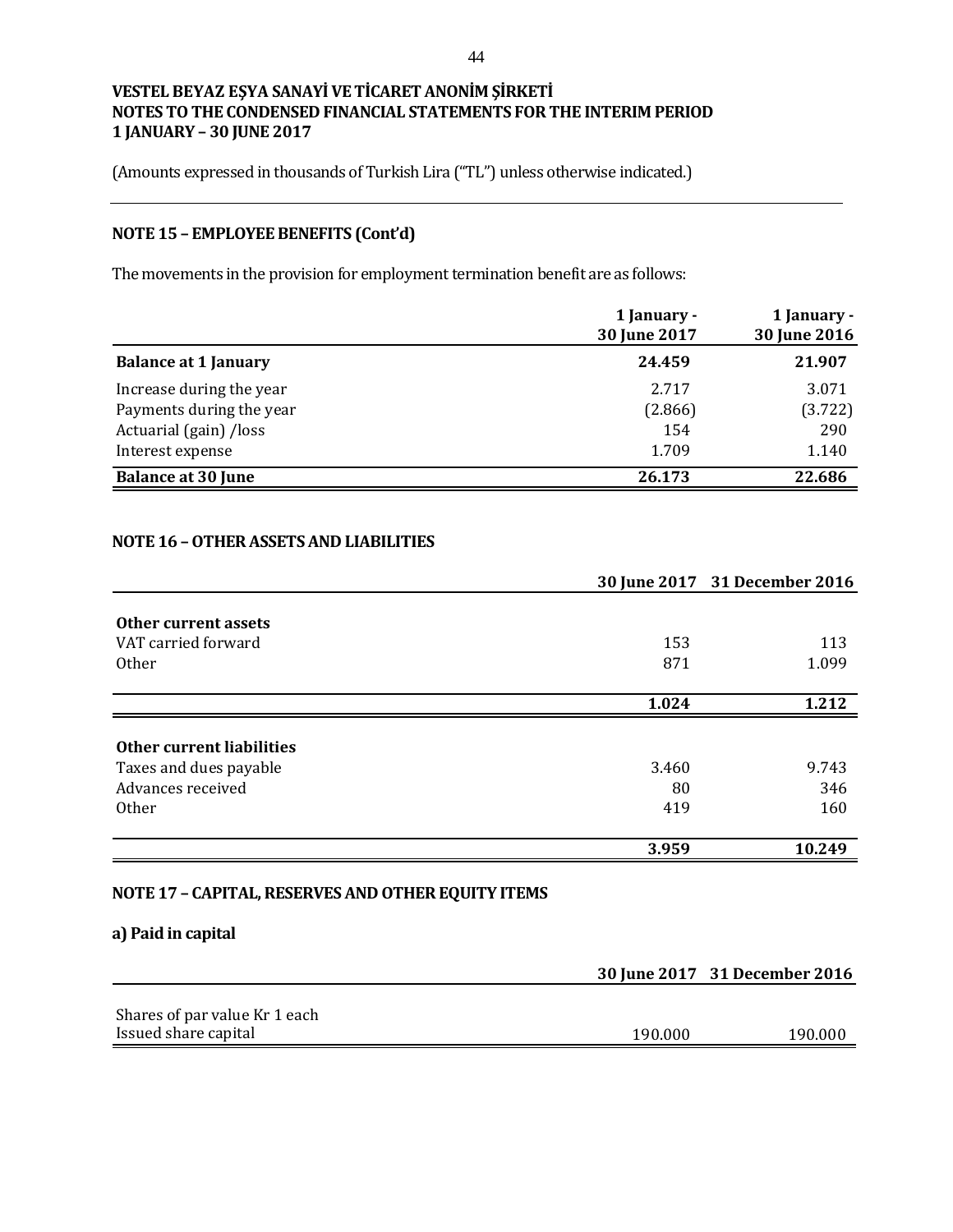(Amounts expressed in thousands of Turkish Lira ("TL") unless otherwise indicated.)

## **NOTE 17 –CAPITAL, RESERVES AND OTHER EQUITY ITEMS (Cont'd)**

As of 30 June 2017 and 31 December 2016 the shareholding structure is as follows:

|                                                                               | <b>Shareholding</b><br>30 June 31 December |         | Amount<br>30 June 31 December |         |
|-------------------------------------------------------------------------------|--------------------------------------------|---------|-------------------------------|---------|
|                                                                               | 2017                                       | 2016    | 2017                          | 2016    |
| Vestel Elektronik Sanayi ve Ticaret A.S.<br>(with Board of Directors Members) | 94.62%                                     | 94.62%  | 179.780                       | 179.780 |
| Shares held by public                                                         | 5.38%                                      | 5.38%   | 10.220                        | 10.220  |
|                                                                               | 100,00%                                    | 100,00% | 190.000                       | 190.000 |

### **b) Adjustments to share capital**

Adjustment to share capital (restated to 31 December 2004 purchasing power of money) is the difference between restated share capital and historical share capital.

|                             |       | 30 June 2017 31 December 2016 |
|-----------------------------|-------|-------------------------------|
| Adjustment to share capital | 9.734 | 9.734                         |
|                             |       |                               |

### **c) Share Premium**

Share premium account refers the difference between par value of the company's shares and the amount of the company received for newly issued shares. The share premium account is disclosed under equity as a separate line item and may not be distributed. It may be used in capital increase.

|               |         | 30 June 2017 31 December 2016 |
|---------------|---------|-------------------------------|
| Share premium | 109.031 | 109.031                       |

## **d) Restricted reserves ("Legal reserves")**

The legal reserves consist of first and second legal reserves appropriated in accordance with the Turkish Commercial Code ("TCC"). The first legal reserve is appropriated out of the statutory profits at the rate of 5%, until the total reserve reaches a maximum of 20% of the Company's share capital. The second legal reserve is appropriated at the rate of 10% of all distributions in excess of 5% of the Company's share capital. Under TCC, the legal reserves can only be used to offset losses and are not available for any other usage unless they exceed 50% of paid in share capital.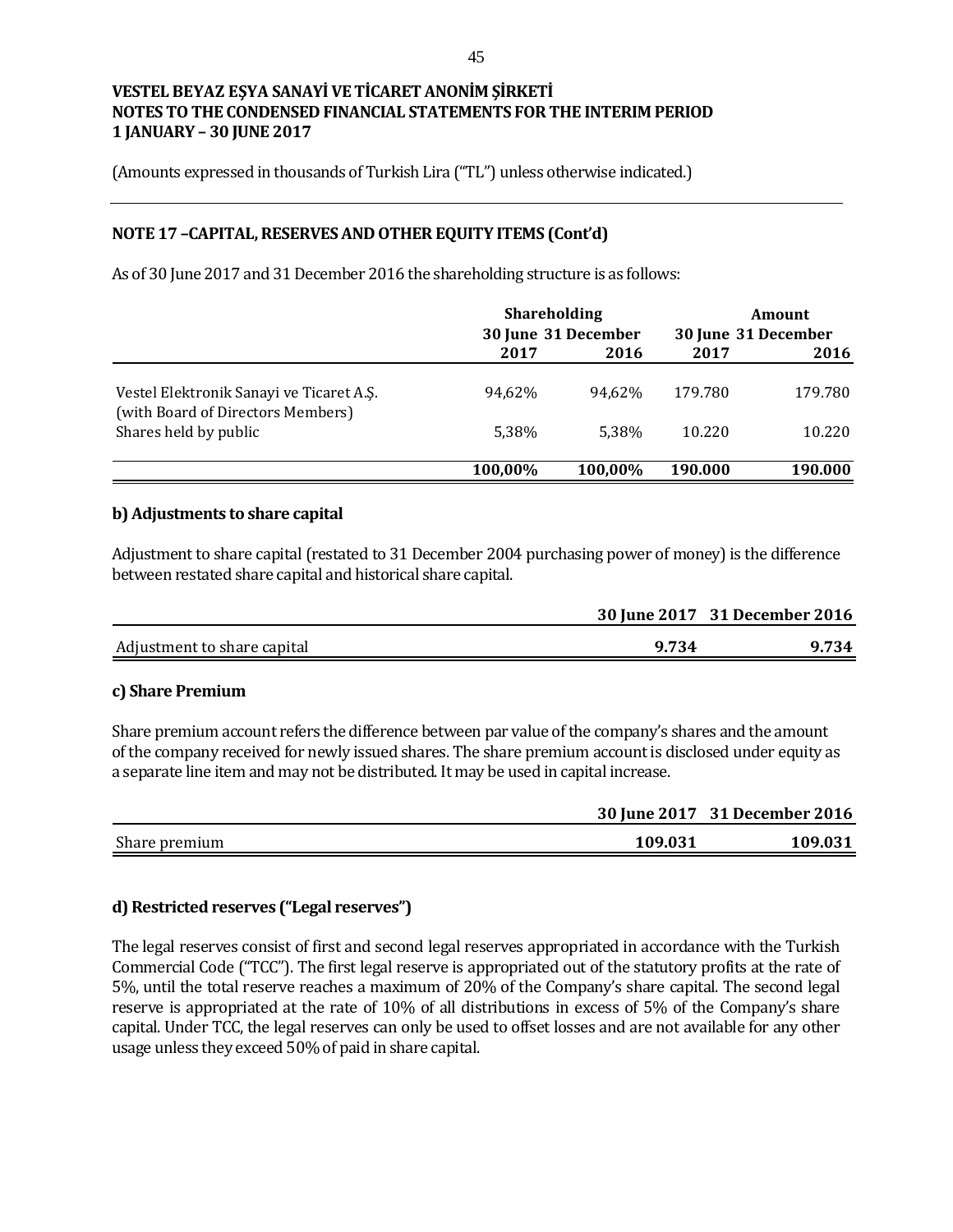(Amounts expressed in thousands of Turkish Lira ("TL") unless otherwise indicated.)

## **NOTE 17 – CAPITAL, RESERVES AND OTHER EQUITY ITEMS (Cont'd)**

|                                                       |                   | 30 June 2017 31 December 2016 |
|-------------------------------------------------------|-------------------|-------------------------------|
| Legal reserves                                        | 111.627           | 77.019                        |
| e) Retained earnings                                  |                   | 30 June 2017 31 December 2016 |
|                                                       |                   |                               |
| <b>Extraordinary reserves</b><br>Previous year's loss | 258.976<br>45.090 | 133.233<br>60.436             |
|                                                       | 304.066           | 193.669                       |

### **f) Dividend distribution**

For quoted companies dividends are distributed in accordance with the Communiqué Serial II -19.1 on "Principals Regarding Distribution of Interim Dividends" issued by the CMB effective from 1 February 2014.

Companies distribute dividends in accordance with their dividend payment policies settled and dividend payment decision taken in general assembly and in conformity with relevant legislations. The communiqué does not state a minimum dividend rate. Companies distribute dividends in accordance with the method defined in their dividend policy or articles of association. Additionally, dividend can be distributed in fixed or variable instalments and dividend advances can be paid over the profit on interim financial statements.

Unless the general reserves that has to be appropriated in accordance with TCC or the dividend to shareholders as determined in the articles of association or dividend policy are set aside; no decision can be taken to set aside other reserves, to transfer reserves to the subsequent year or to distribute dividends to holders of usufruct right certificates, to board of directors members or to employees; and no dividend can be distributed to those unless the determined dividend to shareholders is paid in cash.

On the other hand, in accordance with the Articles of Association of the Company, up to 5% of retained earnings after dividend distribution could be allocated to the Board of Directors or used for certain reasons designated by the Board of Directors when necessary.

- Based on the approval of the General Assembly, up to %3 of retained earnings after dividend distribution could be allocated to plant investments designated in accordance with article of 468 in TCC,
- Up to %5 of retained earnings after dividend distribution could be allocated to the Board of Directors as necessary,
- Up to %5 of retained earnings after dividend distribution could be allocated to donations, bonuses etc.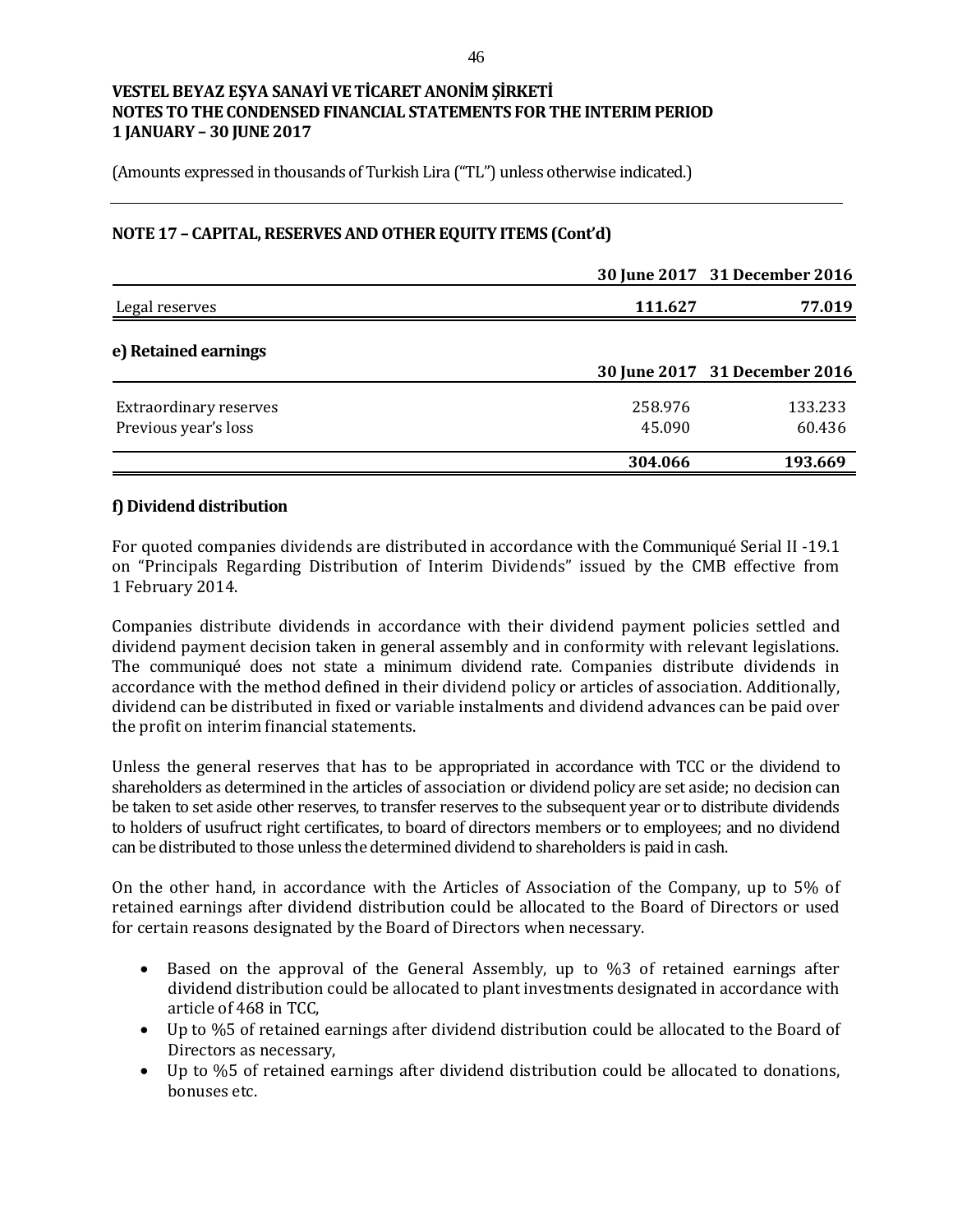(Amounts expressed in thousands of Turkish Lira ("TL") unless otherwise indicated.)

## **NOTE 18 – SALES**

|                           | 1 January -<br>30 June<br>2017 | 1 January -<br>30 June<br>2016 | 1 April -<br>30 June<br>2017 | 1 April -<br>30 June<br>2016 |
|---------------------------|--------------------------------|--------------------------------|------------------------------|------------------------------|
|                           |                                |                                |                              |                              |
| Domestic sales            | 512.976                        | 351.364                        | 347.728                      | 213.122                      |
| Overseas sales            | 1.233.745                      | 1.079.042                      | 709.422                      | 600.050                      |
| <b>Gross sales</b>        | 1.746.721                      | 1.430.406                      | 1.057.150                    | 813.172                      |
| Less: Sales discounts (-) | (2.209)                        | (858)                          | (1.648)                      | (639)                        |
| <b>Net sales</b>          | 1.744.512                      | 1.429.548                      | 1.055.502                    | 812.533                      |
| Cost of sales             | (1.527.999)                    | (1.187.528)                    | (938.974)                    | (655.313)                    |
| <b>Gross profit</b>       | 216.513                        | 242.020                        | 116.528                      | 157.220                      |

### **NOTE 19 – EXPENSES BY NATURE**

|                                                    | 1 January -<br>30 June | 1 January -<br>30 June | 1 April -<br>30 June | 1 April -<br>30 June |
|----------------------------------------------------|------------------------|------------------------|----------------------|----------------------|
|                                                    | 2017                   | 2016                   | 2017                 | 2016                 |
|                                                    |                        |                        |                      |                      |
| Raw materials, supplies and finished goods         | 1.423.288              | 1.022.157              | 835.997              | 574.056              |
| Changes in finished goods, work in process and tra | (99.646)               | (13.053)               | (7.116)              | (14.258)             |
| Personnel expenses                                 | 137.986                | 122.641                | 78.127               | 66.921               |
| Depreciation and amortization                      | 51.780                 | 44.555                 | 26.261               | 22.548               |
| <b>Other</b>                                       | 78.504                 | 70.312                 | 42.420               | 37.123               |
|                                                    |                        |                        |                      |                      |
|                                                    | 1.591.912              | 1.246.612              | 975.689              | 686.390              |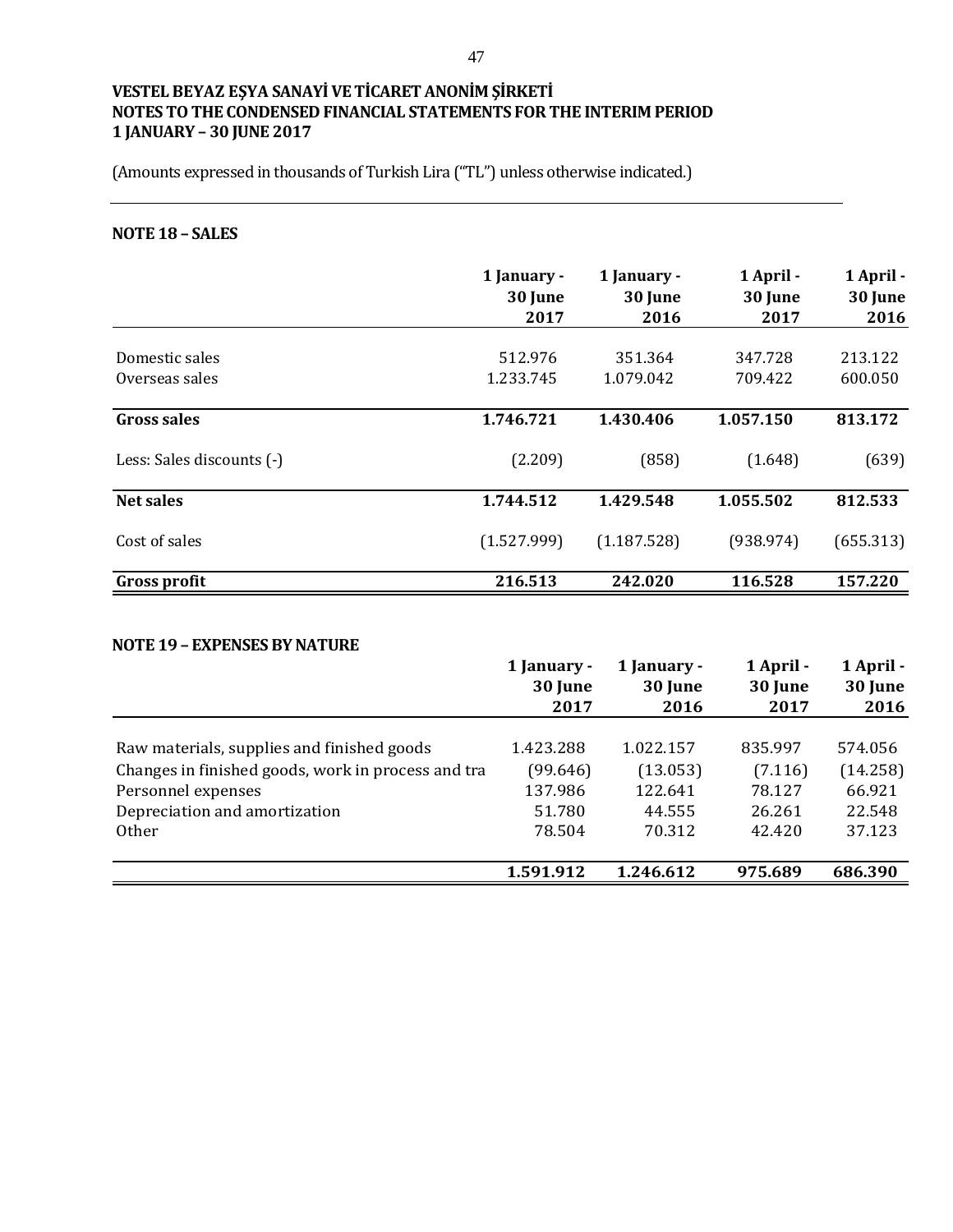(Amounts expressed in thousands of Turkish Lira ("TL") unless otherwise indicated.)

## **NOTE 20 – GENERAL ADMINISTRATIVE EXPENSES, MARKETING EXPENSES, RESEARCH AND DEVELOPMENT EXPENSES**

## **a) General administrative expenses:**

|                                                                                                                          | 1 January -<br>30 June<br>2017  | 1 January -<br>30 June<br>2016  | 1 April -<br>30 June<br>2017  | 1 April -<br>30 June<br>2016  |
|--------------------------------------------------------------------------------------------------------------------------|---------------------------------|---------------------------------|-------------------------------|-------------------------------|
| Personnel expenses                                                                                                       | 6.353                           | 5.313                           | 4.353                         | 2.308                         |
| Depreciation and amortization                                                                                            | 377                             | 280                             | 192                           | 145                           |
| Office and rent expenses                                                                                                 | 2.309                           | 5.975                           | 1.108                         | 3.144                         |
| Consultancy and IT expenses                                                                                              | 6.478                           | 5.551                           | 3.454                         | 2.415                         |
| Other                                                                                                                    | 8.501                           | 6.190                           | 4.895                         | 3.925                         |
|                                                                                                                          | 24.018                          | 23.309                          | 14.002                        | 11.937                        |
| b) Marketing expenses:<br>Personnel expenses<br>Depreciation and amortization<br><b>Transportation expenses</b><br>Other | 5.950<br>152<br>12.750<br>5.667 | 5.426<br>136<br>11.904<br>4.980 | 3.332<br>77<br>7.095<br>3.177 | 2.940<br>70<br>6.251<br>2.834 |
|                                                                                                                          | 24.519                          | 22.446                          | 13.681                        | 12.095                        |
| c) Research and development expenses:<br>Personnel expenses<br>Depreciation and amortization                             | 3.374<br>9.632                  | 2.952<br>8.744                  | 2.214<br>4.937                | 1.696<br>4.506                |
| Other                                                                                                                    | 2.370                           | 1.633                           | 1.881                         | 843                           |
|                                                                                                                          |                                 |                                 |                               |                               |
|                                                                                                                          | 15.376                          | 13.329                          | 9.032                         | 7.045                         |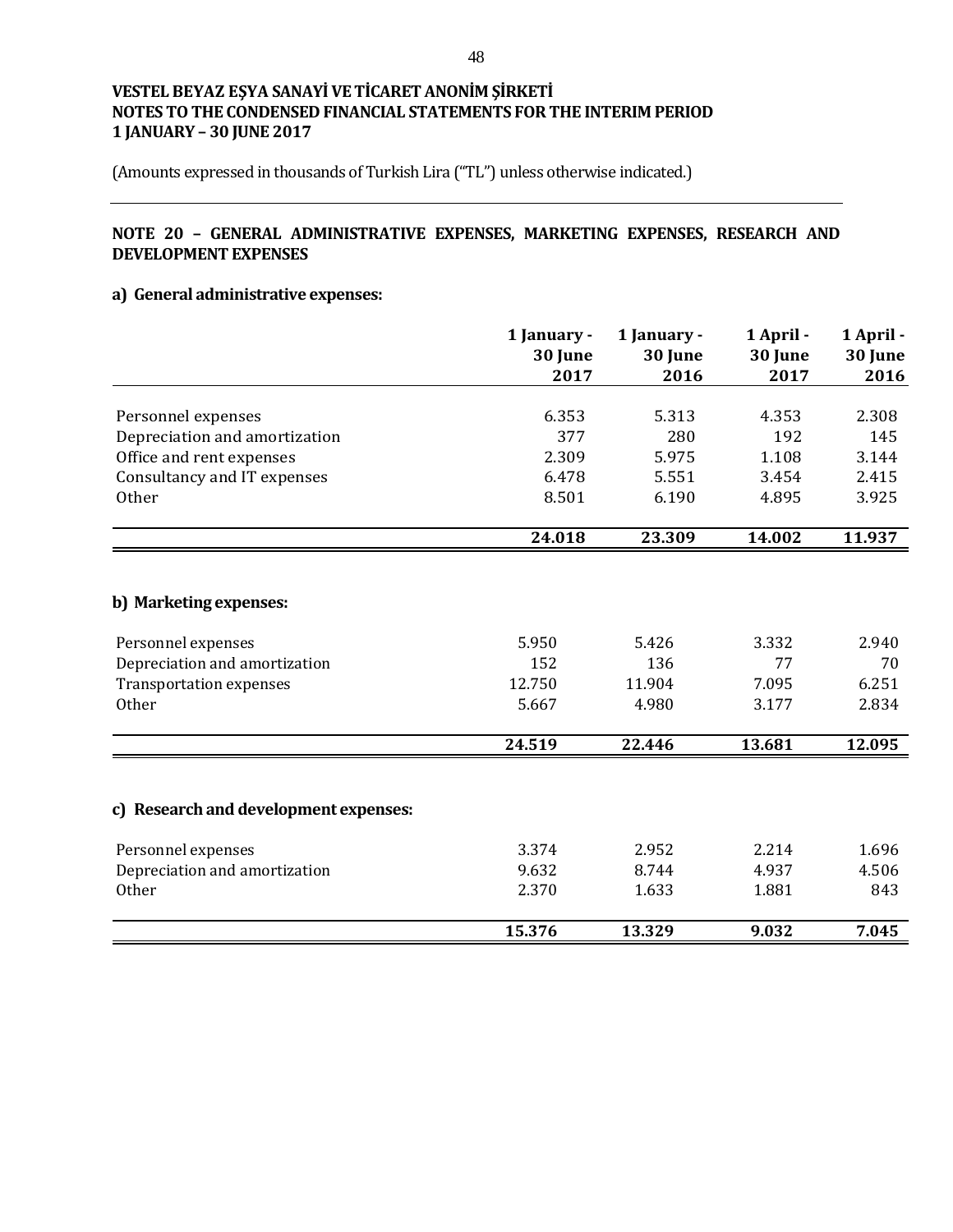(Amounts expressed in thousands of Turkish Lira ("TL") unless otherwise indicated.)

## **NOTE 21 –OTHER INCOME AND EXPENSE FROM OPERATING ACTIVITIES**

## a) **Other income from operating activities:**

|                                                                                                     | 1 January -<br>30 June<br>2017 | 1 January -<br>30 June<br>2016 | 1 April -<br>30 June<br>2017 | 1 April -<br>30 June<br>2016 |
|-----------------------------------------------------------------------------------------------------|--------------------------------|--------------------------------|------------------------------|------------------------------|
|                                                                                                     |                                |                                |                              |                              |
| Credit finance gains arising from trading activities<br>Foreign exchange gains arising from trading | 27.482                         | 11.739                         | 18.783                       | 6.433                        |
| activities                                                                                          | 109.587                        | 26.083                         | 27.659                       | 2.132                        |
| Other income                                                                                        | 3.306                          | 4.206                          | 1.906                        | 1.710                        |
|                                                                                                     | 140.375                        | 42.028                         | 48.348                       | 10.275                       |
| b) Other expense from operating activities:                                                         |                                |                                |                              |                              |
| Debit finance charges arising from trading                                                          |                                |                                |                              |                              |
| activities                                                                                          | 26.907                         | 12.745                         | 20.974                       | 7.487                        |
| Foreign exchange expenses arising from                                                              |                                |                                |                              |                              |
| trading activities                                                                                  | 50.530                         | 18.000                         | (2.704)                      | 7.439                        |
| Other expenses                                                                                      | 3.420                          | 3.604                          | 1.526                        | 1.041                        |
|                                                                                                     | 80.857                         | 34.349                         | 19.796                       | 15.967                       |

## **NOTE 22 – FINANCIAL INCOME AND FINANCIAL EXPENSE**

#### **a) Financial income:**

|                                           | 1 January - | 1 January - | 1 April - | 1 April - |
|-------------------------------------------|-------------|-------------|-----------|-----------|
|                                           | 30 June     | 30 June     | 30 June   | 30 June   |
|                                           | 2017        | 2016        | 2017      | 2016      |
|                                           |             |             |           |           |
| Foreign exchange gains                    | 4.113       | 5.478       | 902       | 1.514     |
| Gains on derivative financial instruments | 41.275      | 48.382      | 21.329    | 27.999    |
| Interest income                           | 11.107      | 11.044      | 2.464     | 3.999     |
|                                           | 56.495      | 64.904      | 24.695    | 33.512    |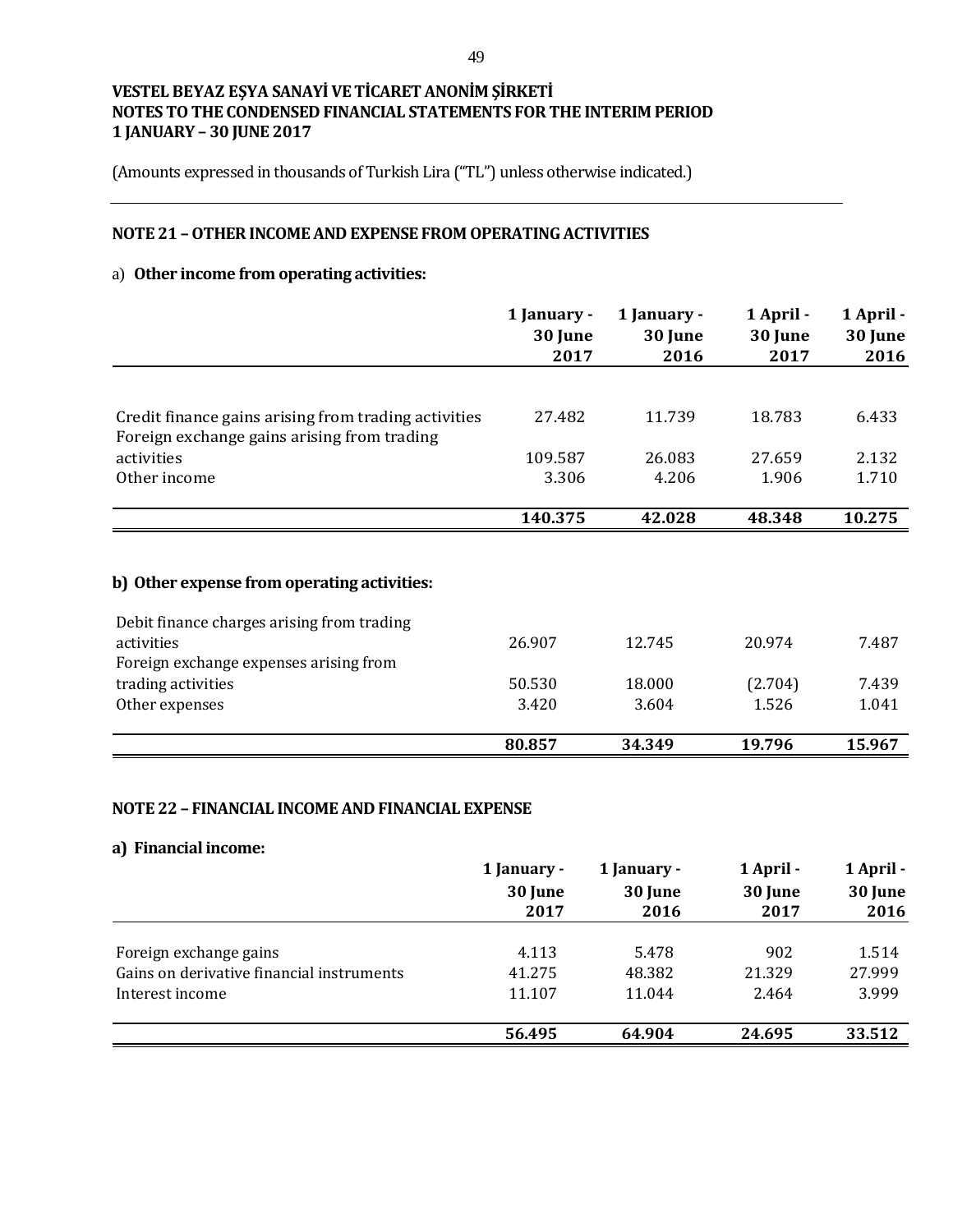(Amounts expressed in thousands of Turkish Lira ("TL") unless otherwise indicated.)

#### **NOTE 22 – FINANCIAL INCOME AND FINANCIAL EXPENSE (Cont'd)**

#### **b) Financial expense:**

|                                            | 1 January -<br>30 June | 1 January -<br>30 June | 1 April -<br>30 June | 1 April -<br>30 June |
|--------------------------------------------|------------------------|------------------------|----------------------|----------------------|
|                                            | 2017                   | 2016                   | 2017                 | 2016                 |
| Foreign exchange losses                    | 34.652                 | 5.134                  | 13.143               | 1.032                |
| Losses on derivative financial instruments | 71.845                 | 39.553                 | 38.521               | 12.626               |
| Interest expense                           | 18.907                 | 8.853                  | 10.991               | 4.316                |
| Other finance expenses                     | 84                     | 65                     | 53                   | 20                   |
|                                            | 125.488                | 53.605                 | 62.708               | 17.994               |

## **NOTE 23 –TAXES ON INCOME (INCLUDING DEFERRED TAX ASSETS AND LIABILITIES)**

|                                                   |                  | 30 June 2017 31 December 2016 |
|---------------------------------------------------|------------------|-------------------------------|
| Corporation and income taxes<br>Prepaid taxes (-) | 4.393<br>(2.971) | 18.751<br>(15.566)            |
| Current income tax liabilities - net              | 1.422            | 3.185                         |
| Deferred tax assets                               | 11.023           | 2.056                         |

In Turkey, beginning from 1 January 2006, the corporate tax rate is 20%.

Corporate tax is applied on taxable corporate income, which is calculated from the statutory accounting profit by adding back non-deductible expenses and by deducting other exempt income. In addition to corporate taxes, companies should also calculate income withholding taxes on any dividends distributed at the rate of 15%, except for companies receiving dividends who are resident companies in Turkey. Undistributed dividends incorporated in share capital are not subject to income withholding taxes.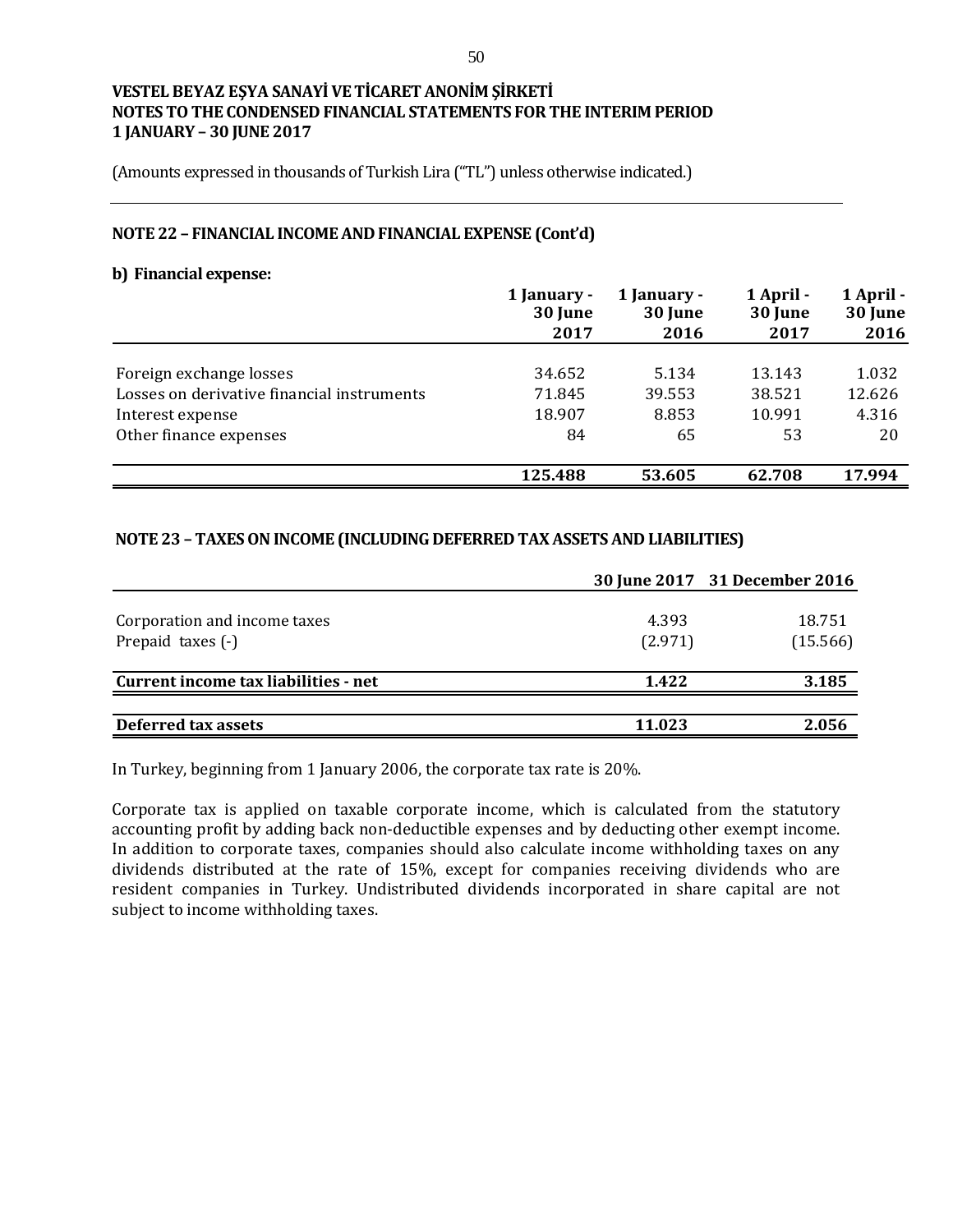(Amounts expressed in thousands of Turkish Lira ("TL") unless otherwise indicated.)

## **NOTE 23 – TAXES ON INCOME (INCLUDING DEFERRED TAX ASSETS AND LIABILITIES) (Cont'd)**

In Turkey, advance tax returns are filed on a quarterly basis at the rate of %20, until the 14th day of the following month and paid until the 17th day. Advance tax returns files within the year are offset against corporate income tax calculated over the annual taxable corporate income.

According to the Corporate Tax Law, 75% of the capital gains arising from the sale of tangible assets and investments in equity shares owned for at least two years are exempted from corporate tax on the condition that such gains are reflected in the equity.

Under the Turkish taxation system, tax losses can be carried forward to be offset against future taxable income for up to five years. Tax losses cannot be carried back.

There is no procedure for a final and definitive agreement on tax assessments. Tax returns are filed between 1-25 April following the close of the accounting year to which they relate. Tax authorities may however examine such returns and the underlying accounting records and may revise assessment within five years.

As of 1 January - 30 June 2017 and 2016 tax expense in the statement of income is as follows:

|                                                                | 1 January -<br>30 June 2017 | 1 January -<br>30 June 2016 |  |
|----------------------------------------------------------------|-----------------------------|-----------------------------|--|
| Current period tax expense<br>Deferred tax benefit / (expense) | (4.393)<br>720              | (10.821)<br>3.579           |  |
| Total tax benefit / (expense)                                  | (3.673)                     | (7.242)                     |  |

Due to modernization, plant extension and investments incentive documents in Manisa Organized Industrial Zone, the Company has reduced rate of corporate tax advantage.

### **Deferred tax assets and liabilities**

The Company recognizes deferred tax assets and liabilities based upon temporary differences arising between their financial statements prepared in accordance with CMB Communiqué II, No. 14.1 and their statutory financial statements. These temporary differences usually result from the recognition of revenue and expenses in different reporting periods for CMB Financial Reporting Standards and tax purposes.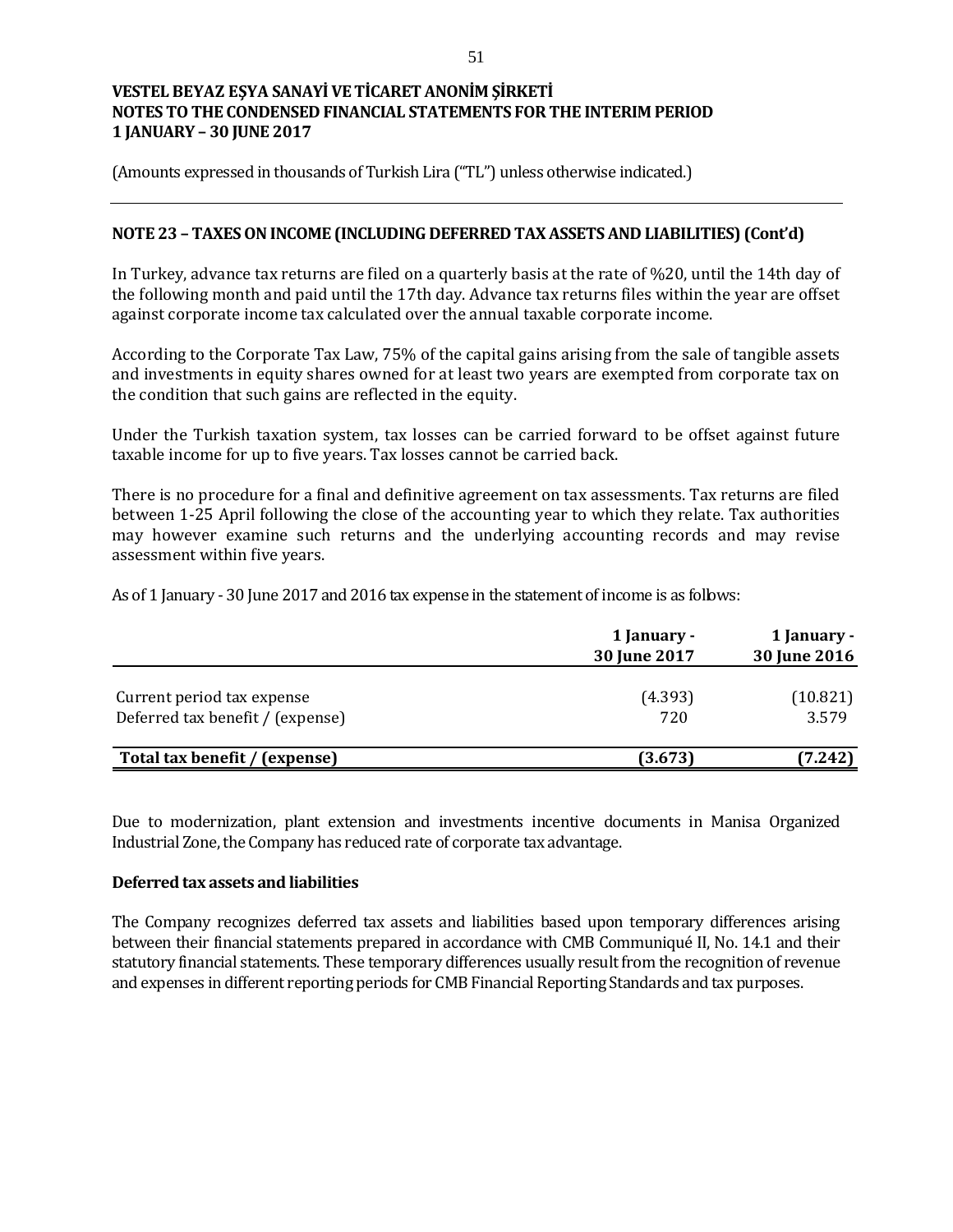(Amounts expressed in thousands of Turkish Lira ("TL") unless otherwise indicated.)

### **NOTE 23 – TAXES ON INCOME (INCLUDING DEFERRED TAX ASSETS AND LIABILITIES) (Cont'd)**

Tax rate used in the calculation of deferred tax assets and liabilities based on the liability method is 20% as of 30 June 2017 (31 December 2016:%20).

The breakdown of cumulative temporary differences and the resulting deferred tax assets and liabilities provided using principal tax rate as of the balance sheet dates is as follows:

|                                        | <b>Cumulative temporary</b> |             |              |                     |
|----------------------------------------|-----------------------------|-------------|--------------|---------------------|
|                                        | differences                 |             | Deferred tax |                     |
|                                        | 30 June                     | 31 December |              | 30 June 31 December |
|                                        | 2017                        | 2016        | 2017         | 2016                |
| Deferred tax assets                    |                             |             |              |                     |
| <b>Employment termination benefits</b> | (26.173)                    | (24.459)    | 5.235        | 4.892               |
| Provision for impairment on            |                             |             |              |                     |
| inventories                            | (1.303)                     | (268)       | 261          | 54                  |
| Derivative financial instruments       | (26.382)                    | (1.449)     | 5.276        | 290                 |
| Other                                  | (22.760)                    | (13.185)    | 4.552        | 2.637               |
|                                        |                             |             | 15.324       | 7.873               |

|                                          | <b>Cumulative temporary</b> |             |              |                     |
|------------------------------------------|-----------------------------|-------------|--------------|---------------------|
|                                          | differences                 |             | Deferred tax |                     |
|                                          | 30 June                     | 31 December |              | 30 June 31 December |
|                                          | 2017                        | 2016        | 2017         | 2016                |
| Deferred tax liabilites                  |                             |             |              |                     |
| Useful life and valuation differences on |                             |             |              |                     |
| property, plant and equipment and        |                             |             |              |                     |
| intangible assets                        | 20.110                      | 27.730      | (4.022)      | (5.546)             |
| <b>Other</b>                             | 1.395                       | 1.355       | (279)        | (271)               |
|                                          |                             |             | (4.301)      | (5.817)             |
| Deferred tax liabilites - net            |                             |             | 11.023       | 2.056               |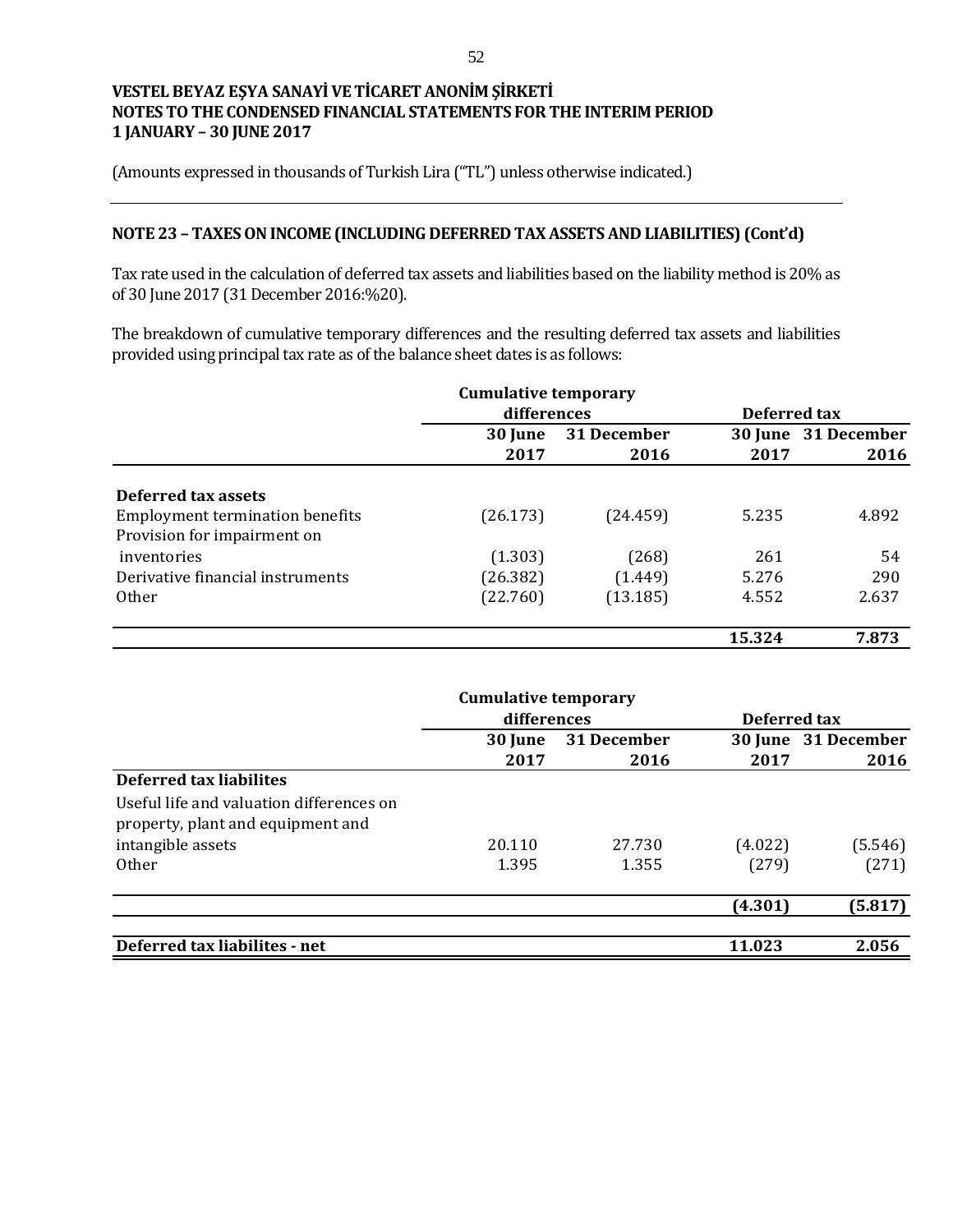(Amounts expressed in thousands of Turkish Lira ("TL") unless otherwise indicated.)

# **NOTE 23 – TAXES ONINCOME (INCLUDING DEFERRED TAX ASSETS AND LIABILITIES) (Cont'd)**

The movement of net deferred tax assets and liabilities is as follows:

|                                            | 1 January -<br>30 June 2017 | 1 January -<br>30 June 2016 |
|--------------------------------------------|-----------------------------|-----------------------------|
| Opening balance, 01 January                | 2.056                       | (5.045)                     |
| Tax expense recognized in income statement | 720                         | 3.579                       |
| Recognized in shareholders' equity         | 8.247                       | (1.408)                     |
| Deferred tax (liabilities) / assets        |                             |                             |
| at the end of the period, net              | 11.023                      | (2.874)                     |

### **NOTE 24– EARNINGS PER SHARE**

|                                                                                                                                  | 1 January -<br>30 June<br>2017 | 1 January -<br>30 June<br>2016 |
|----------------------------------------------------------------------------------------------------------------------------------|--------------------------------|--------------------------------|
| Net (loss) / income attributable to equity holders of the parent<br>Weighted number of ordinary shares with a Kr 1 of face value | 139.452                        | 194.672                        |
| (thousand shares)                                                                                                                | 190.000                        | 190.000                        |
|                                                                                                                                  | 0.73                           | 1,02                           |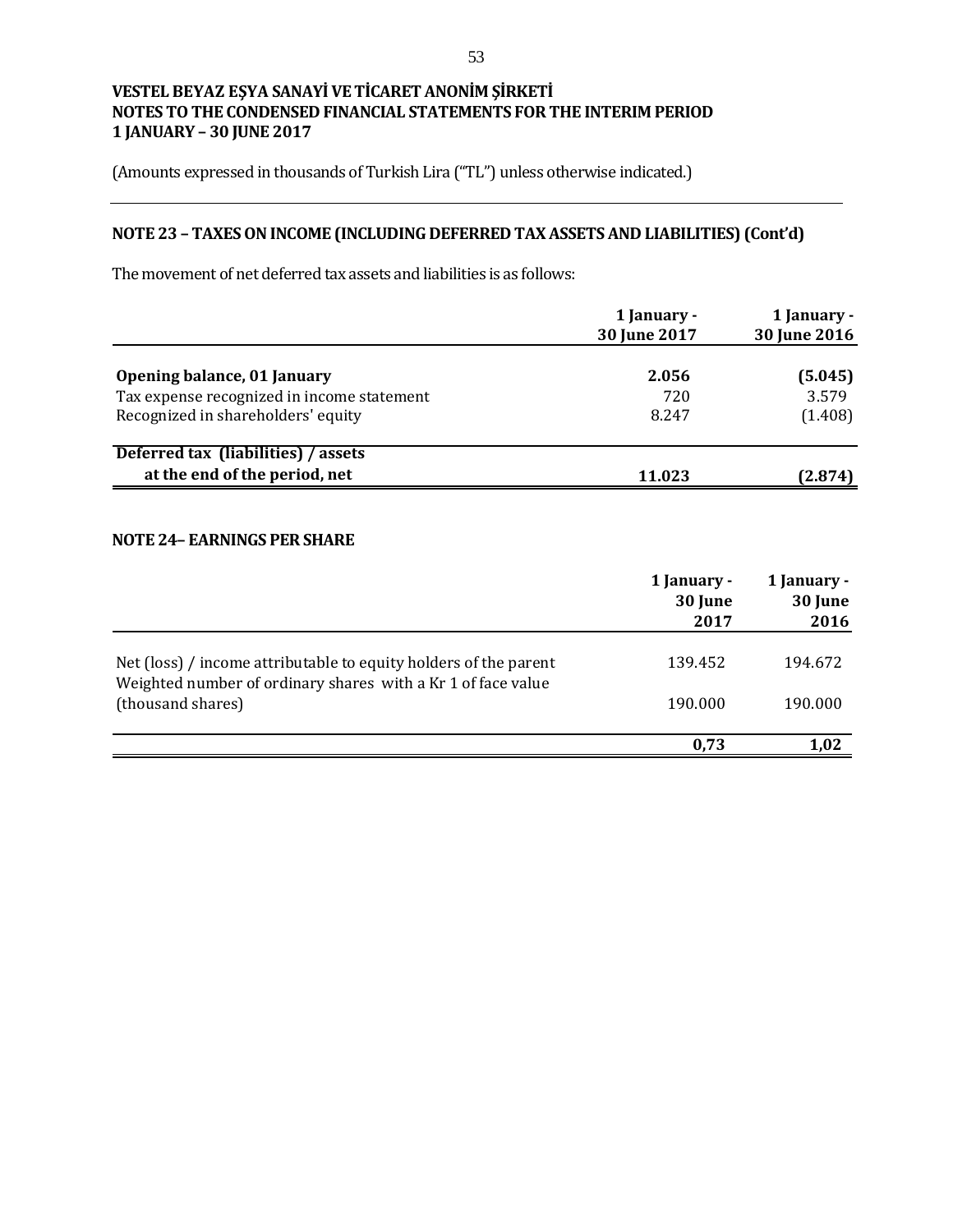(Amounts expressed in thousands of Turkish Lira ("TL") unless otherwise indicated.)

### **NOTE 25 – DERIVATIVE INSTRUMENTS**

|                                                                                                     | 30 June 2017       |                                                | <b>31 December 2016</b>   |                                                |
|-----------------------------------------------------------------------------------------------------|--------------------|------------------------------------------------|---------------------------|------------------------------------------------|
|                                                                                                     | Contract<br>amount | <b>Fair Value</b><br>Assets /<br>(Liabilities) | <b>Contract</b><br>amount | <b>Fair Value</b><br>Assets /<br>(Liabilities) |
| Derivative financial assets:                                                                        |                    |                                                |                           |                                                |
| <b>Held for trading</b><br>Forward foreign currency transactions                                    | 436.673            | 2.158                                          | 354.888                   | 2.922                                          |
| <b>Cash flow hedge</b><br>Forward foreign currency transactions                                     |                    |                                                | 242.825                   | 23.482                                         |
| Derivative financial liabilities:                                                                   |                    |                                                |                           |                                                |
| <b>Held for trading</b><br>Forward foreign currency transactions<br>Foreign currency swap contracts | 718.325            | (10.940)                                       | 219.947                   | (27.853)                                       |
| <b>Cash flow hedge</b><br>Forward foreign currency transactions                                     | 356.348            | (17.600)                                       |                           |                                                |
|                                                                                                     | 1.511.346          | (26.382)                                       | 817.660                   | (1.449)                                        |

## **NOTE 26 – FINANCIAL INSTRUMENTS AND FINANCIAL RISK MANAGEMENT**

#### **Foreign currency risk:**

The Company is exposed to exchange rate risk due to its foreign currency denominated transactions. The main principle of foreign currency risk management is to maintain foreign exchange position at the level that minimizes the impact of foreign exchange fluctuations.

Derivative instruments are used in foreign currency risk management where necessary. In this respect the Company mainly prefers using foreign exchange forward contracts.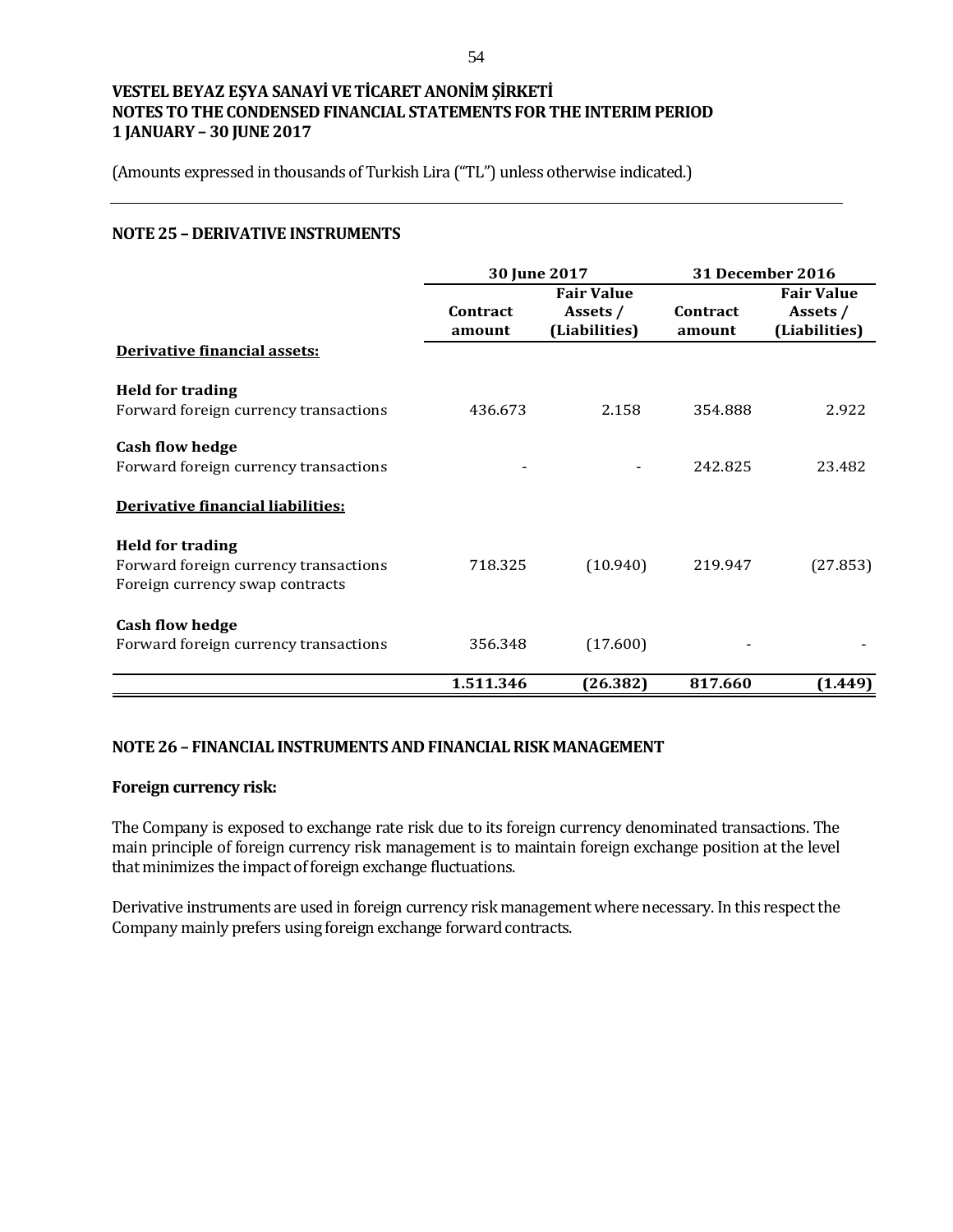(Amounts expressed in thousands of Turkish Lira ("TL") unless otherwise indicated.)

# **NOTE 26 – FINANCIAL INSTRUMENTS AND FINANCIAL RISK MANAGEMENT (Cont'd)**

|                                               |            |           | Other (TL      |                                      |
|-----------------------------------------------|------------|-----------|----------------|--------------------------------------|
| 30 June 2017                                  | <b>USD</b> |           |                | <b>EUR Equivalent) TL Equivalent</b> |
| 1. Trade receivables                          | 5.023      | 249.863   | 54             | 1.017.872                            |
| 2a. Monetary financial assets (including      |            |           |                |                                      |
| cash and cash equivalents)                    | 1.046      | 2.713     | 12             | 14.541                               |
| 2b. Non-monetary financial assets             |            |           |                |                                      |
| 3. Other                                      | 346        |           |                | 1.213                                |
| 4. Current assets $(1+2+3)$                   | 6.415      | 252.576   | 66             | 1.033.626                            |
| 5. Trade receivables                          |            |           |                |                                      |
| 6a. Monetary financial assets                 |            |           |                |                                      |
| 6b. Non-monetary financial assets             |            |           |                |                                      |
| 7. Other                                      |            |           |                |                                      |
| 8. Non-current assets (5+6+7)                 |            |           |                |                                      |
| 9. Total assets (4+8)                         | 6.415      | 252.576   | 66             | 1.033.626                            |
| 10. Trade payables                            | 149.243    | 81.999    | 98             | 851.750                              |
| 11. Financial liabilities                     |            | 43.994    | $\blacksquare$ | 176.106                              |
| 12a. Other monetary liabilities               |            | 14.286    |                | 57.187                               |
| 12b. Other non-monetary liabilities           |            |           |                |                                      |
| 13. Current liabilities (10+11+12)            | 149.243    | 140.279   | 98             | 1.085.043                            |
| 14. Trade payables                            |            |           |                |                                      |
| 15. Financial liabilities                     |            |           |                |                                      |
| 16a. Other monetary liabilities               |            | 28.987    |                | 116.034                              |
| 16b. Other non-monetary liabilities           |            |           |                |                                      |
| 17. Non-current liabilities (14+15+16)        |            | 28.987    |                | 116.034                              |
| 18. Total liabilities (13+17)                 | 149.243    | 169.266   | 98             | 1.201.077                            |
| 19. Off-balance sheet derivative instruments/ |            |           |                |                                      |
| net asset (liability) position (19a+19b)      | 215.951    | (252.705) |                | (254.216)                            |
| 19a. Hedged total assets                      | 290.194    | 33.328    |                | 1.151.152                            |
| 19b. Hedged total liabilities                 | (74.243)   | (286.033) |                | (1.405.368)                          |
| 20. Net foreign currency asset/ (liability)   |            |           |                |                                      |
| position (9-18+19)                            | 73.123     | (169.395) | (32)           | (421.667)                            |
| 21. Net foreign currency monetary asset/      |            |           |                |                                      |
| (liability) position                          |            |           |                |                                      |
| $(=1+2a+5+6a-10-11-12a-14-15-16a)$            | (143.174)  | 83.310    | (32)           | (168.664)                            |
| 22. Fair value of financial instruments used  |            |           |                |                                      |
| in foreign currency hedging                   |            |           |                | (26.382)                             |
| 23. Export                                    | 8.744      | 311.471   |                | 1.233.745                            |
| 24. Import                                    | 130.216    | 100.194   | 1.191          | 867.418                              |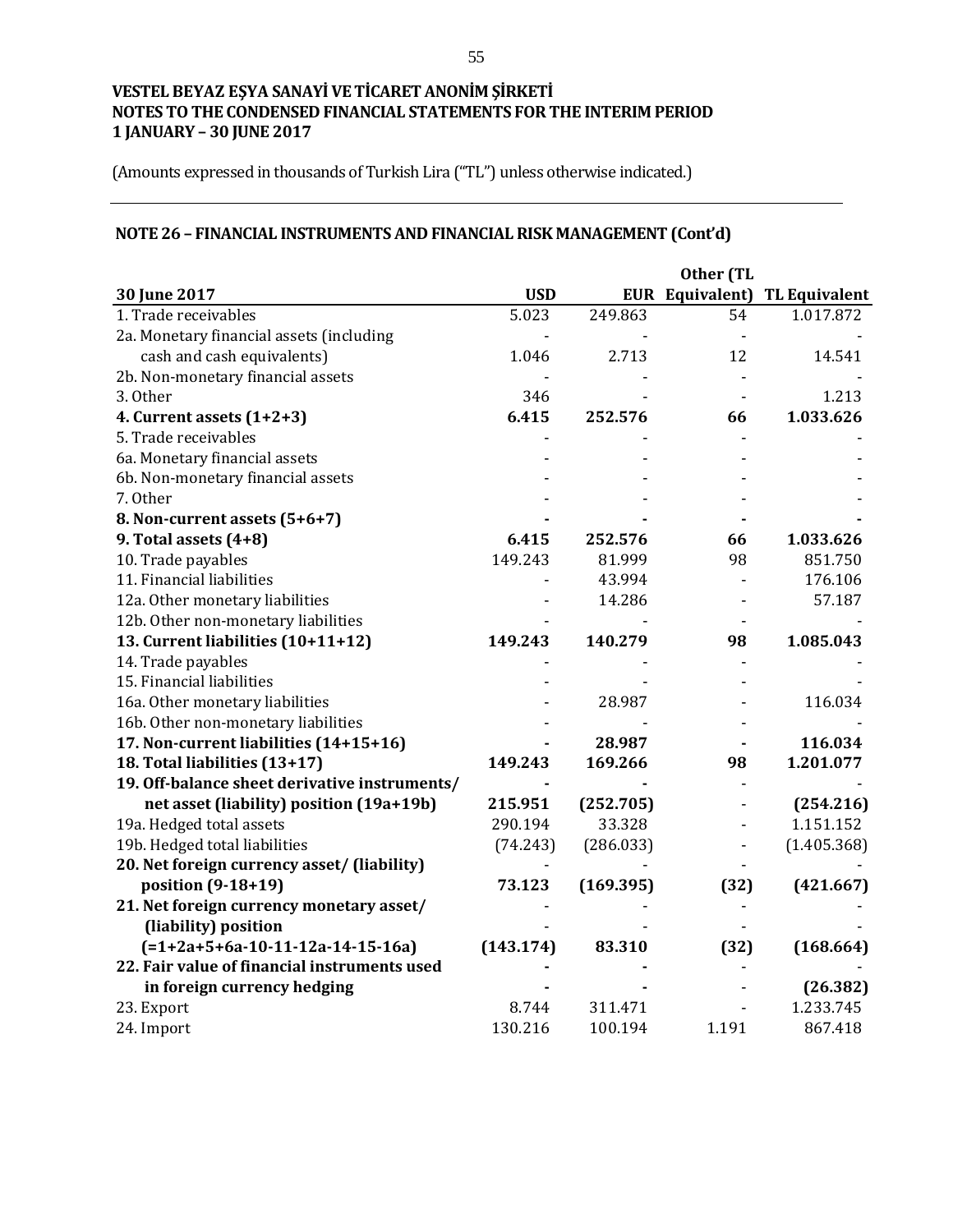(Amounts expressed in thousands of Turkish Lira ("TL") unless otherwise indicated.)

# **NOTE 26 – FINANCIAL INSTRUMENTS AND FINANCIAL RISK MANAGEMENT (Cont'd)**

|                                               |            |           | Other (TL |                               |
|-----------------------------------------------|------------|-----------|-----------|-------------------------------|
| 31 December 2016                              | <b>USD</b> |           |           | EUR Equivalent) TL Equivalent |
| 1. Trade receivables                          | 3.570      | 230.590   | 15        | 868.044                       |
| 2a. Monetary financial assets (including      |            |           |           |                               |
| cash and cash equivalents)                    | 379        | 1.019     | 9         | 5.123                         |
| 2b. Non-monetary financial assets             |            |           |           |                               |
| 3. Other                                      | 137        |           |           | 482                           |
| 4. Current assets $(1+2+3)$                   | 4.086      | 231.609   | 24        | 873.650                       |
| 5. Trade receivables                          |            |           |           |                               |
| 6a. Monetary financial assets                 |            |           |           |                               |
| 6b. Non-monetary financial assets             |            |           |           |                               |
| 7. Other                                      |            |           |           |                               |
| 8. Non-current assets (5+6+7)                 |            |           |           |                               |
| 9. Total assets $(4+8)$                       | 4.086      | 231.609   | 24        | 873.650                       |
| 10. Trade payables                            | 107.115    | 66.548    | 43        | 623.889                       |
| 11. Financial liabilities                     |            | 1.697     |           | 6.295                         |
| 12a. Other monetary liabilities               |            | 14.286    |           | 53.000                        |
| 12b. Other non-monetary liabilities           |            |           |           |                               |
| 13. Current liabilities (10+11+12)            | 107.115    | 82.531    | 43        | 683.184                       |
| 14. Trade payables                            |            |           |           |                               |
| 15. Financial liabilities                     |            | 42.370    |           | 157.189                       |
| 16a. Other monetary liabilities               |            | 36.190    |           | 134.261                       |
| 16b. Other non-monetary liabilities           |            |           |           |                               |
| 17. Non-current liabilities (14+15+16)        |            | 78.560    |           | 291.450                       |
| 18. Total liabilities (13+17)                 | 107.115    | 161.091   | 43        | 974.634                       |
| 19. Off-balance sheet derivative instruments/ |            |           |           |                               |
| net asset (liability) position (19a+19b)      | 100.843    | (116.881) |           | (78.730)                      |
| 19a. Hedged total assets                      | 169.843    |           |           | 597.711                       |
| 19b. Hedged total liabilities                 | (69.000)   | (116.881) |           | (676.442)                     |
| 20. Net foreign currency asset/ (liability)   |            |           |           |                               |
| position (9-18+19)                            | (2.186)    | (46.363)  | (19)      | (179.714)                     |
| 21. Net foreign currency monetary asset/      |            |           |           |                               |
| (liability) position                          |            |           |           |                               |
| $(=1+2a+5+6a-10-11-12a-14-15-16a)$            | (103.166)  | 70.518    | (19)      | (101.467)                     |
| 22. Fair value of financial instruments used  |            |           |           |                               |
| in foreign currency hedging                   |            |           |           | (1.449)                       |
| 23. Export                                    | 12.970     | 662.474   |           | 2.297.529                     |
| 24. Import                                    | 163.174    | 167.663   | 1.000     | 1.048.894                     |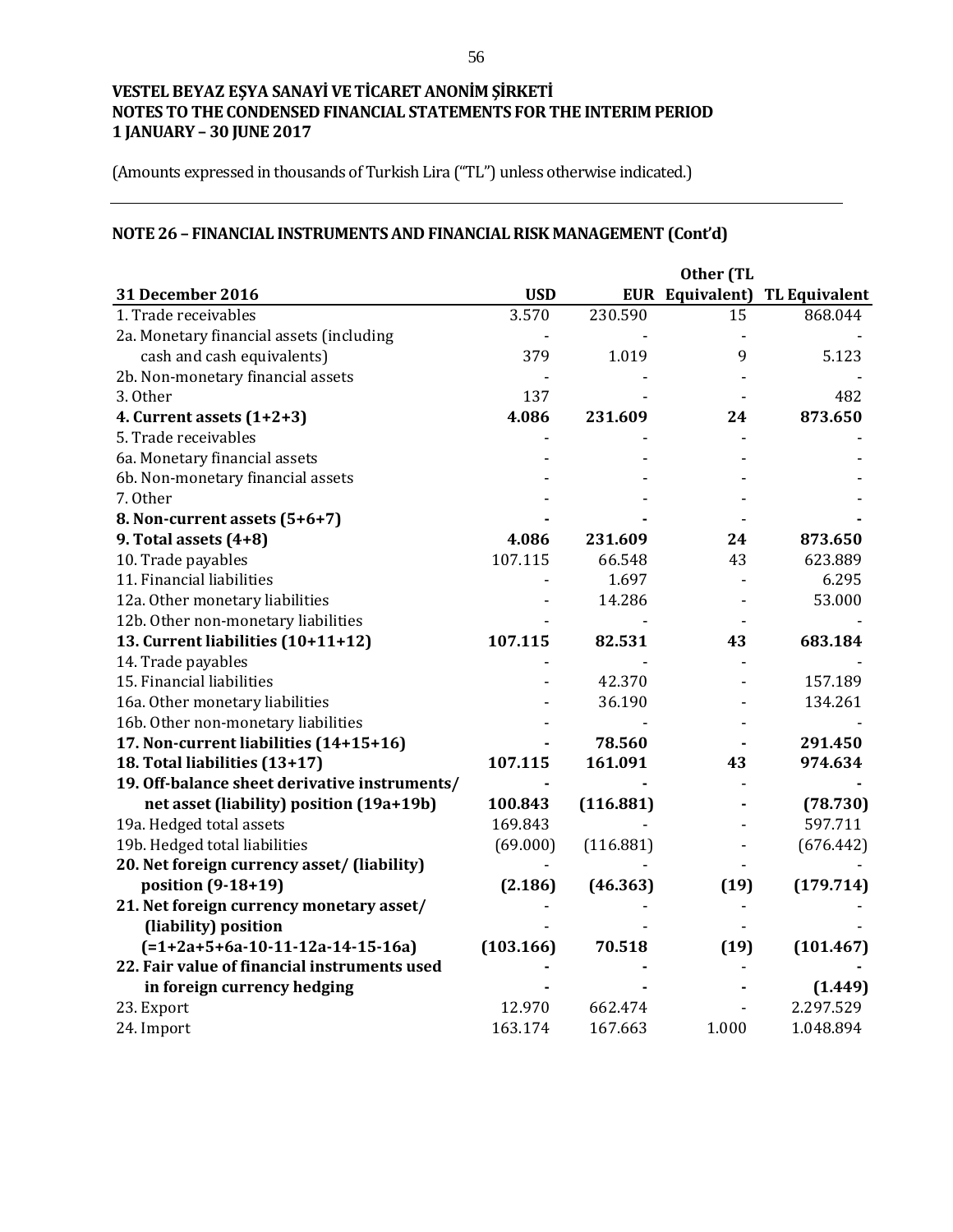(Amounts expressed in thousands of Turkish Lira ("TL") unless otherwise indicated.)

## **NOTE 26 – FINANCIAL INSTRUMENTS AND FINANCIAL RISK MANAGEMENT (Cont'd)**

As of 30 June 2017 and 31 December 2016, sensitivity analysis of foreign exchange rate tables is presented below, secured portions include impact of derivative instruments.

|                                        | Gain / Loss |          | <b>Equity</b>                                       |          |  |
|----------------------------------------|-------------|----------|-----------------------------------------------------|----------|--|
|                                        | Foreign     | Foreign  | Foreign                                             | Foreign  |  |
|                                        | exchange    | exchange | exchange                                            | exchange |  |
| 30 June 2017                           |             |          | appreciation depreciation appreciation depreciation |          |  |
|                                        |             |          |                                                     |          |  |
| +/-10% fluctuation of USD rate:        |             |          |                                                     |          |  |
| USD net asset / liability              | (50.213)    | 50.213   | (50.213)                                            | 50.213   |  |
| Secured portion from USD risk (-)      | 40.205      | (40.205) | 75.705                                              | (75.705) |  |
| <b>USD</b> net effect                  | (10.008)    | 10.008   | 25.492                                              | (25.492) |  |
|                                        |             |          |                                                     |          |  |
| +/-10% fluctuation of EUR rate:        |             |          |                                                     |          |  |
| EUR net asset / liability              | 33.349      | (33.349) | 33.349                                              | (33.349) |  |
| Secured portion from EUR risk (-)      | (64.044)    | 64.044   | (101.303)                                           | 101.303  |  |
| <b>EUR</b> net effect                  | (30.695)    | 30.695   | (67.954)                                            | 67.954   |  |
| +/-10% fluctuation of other currency   |             |          |                                                     |          |  |
| rates:                                 |             |          |                                                     |          |  |
| Other currencies net asset / liability | (3)         | 3        | (3)                                                 | 3        |  |
| Secured portion from other currency    |             |          |                                                     |          |  |
| $risk(-)$                              |             |          |                                                     |          |  |
| Other currency net effect              | (3)         | 3        | (3)                                                 | 3        |  |